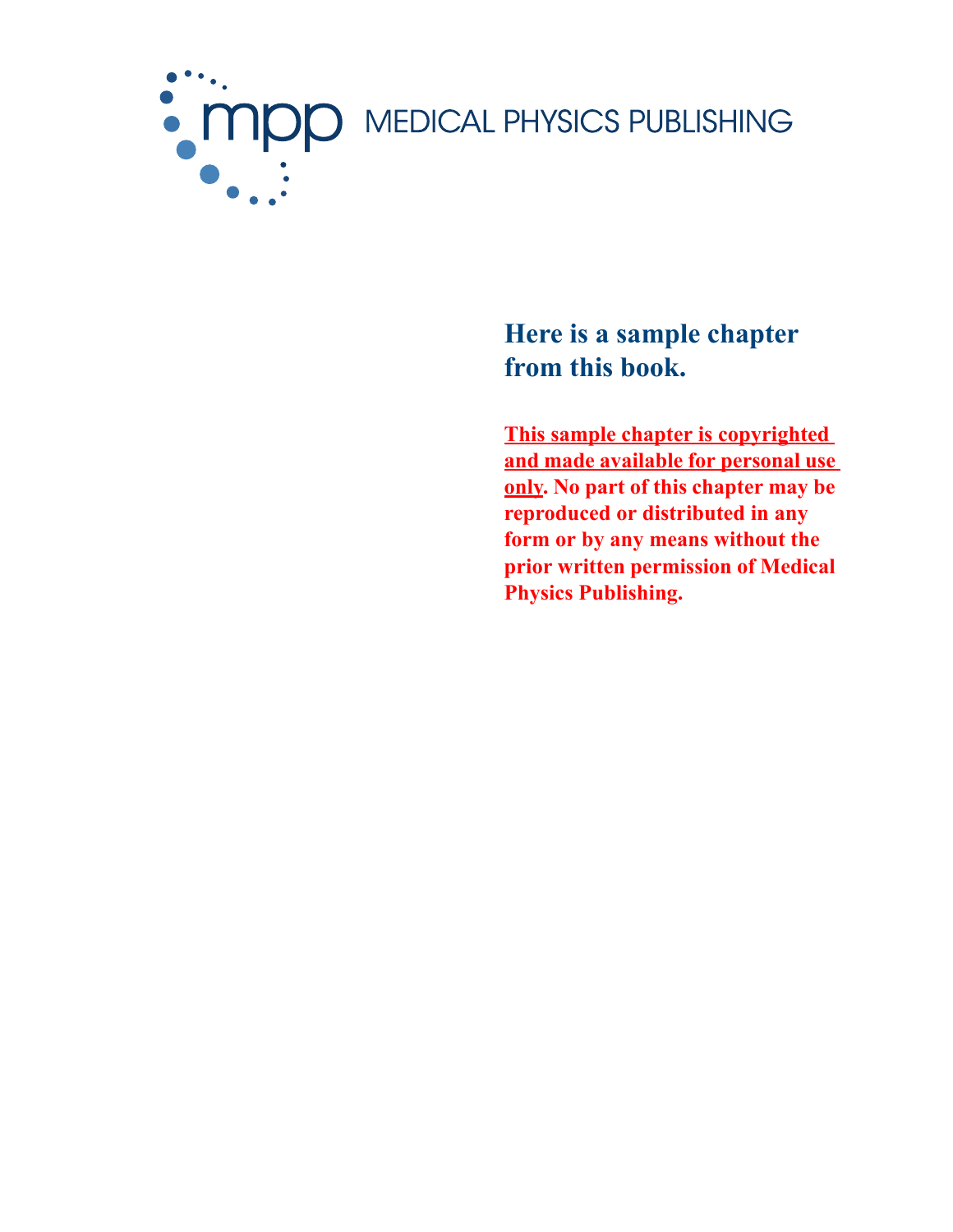# **3**

### Muscle and Forces

Physicists recognize four fundamental forces. In the order of their relative strength from weakest to strongest they are: gravitational, electrical, weak nuclear, and strong nuclear. Only the gravitational and electrical forces are of importance in our study of the forces affecting the human body. The electrical force is important at the molecular and cellular levels, e.g., affecting the binding together of our bones and controlling the contraction of our muscles. The gravitational force, though very much weaker than the electrical force by a factor of  $10^{39}$ , is important as a result of the relatively large mass of the human body (at least as compared to its constituent parts, the cells).

### **3.1 How Forces Affect the Body**

We are aware of forces on the body such as the force involved when we bump into objects. We are usually unaware of important forces inside the body, for example, the muscular forces that cause the blood to circulate and the lungs to take in air. A more subtle example is the force that determines if a particular atom or molecule will stay at a given place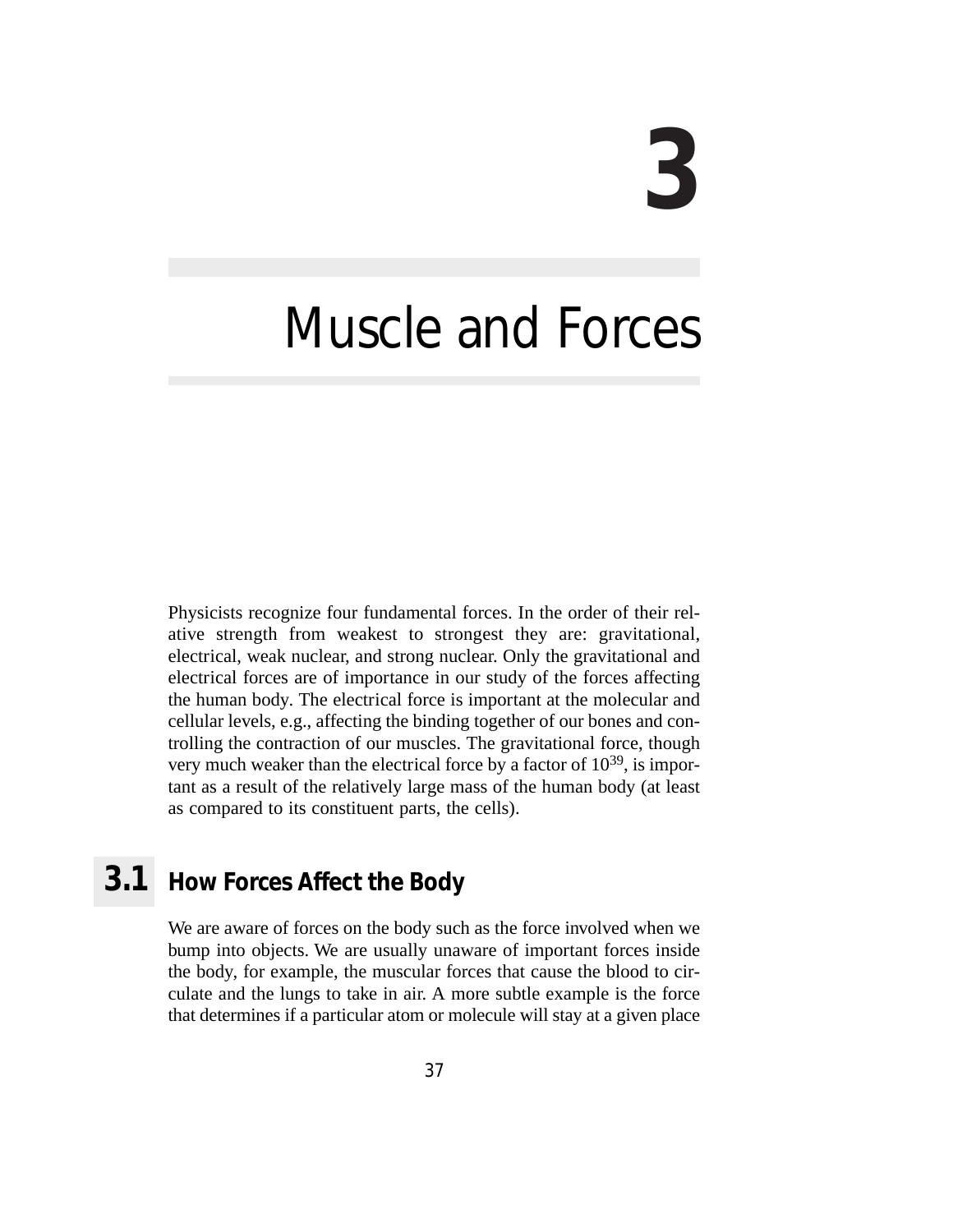in the body. For example, in the bones there are many crystals of bone mineral (calcium hydroxyapatite) that require calcium. A calcium atom will become part of the crystal if it gets close to a natural place for calcium and the electrical forces are great enough to trap it. It will stay in that place until local conditions have changed and the electrical forces can no longer hold it in place. This might happen if the bone crystal is destroyed by cancer. We do not attempt to consider all the various forces in the body in this chapter; it would be an impossible task.

Medical specialists who deal with forces are (a) physiatrists (specialists in physical medicine) who use physical methods to diagnose and treat disease, (b) orthopedic specialists who treat and diagnose diseases and abnormalities of the musculoskeletal system, (c) physical therapists, (d) chiropractors who treat the spinal column and nerves, (e) rehabilitation specialists, and (f) orthodontists who deal with prevention and treatment of irregular teeth.

#### **3.1.1 Some Effects of Gravity on the Body**

One of the important medical effects of gravity is the formation of varicose veins in the legs as the venous blood travels against the force of gravity on its way to the heart. We discuss varicose veins in Chapter 8, *Physics of the Cardiovascular System*. Yet gravitational force on the skeleton also contributes in some way to healthy bones. When a person becomes "weightless," such as in an orbiting satellite, he or she loses some bone mineral. This may be a serious problem on very long space journeys. Long-term bed rest is similar in that it removes much of the force of body weight from the bones which can lead to serious bone loss.

#### **3.1. 2 Electrical Forces in the Body**

Control and action of our muscles is primarily electrical. The forces produced by muscles are caused by electrical charges attracting opposite electrical charges. Each of the trillions of living cells in the body has an electrical potential difference across the cell membrane. This is a result of an imbalance of the positively and negatively charged ions on the inside and outside of the cell wall (see Chapter 9, *Electrical Signals from the Body*). The resultant potential difference is about 0.1 V, but because of the very thin cell wall it may produce an electric field as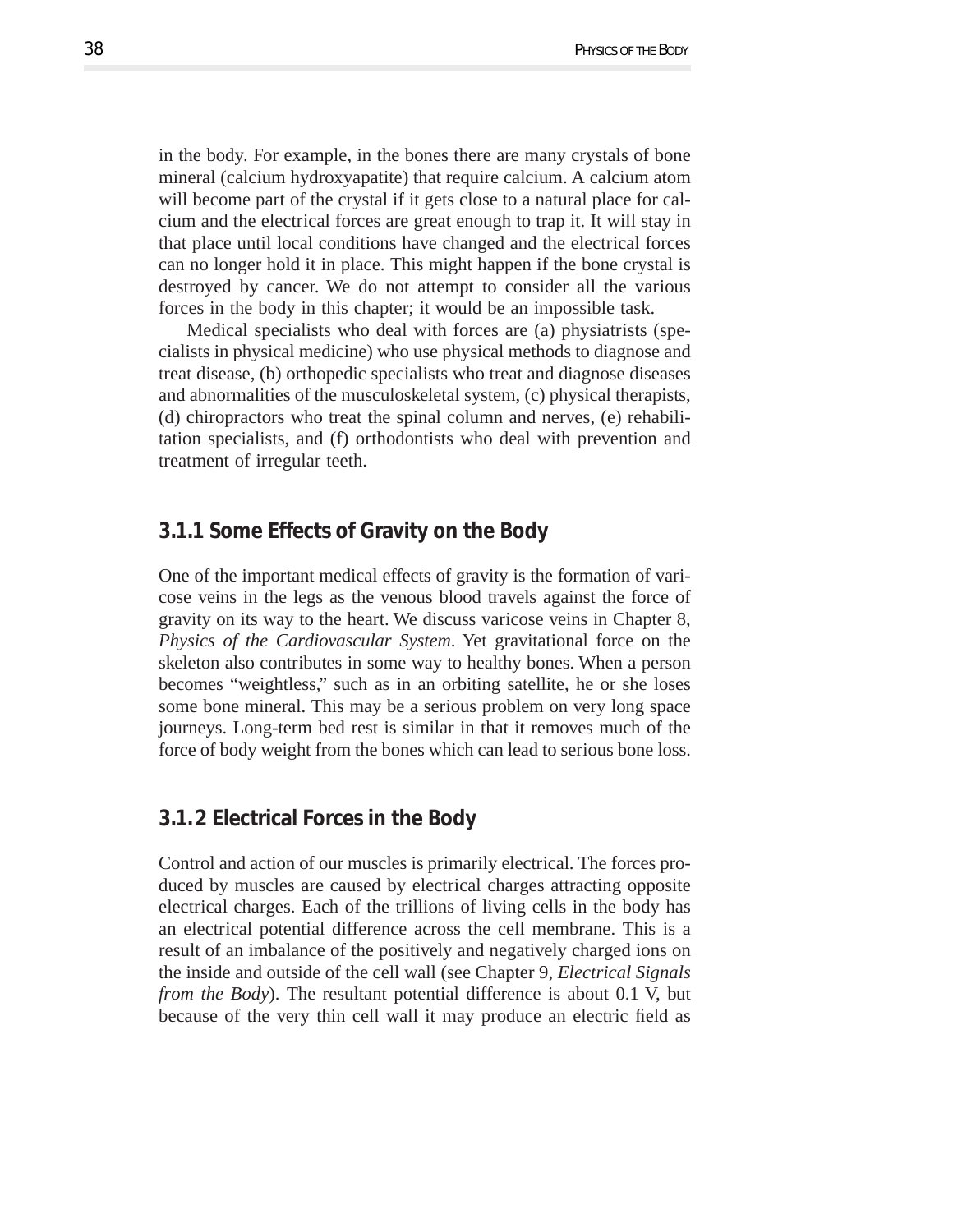large as  $10^7$  V/m, an electric field that is much larger than the electric field near a high voltage power line.

Electric eels and some other marine animals are able to add the electrical potential from many cells to produce a stunning voltage of several hundred volts. This special "cell battery" occupies up to 80% of an eel's body length! Since the eel is essentially weightless in the water, it can afford this luxury. Land animals have not developed biological electrical weapons for defense or attack.

In Chapter 9 we discuss the way we get information about body function by observing the electrical potentials generated by the various organs and tissues.

### **3. 2 Frictional Forces**

Friction and the energy loss resulting from friction appear everywhere in our everyday life. Friction limits the efficiency of machines such as electrical generators and automobiles. On the other hand, we make use of friction when our hands grip a rope, when we walk or run, and in devices such as automobile brakes.

Some diseases of the body, such as arthritis, increase the friction in bone joints. Friction plays an important role when a person is walking. A force is transmitted from the foot to the ground as the heel touches the ground (Fig. 3.1a). This force can be resolved into vertical and horizontal components. The vertical reaction force, supplied by the surface, is labeled N (a force perpendicular to the surface). The horizontal reaction component,  $F_H$ , must be supplied by frictional forces. The maximum force of friction  $F_f$  is usually described by:

$$
F_f = \mu N
$$

where N is a normal force and  $\mu$  is the coefficient of friction between the two surfaces. The value of  $\mu$  depends upon the two materials in contact, and it is essentially independent of the surface area. Table 3.1 gives values of  $\mu$  for a number of different materials.

The horizontal force component of the heel as it strikes the ground when a person is walking (Fig. 3.1a) has been measured, and found to be approximately 0.15W, where W is the person's weight. This is how large the frictional force must be in order to prevent the heel from slipping. If we let N≈W, we can apply a frictional force as large as  $f = μW$ .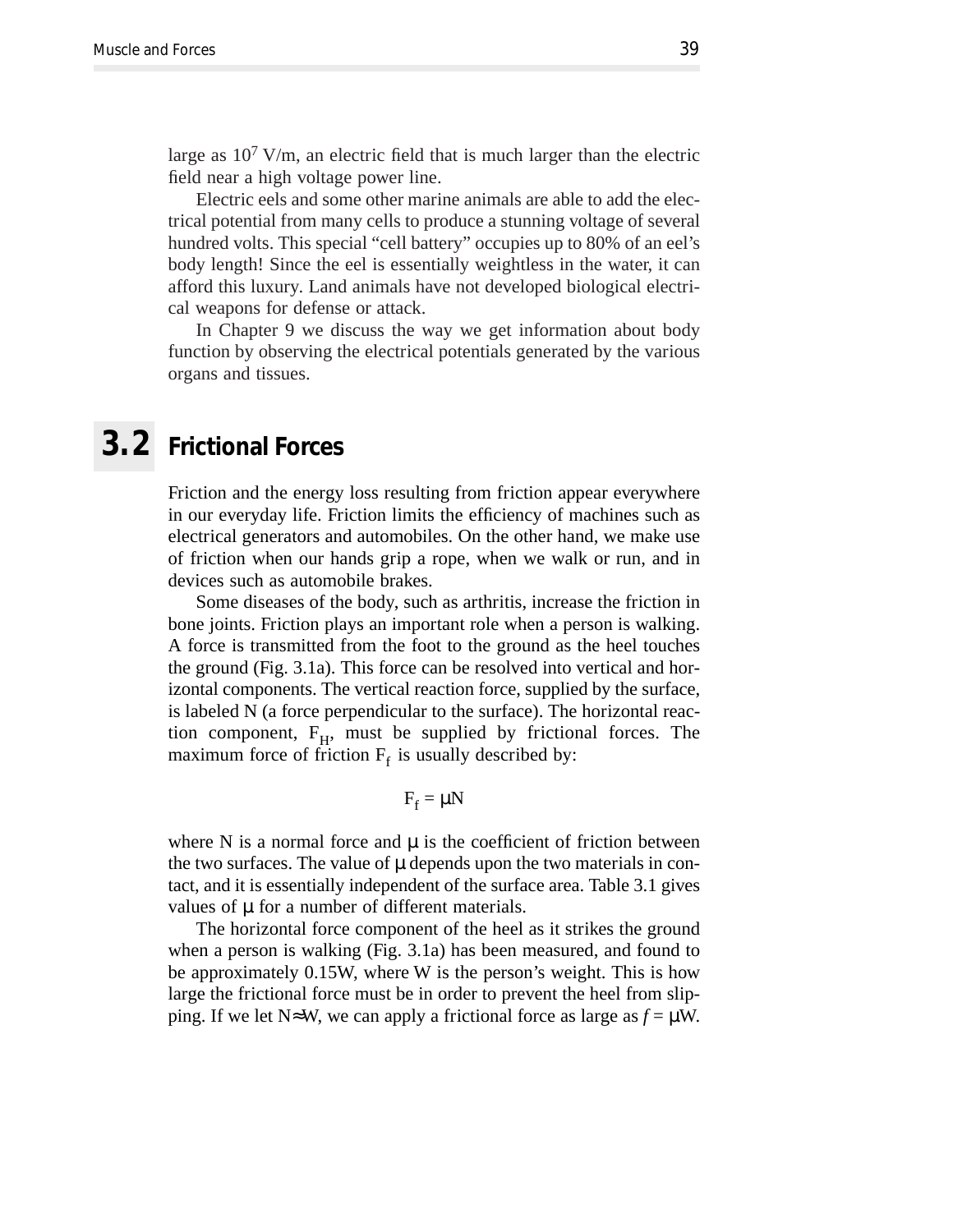

**Figure 3.1.** Normal walking. (a) Both a horizontal frictional component of force,  $F_H$ , and a vertical component of force N with resultant R exist on the heel as it strikes the ground, decelerating the foot and body. The friction between the heel and surface prevents the foot from slipping forward. (b) When the foot leaves the ground, the frictional component of force,  $F_H$ , prevents the foot from slipping backward and provides the force to accelerate the body forward. (Adapted from M. Williams and H. R. Lissner, *Biomechanics of Human Motion*, Philadelphia, W. B. Saunders Company, 1962, p. 122, by permission.)

#### **Table 3.1. Examples of Values of Coefficients of Friction**

| $\mu$ (Static Friction) |
|-------------------------|
| 0.15                    |
| 1.00                    |
| 0.7                     |
| 0.03                    |
| 0.013                   |
| 0.003                   |
|                         |

For a rubber heel on a dry concrete surface, the maximum frictional force can be as large as  $f \equiv W$ , which is much larger than the needed horizontal force component (0.15W). In general, the frictional force is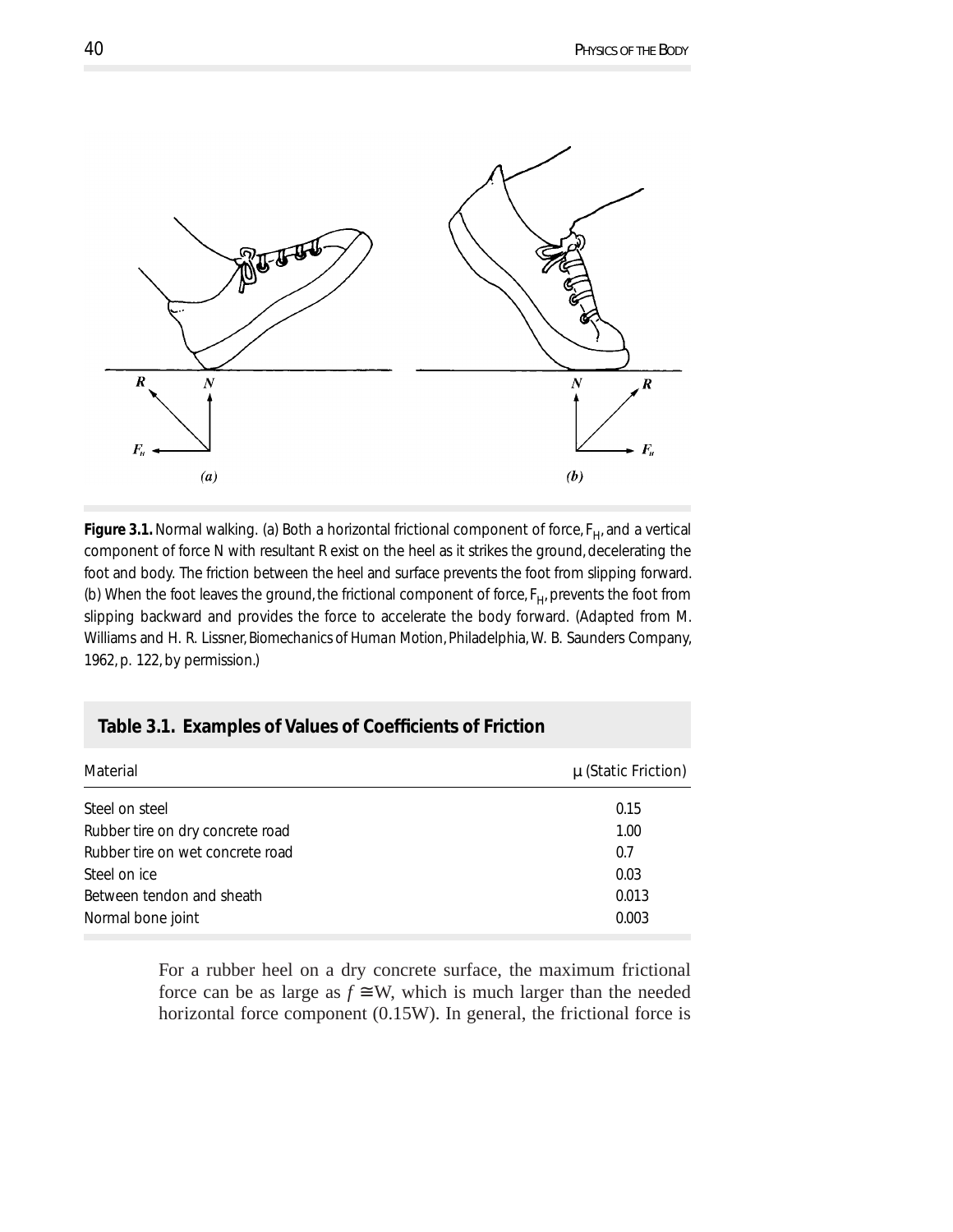large enough both when the heel touches down and when the toe leaves the surface to prevent a person from slipping (Fig. 3.1b). Occasionally, a person slips on an icy, wet, or oily surface where  $\mu$  is less than 0.15. This is not only embarrassing; it may result in broken bones. Slipping can be minimized by taking very small steps.

Friction must be overcome when joints move, but for normal joints it is very small. The coefficient of friction in bone joints is usually much lower than in engineering-type materials (Table 3.1). If a disease of the joint exists, the friction may become significant. Synovial fluid in the joint is involved in lubrication, but controversy still exists as to its exact behavior. Joint lubrication is considered further in Chapter 4.

The saliva we add when we chew food acts as a lubricant. If you swallow a piece of dry toast you become painfully aware of this lack of lubricant. Most of the large internal organs in the body are in more or less constant motion and require lubrication. Each time the heart beats, it moves. The lungs move inside the chest with each breath, and the intestines have a slow rhythmic motion (peristalsis) as they move food toward its final destination. All of these organs are lubricated by a slippery mucus covering to minimize friction.

### **3. 3 Forces, Muscles, and Joints**

In this section we discuss forces in the body and forces at selected joints and give some examples of muscle connections to tendons and bones of the skeleton. Since movement and life itself depends critically on muscle contraction, we start by examining muscles.

#### **3. 3.1 Muscles and Their Classification**

Several schemes exist to classify muscles. One widely used approach is to describe how the muscles appear under a light microscope. Skeletal muscles have small fibers with alternating dark and light bands, called *striations*—hence the name *striated muscle*. The fibers are smaller in diameter than a human hair and can be several centimeters long. The other muscle form, which does not exhibit striations, is called *smooth muscle*.

The fibers in the striated muscles connect to tendons and form bundles. Good examples are the biceps and triceps muscles depicted in Fig. 3.2, which will be examined further later in this section.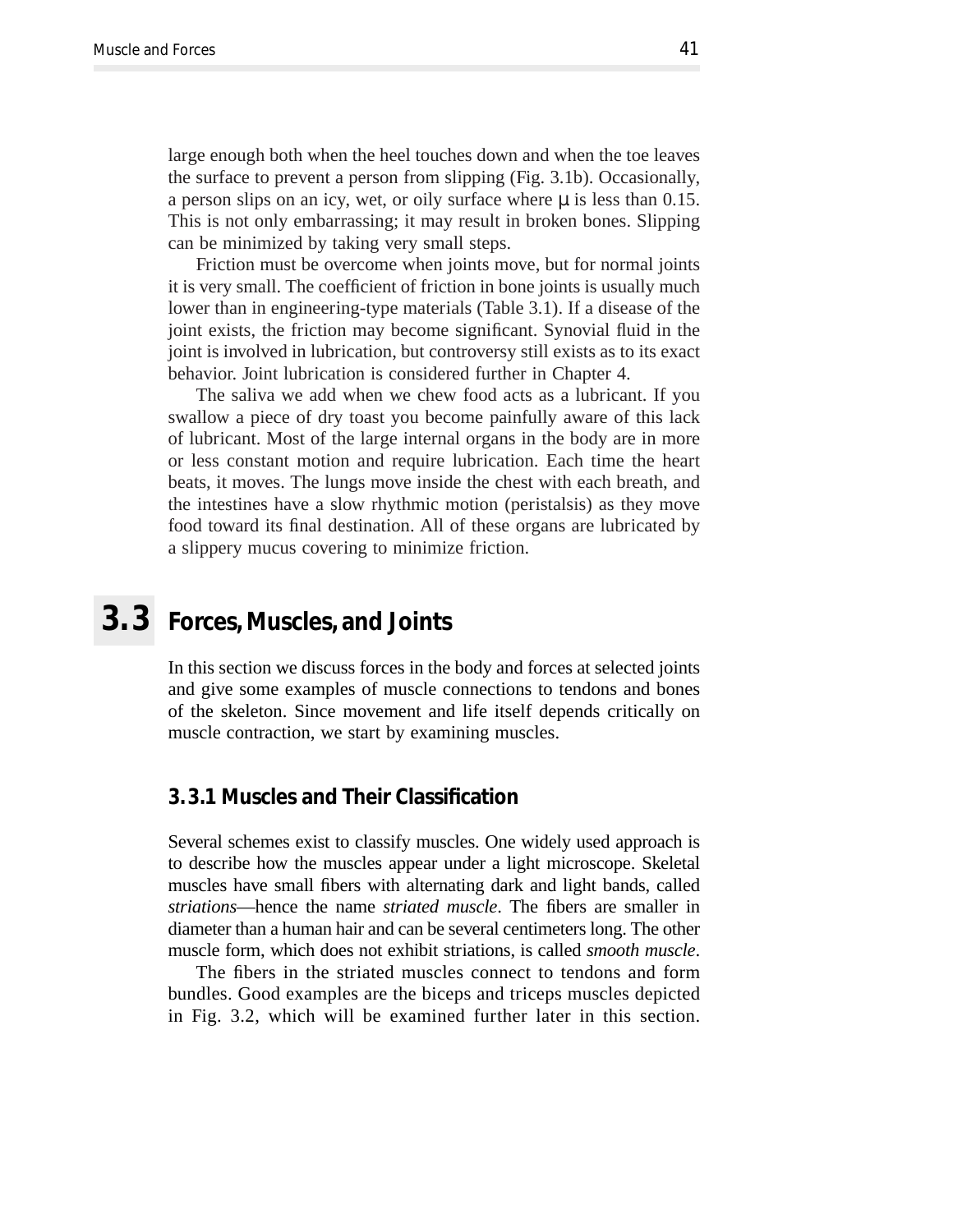

**Figure 3.2.** Schematic view of the muscle system used to bend the elbow. Biceps bend the elbow to lift, triceps straighten it.

Closer examination of the fibers show still smaller strands called *myofibrils* that, when examined by an electron microscope, consist of even smaller structures called *filaments*. The latter are composed of proteins. As shown schematically in Fig. 3.3, the filaments appear in two forms: (1) thick filaments that are composed of the protein myosin and are about 10 nm in diameter and 2000 nm  $(2 \times 10^{-6}$  m or 2 micrometers) long, and (2) thin filaments that are composed of the protein actin and are about 5 nm in diameter and 1500 nm long. During contraction, an electrostatic force of attraction between the bands causes them to slide together, thus shortening the overall length of the bundle. A contraction of 15–20% of their resting length can be achieved in this way. The contraction mechanism at this level is not completely understood. It is evident that electrical forces are involved, as they are the only known force available. It should be emphasized that muscles produce a force only in contraction, that is, during a shortening of the muscle bundle.

Smooth muscles do not form fibers and, in general, are much shorter than striated muscles. Their contraction mechanism is different, and in some cases they may contract more than the resting length of an individual muscle cell. This effect is believed to be caused by the slipping of muscle cells over each other. Examples of smooth muscles in the body are circular muscles around the anus, bladder, and intestines, and in the walls of arteries and arterioles (where they control the flow).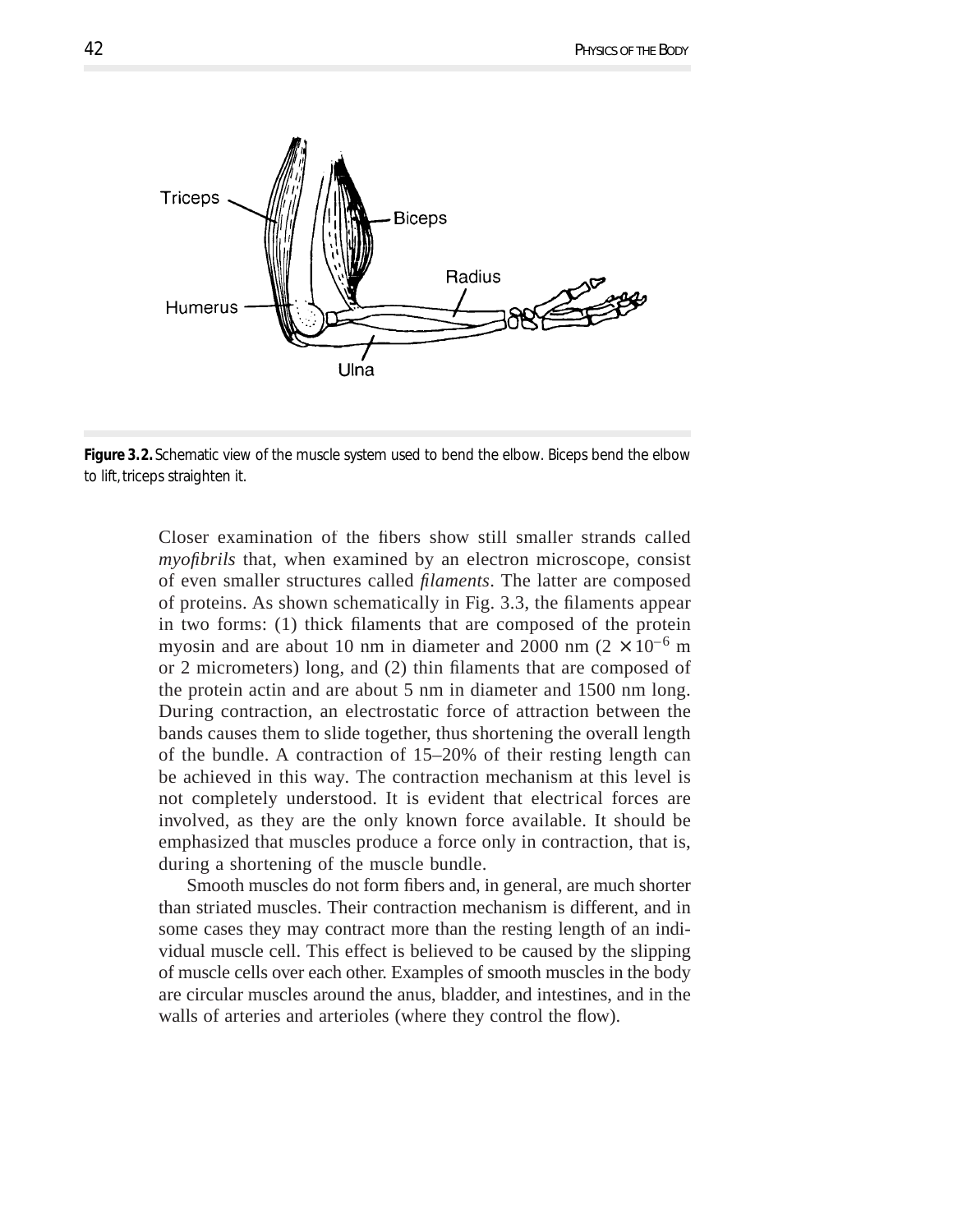

**Figure 3.3.** Schematic view of actin and myosin filaments with arrows showing the sliding movement between the filaments associated with muscle contraction.

Sometimes muscles are classified as to whether their control is voluntary (generally, the striated muscles) or involuntary (generally, the smooth muscles). This classification breaks down, however; the bladder has smooth muscle around it, yet is (usually) under voluntary control.

A third method of classifying muscles is based on the speed of the muscle's response to a stimulus. Striated muscles usually contract in times around 0.1 s (for example, the time to bend an arm), while smooth muscles may take several seconds to contract (control of the bladder).

#### **3. 3. 2 Muscle Forces Involving Levers**

For the body to be at rest and in equilibrium (static), the sum of the forces acting on it in any direction and the sum of the torques about any axis must both equal zero.

Many of the muscle and bone systems of the body act as levers. Levers are classified as first-, second-, and third-class systems (Fig. 3.4). Third-class levers are most common in the body, while first-class levers are least common.

Third-class levers, however, are not very common in engineering. To illustrate why this is so, suppose you were to open a door whose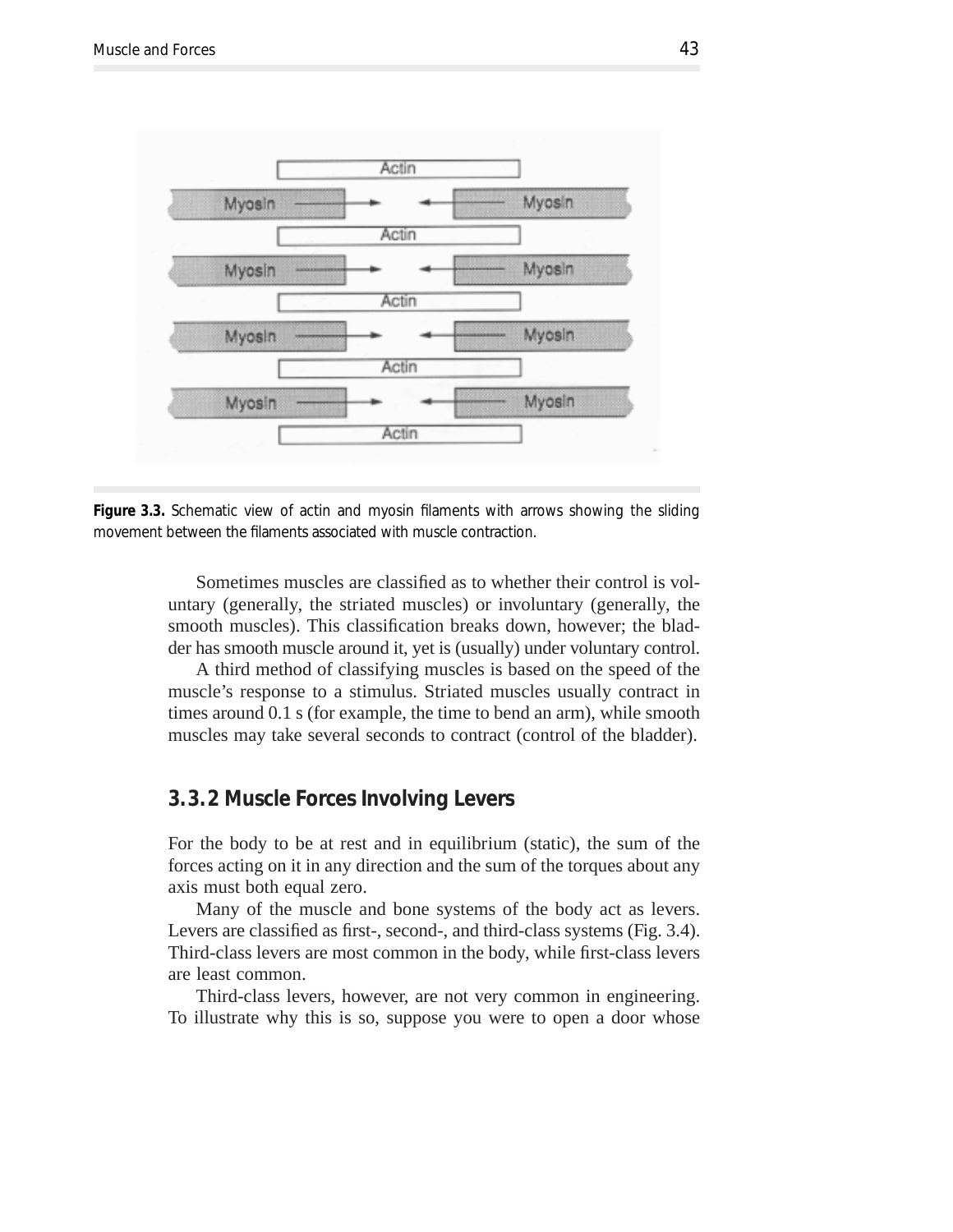

*Figure 3.4.* The three lever classes in the body and schematic examples of each. W is a force that is usually the weight, F is the force at the fulcrum point, and M is the muscular force. Note that the different levers depend upon different arrangement of the three forces, M, W, and F.

doorknob was located close to the hinge side of the door. It requires a certain amount of torque to open the door. Recall that torque is the product of the applied force and a lever arm that describes the effect this force will have to produce rotation about the hinge. Since the lever arm in this example is small, it follows that it will require a great deal of force to open the door. Finally, note that the applied force in this example must move the door near the hinge only a short distance to open the door. In the case of humans, this type of lever system amplifies the motion of our limited muscle contraction and thus allows for larger (and faster!) movement of the extremities. We give an example of movement of the forearm later in this section.

Muscles taper on both ends where tendons are formed. Tendons connect the muscles to the bones. Muscles with two tendons on one end are called biceps; those with three tendons on one end are called triceps. Because muscles can only contract, muscle groups occur in pairs; one group serves to produce motion in one direction about a hinged joint, and the opposing group produces motion in the opposite direction. The rotation of the forearm about the elbow is an excellent example of this principle. The biceps act to raise the forearm toward the upper arm, while the triceps (on the back of the upper arm) pull the forearm away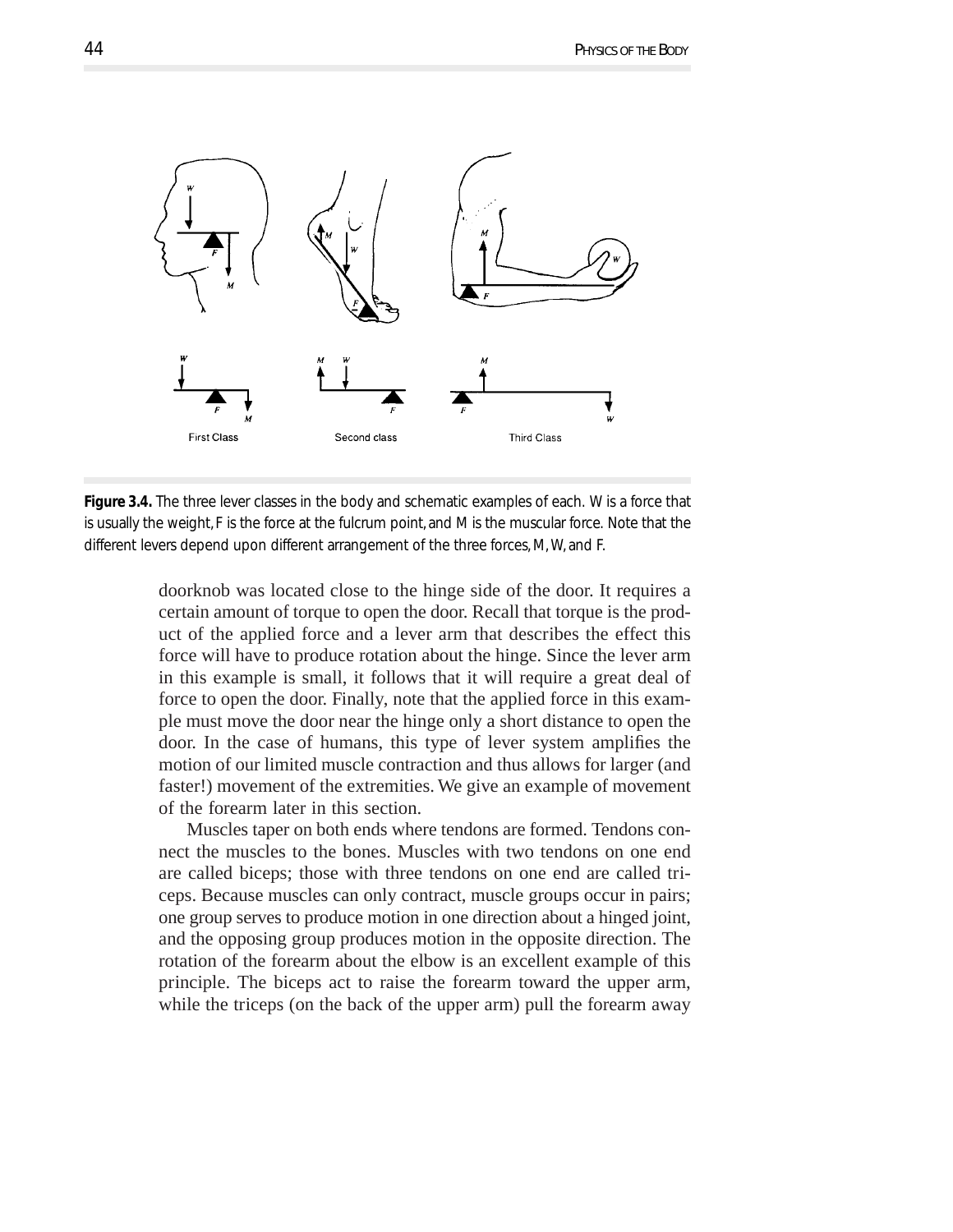from the upper arm. Try this yourself a few times, feeling the action of these upper arm muscles with your other hand.

PROBLEM **PROBLEM**

**3.1** Try the following to experience the advantages and disadvantages of a third-class lever system. Place a large plastic bucket on a table and load it with two 5 kg masses (weight, 98 N or 22 lb). Wrap the handle of the bucket with a cloth to provide a softer suspension point. Lift the bucket with one hand, keeping the angle between your forearm and upper arm about 90°. Now repeat the experiment of lifting the bucket with the handle further up your forearm, say halfway to the elbow. Can you feel the difference in the force required in your biceps? By how much has it changed—by sense and by calculation (see below)? Repeat this experiment with varying angles between the two parts of your arm.

Let's consider further the case of the biceps muscle and the radius bone acting to support a weight W in the hand (Fig. 3.5a). Figure 3.5b shows the forces and dimensions of a typical arm. We can find the force supplied by the biceps if we sum the torques (force times distance moment arm) about the pivot point at the joint. There are only two torques: that due to the weight W (which is equal to 30W acting clockwise) and that produced by the muscle force M (which acts counterclockwise and of magnitude 4M). With the arm in equilibrium 4 M must equal 30 W, or  $4 M - 30 W = 0$  and  $M = 7.5 W$ . Thus, a muscle force 7.5 times the weight is needed. For a 100 N  $(\sim 22 \text{ lb})$  weight, the muscle force is  $750 \text{ N}$  (~165 lb).

For individuals building their muscles through weight lifting, the exercise of lifting a dumbbell as in Fig. 3.5 is called a dumbbell curl. A trained individual could probably curl about 200 N (~44 lb) requiring the biceps to provide  $1500 \text{ N}$  (~330 lb) force.

In our simplification of the example in Fig. 3.5b, we neglected the weight of the forearm and hand. This weight is not present at a particular point but is nonuniformly distributed over the whole forearm and hand. We can imagine this contribution as broken up into small segments and include the torque from each of the segments. A better method is to find the center of gravity for the weight of the forearm and hand and assume all the weight is at that point. Figure 3.5c shows a more correct representation of the problem with the weight of the forearm and hand, H, included. A typical value of H is  $15 \text{ N}$  ( $\sim$ 3.3 lb). By summing the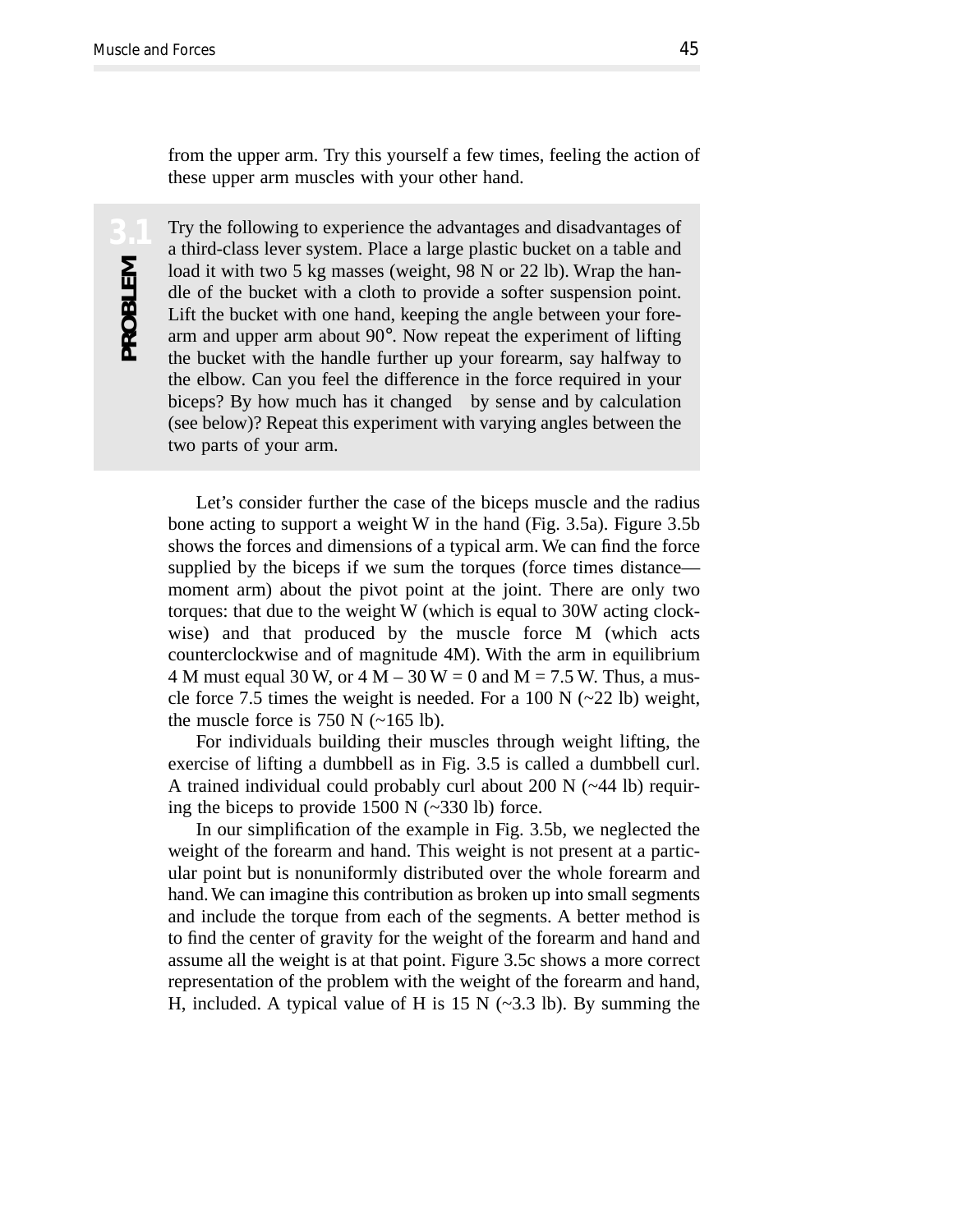

*Figure 3.5.* The forearm. (a) The muscle and bone system. (b) The forces and dimensions: R is the reaction force of the humerus on the ulna, M is the muscle force supplied by the biceps, and W is the weight in the hand. (c) The forces and dimensions where the weight of the tissue and bones of the hand and forearm H is included. These forces are located at their center of gravity.

torques about the joint we obtain  $4 M = 14 H + 30 W$ , which simplifies to  $M = 3.5$  H + 7.5 W. This simply means that the force supplied by the biceps muscle must be larger than that indicated by our first calculation by an amount 3.5 H =  $(3.5)(15) = 52.5$  N (~12 lb).

What muscle force is needed if the angle of the arm changes from the 90˚ (between forearm and upper arm) that we have been consider-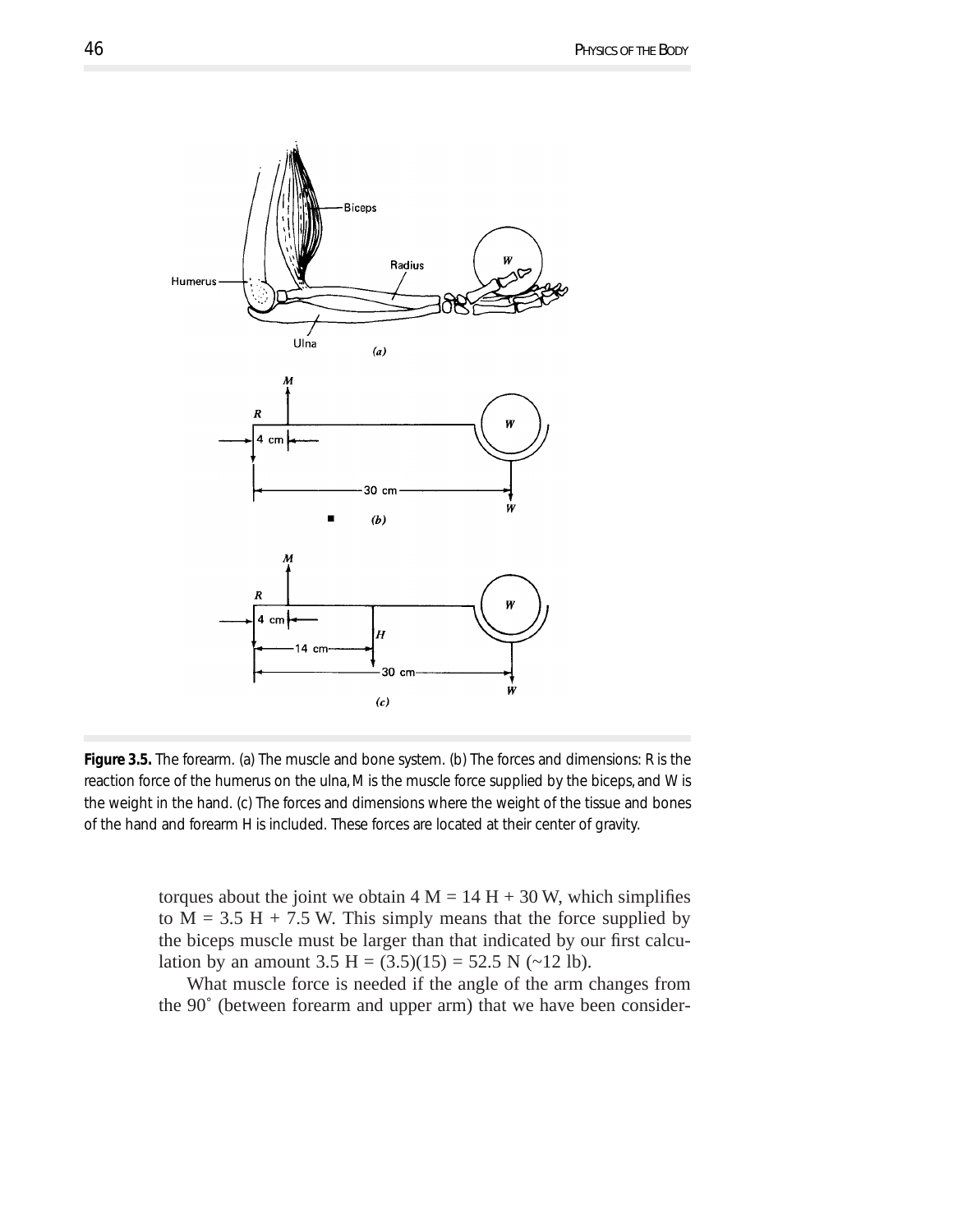ing so far, as illustrated in Fig. 3.6a? Figure 3.6b shows the forces we must consider for an arbitrary angle  $\alpha$ . If we take the torques about the joint we find that M remains constant as alpha changes! (As you will see if you perform the calculation, this is because the same trigonometric function of α appears in each term of the torque equation.) However, the length of the biceps muscle changes with the angle. Muscle has a minimum length to which it can be contracted and a maximum length to which it can be stretched and still function. At these two extremes, the force the muscle can exert is much smaller. At some point in between, the muscle produces its maximum force (see Fig. 3.7). If the biceps pulls vertically (which is an approximation), the angle of the forearm does not affect the force required; but it does affect the length of the biceps muscle, which in turn affects the ability of the muscle to provide the needed force. Most of us become aware of the limitations of the biceps if we try to chin ourselves. With our arms fully extended we have difficulty, and as the chin approaches the bar the shortened muscle loses its ability to shorten further.



*Figure* 3.6. The forearm at an angle  $\alpha$  to the horizontal. (a) The muscle and bone system. (b) The forces and dimensions.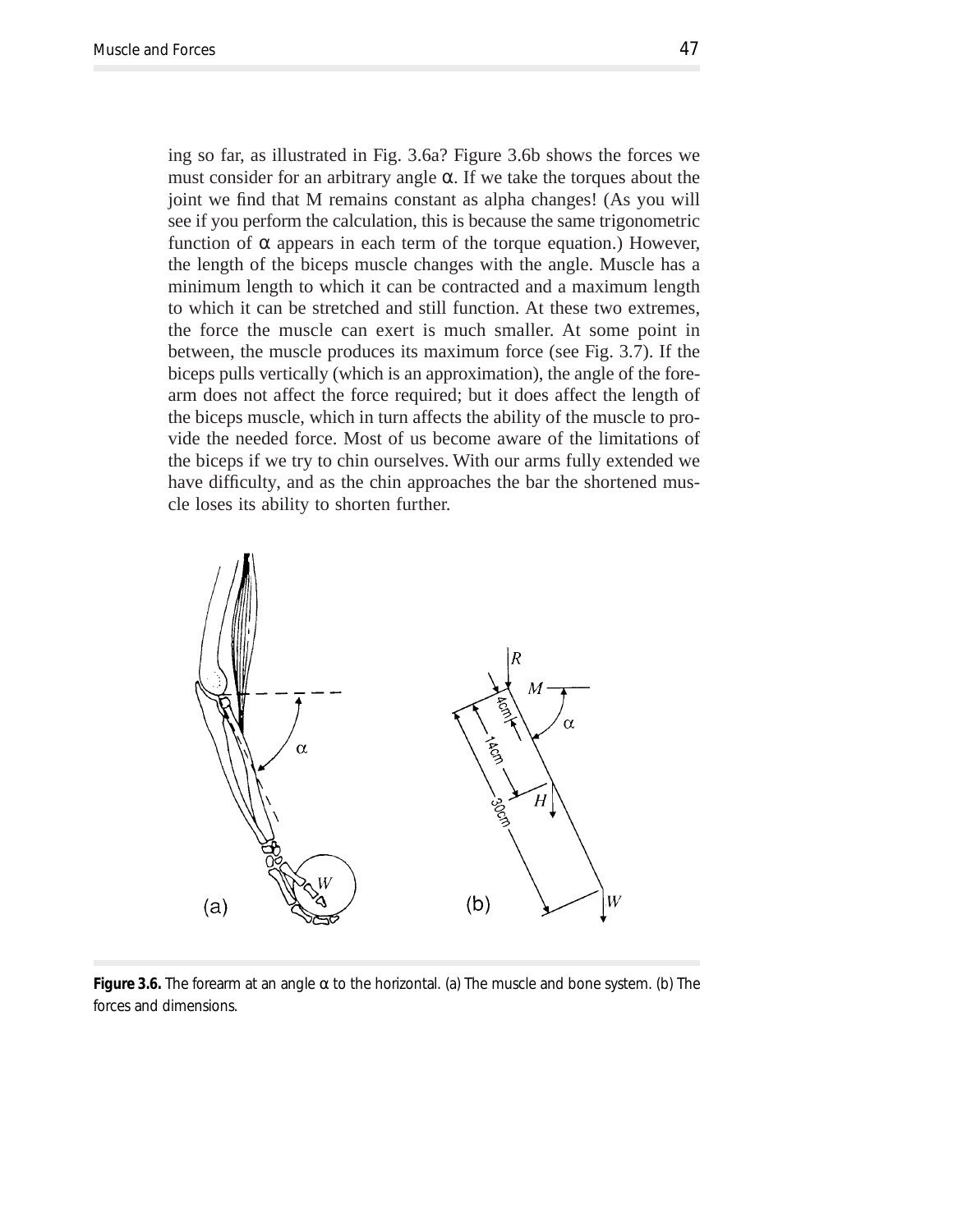

**Figure 3.7.** At its resting length L a muscle is close to its optimum length for producing force. At about 80% of this length it cannot shorten much more and the force it can produce drops significantly. The same is true for stretching of the muscle to about 20% greater than its natural length. A very large stretch of about 2L produces irreversible tearing of the muscle.



*Figure 3.8.* Raising the right arm. (a) The deltoid muscle and bones involved. (b) The forces on the arm. T is the tension in the deltoid muscle fixed at the angle  $\alpha$ , R is the reaction force on the shoulder joint,  $W_1$  is the weight of the arm located at its center of gravity, and  $W_2$  is the weight in the hand. (Adapted from L. A. Strait, V. T. Inman, and H. J. Ralston, *Amer. J. Phys*., 15, 1947, p. 379.)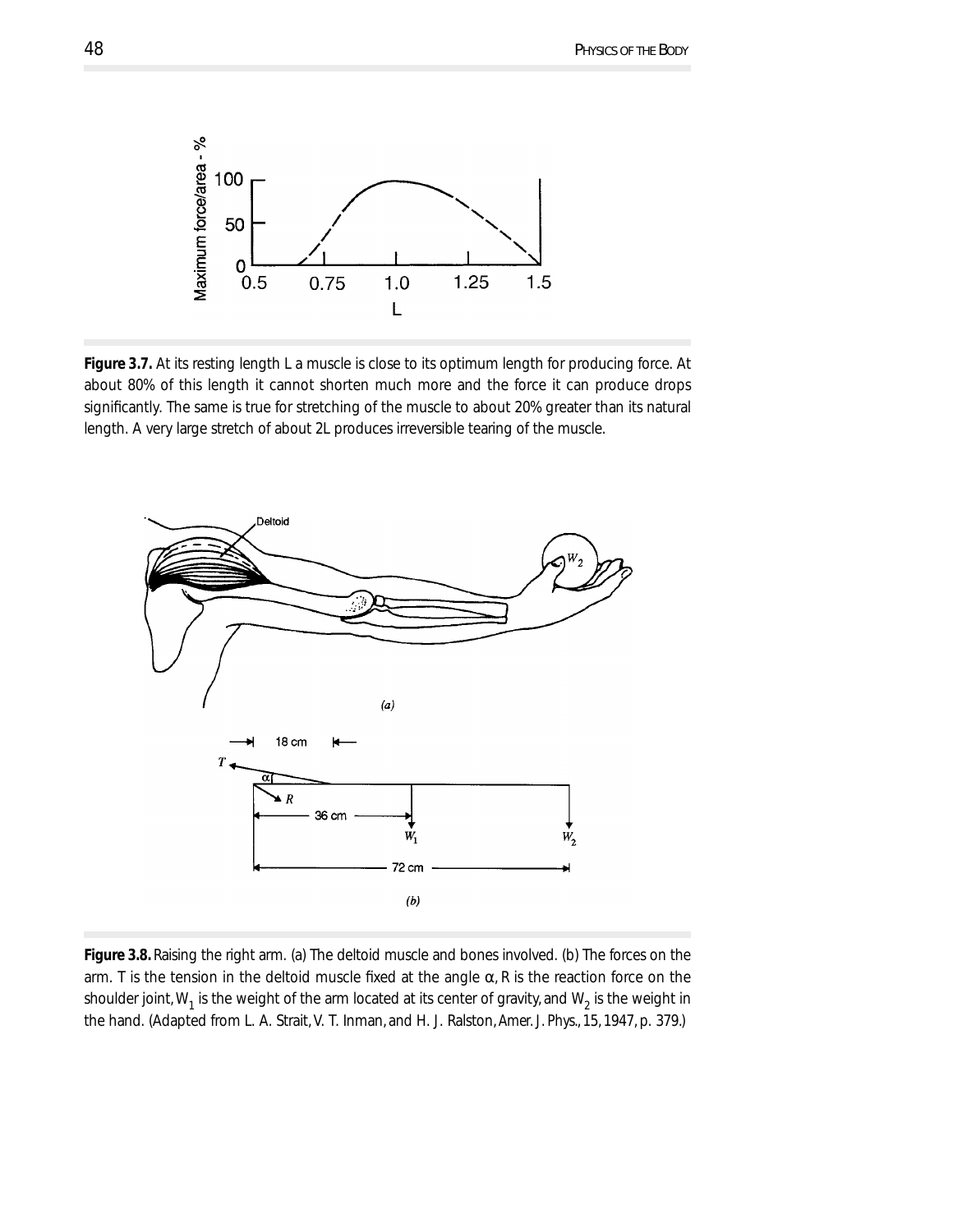The arm can be raised and held out horizontally from the shoulder by the deltoid muscle (Fig. 3.8a); we can show the forces schematically (Fig. 3.8b). By taking the sum of the torques about the shoulder joint, the tension T can be calculated from:

$$
T = (2 W_1 + 4 W_2) / \sin \alpha \tag{3.1}
$$

If  $\alpha = 16^{\circ}$ , the weight of the arm W<sub>1</sub> = 68 N (∼15 lb), and the weight in the hand W<sub>2</sub> = 45N (∼10 lb), then T = 1145 N (∼250 lb). The force needed to hold up the arm is surprisingly large.

In the lever of the foot shown in Fig. 3.4, is M greater or smaller than the weight on the foot? (Hint: The muscle that produces M is attached to the tibia, a bone in the lower leg.)

# PROBLEM **PROBLEM**

Show that for Fig. 3.6, the muscle force is independent of the angle.

# PROBLEM **PROBLEM**

Derive Equation 3.1 for the arm and deltoid muscle system.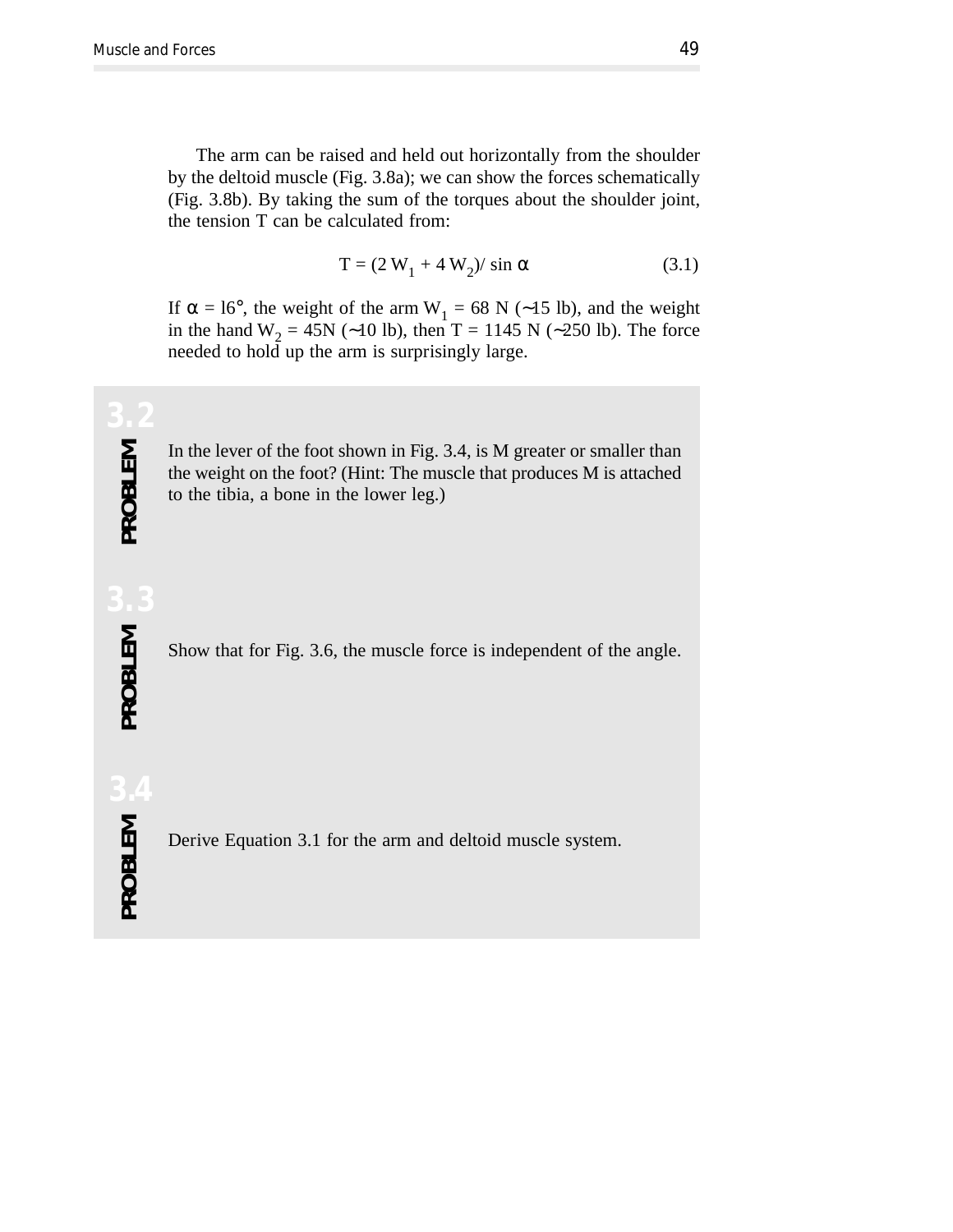# PROBLEM **PROBLEM**

It is known that the human biceps can produce a force of approximately 2600 N. Why can't you pick up an object with your hand which weighs 2600 N?

PROBLEM **PROBLEM**

**3.6** If you turn your hand over and press it against a table, you have a first class lever system (see sketch). In this case, the biceps muscle group is relaxed and is ignored. The force of the hand F on the table is balanced by the force supplied by the triceps M pulling on the ulna and the fulcrum force R located where the humerus makes contact with the ulna. For the parameters shown below and for a force  $F =$ 100 N (22 lb), find the force needed from the triceps. Ignore the mass of the arm and hand.



PROBLEM **PROBLEM**

One first-class lever system involves the extensor muscle, which exerts a force M to hold the head erect; the force W of the weight of the head, acting at its center of gravity (cg), lies forward of the force F exerted by the first cervical vertebra (see sketch on the next page). The head has a mass of about 3 kg, or weight  $W \cong 30$  N.

(a) Find F and M. [Answer:  $F = 48$  N; M = 18 N]

(b)If the area of the first cervical vertebra, on which the head rests, is  $5 \times 10^{-4}$  m<sup>2</sup>, find the stress (force per unit area: N/m<sup>2</sup>) on it. [Answer:  $9.6 \times 10^4$  N/m<sup>2</sup>]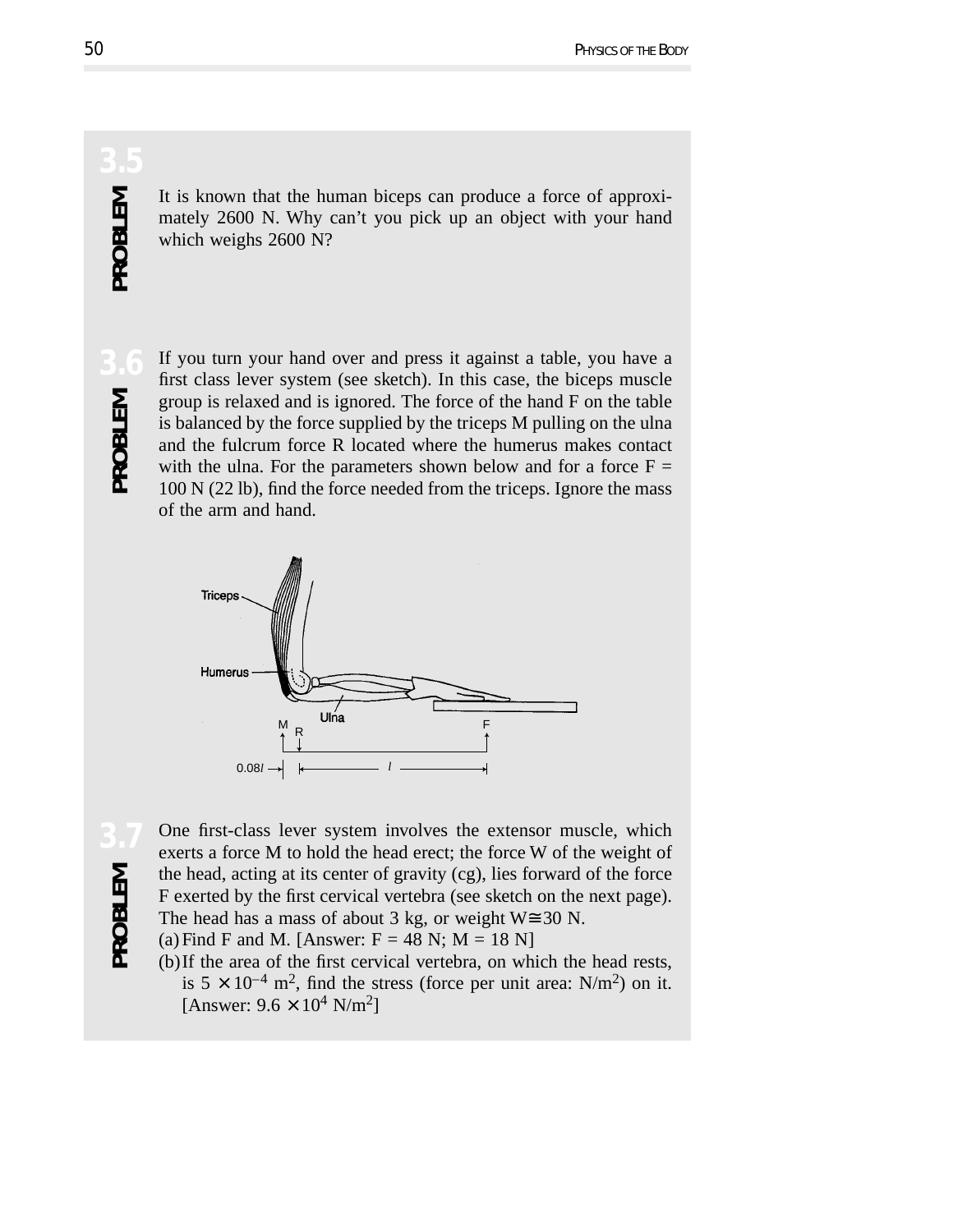(c)How does this stress compare with the rupture compression strength for vertebral disks  $(1.1 \times 10^7 \text{ N/m}^2)$ ? [Answer:  $1.3 \times 10^6 \text{ N/m}^2$ ]



#### **3. 3. 3 The Spinal Column**

Bones provide the main structural support for the body (see Chapter 4, Fig. 4.1). Examination of that figure shows that the cross-sectional area of the supporting bones generally increases from head to toe. These bones provide the support for the additional weight of muscle and tissue as one moves downward to the soles of the feet. The body follows the same engineering principles as used in the design of a building where the major support strength is in the base. (Note, however, that there are exceptions; the femur is larger than the tibia and fibula, the supporting bones in the legs.)

Load-bearing bones are optimized for their supporting tasks. The outside or compact dense bone is designed to carry compressive loads. The inner spongy or cancellous bone, at the ends of long bones and in the vertebrae, has thread-like filaments of bone (trabeculae) which provide strength yet are light in weight. Engineering examples of such construction would be honeycomb structures used to strengthen aircraft wings, the use of lightweight graphite fibers in composite materials, and the framework used to support and strengthen buildings.

The vertebrae are examples of load-bearing bones. The spinal column of a skeleton is shown in Fig. 3.9. Note that the vertebrae increase in both thickness and cross-sectional area as you go from the neck (cervical) region to the lower back (lumbar) region. A larger surface area is needed to support the additional body mass above each succeeding vertebra. There are fibrous discs between the vertebrae that cushion the downward forces and other impacts on the spinal column. However, the pressure (force/area) remains approximately constant for all discs. The discs rupture at a stress (pressure) of about  $10^7$  N/m<sup>2</sup> ( $10^7$  Pa; 100 atmospheres).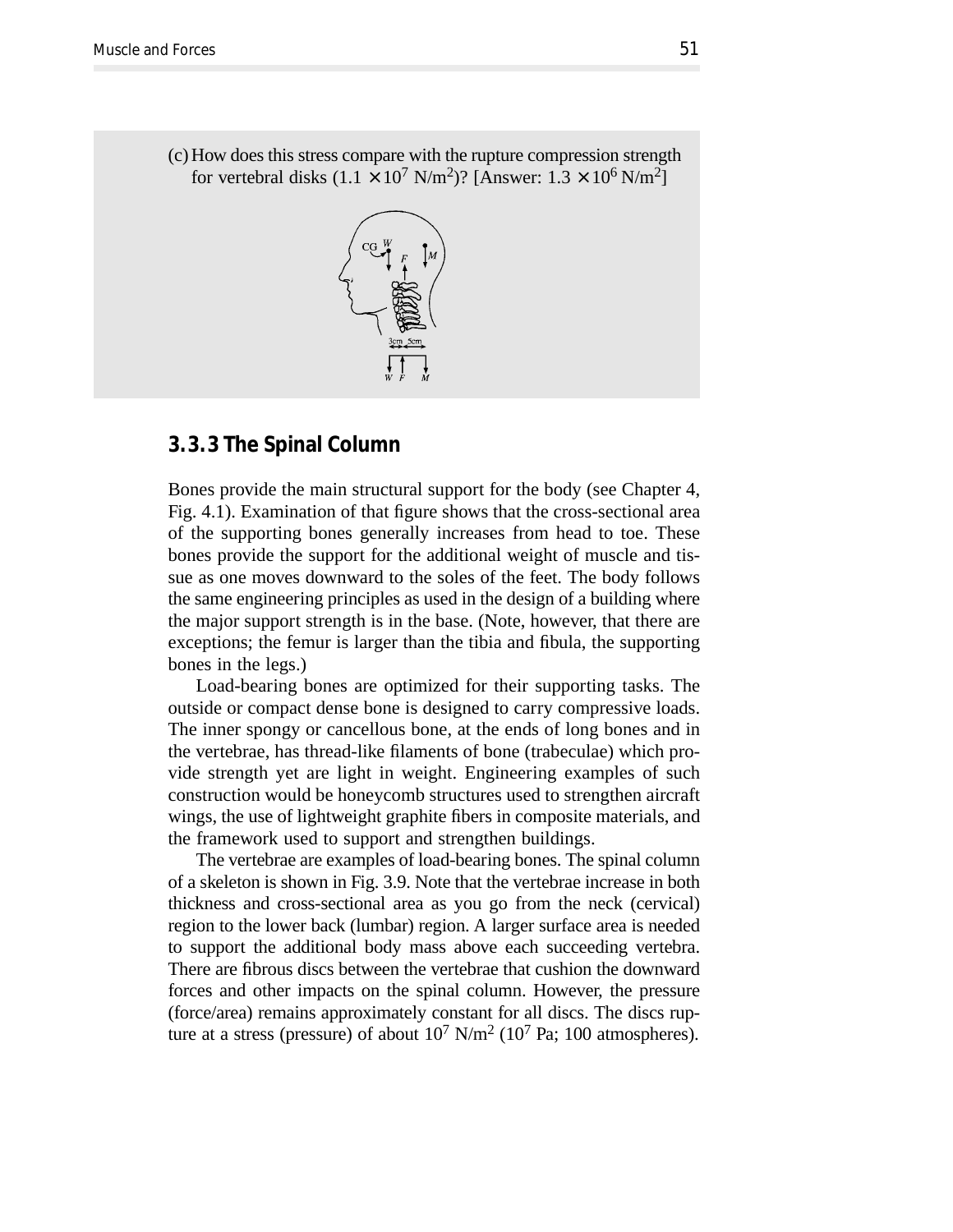

*Figure 3.9.* The spinal column provides the main support for the head and trunk of the body. The column has an "S" shape, and the vertebrae increase in cross-sectional area as the supporting load increases. The length of the column for a typical adult male is about 0.7 m.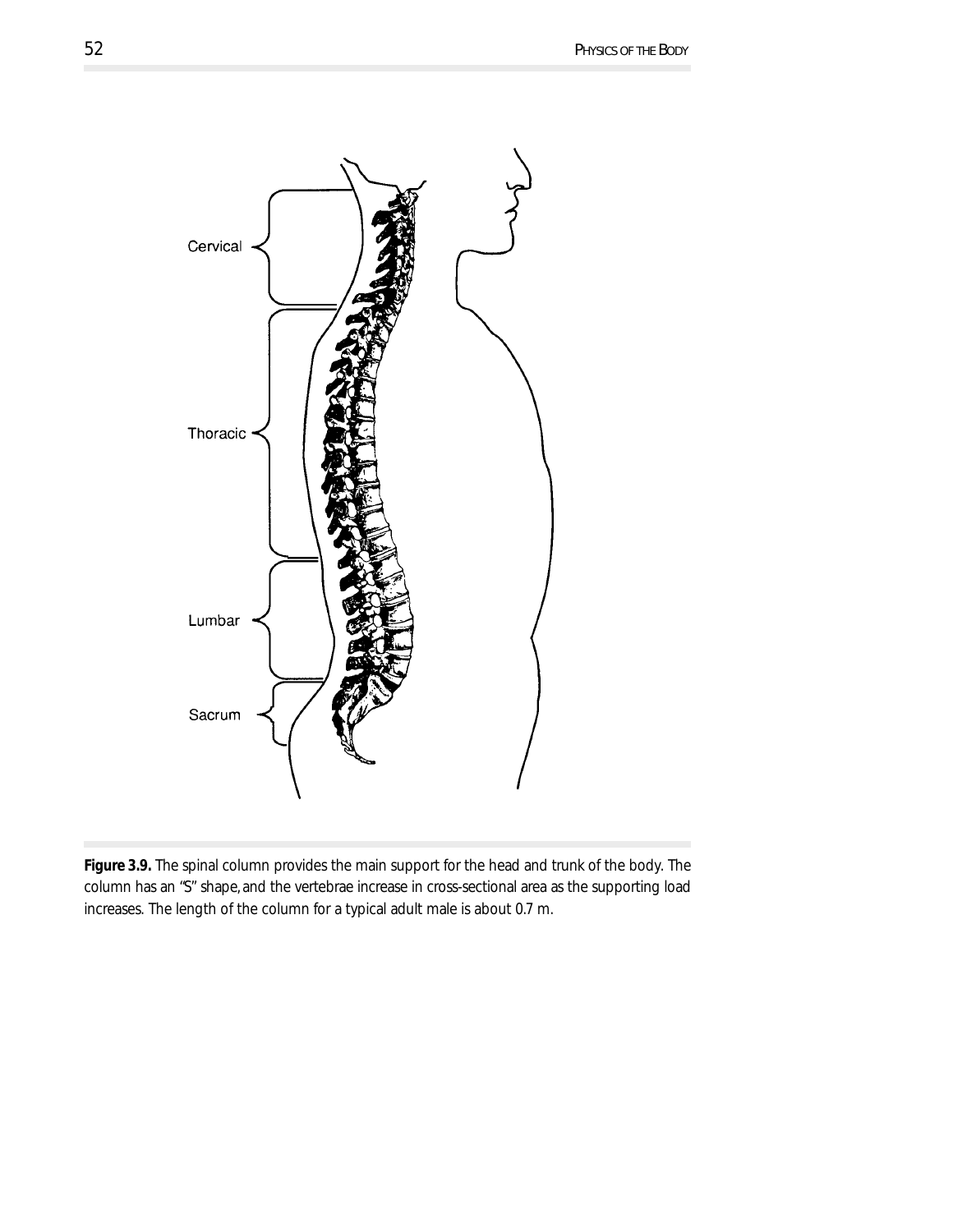The length of the spinal column shortens slightly from its normal length of about 0.7 m (male) by as much as  $0.015$  m (1.5 cm = 0.6 in) after arising from sleep. The original length is restored after a night's sleep. However, the spinal column does shorten permanently with age most often as the result of osteoporosis and compression of the discs, which is particularly common in elderly women. Osteoporosis causes bone to weaken and eventually to collapse. This is discussed further in the next chapter.

The spinal column has a normal curvature for stability. Viewed from the right side the lower portion of the spine is shaped like a letter "S" as shown in Fig. 3.9. Lordosis, kyphosis, and scoliosis are deviations in the shape of the spine. *Lordosis*, too much curvature, often occurs in the lumbar region. A person with this condition is sometimes called sway-backed (Fig. 3.10a). *Kyphosis* is an irregular curvature of the spinal column as seen from the side; frequently it leads to a hump in the back. A person with this condition is often referred to as hunchbacked (Fig. 3.10b). *Scoliosis* is a condition in which the spine curves in an "S" shape as seen from the back (Fig. 3.10c). Normal posture is shown in Fig. 3.10d.



*Figure* 3.10. Sketches for the abnormal spinal conditions of (a) lordosis (or sway-back), (b) kyphosis (or hunch-backed), and (c) scoliosis. (d) The normal condition. (Adapted from *A Guide to Physical Examination*, B. Bates, J. P. Lippincott, Philadelphia, PA, pp. 261–261, (1974) by permission.)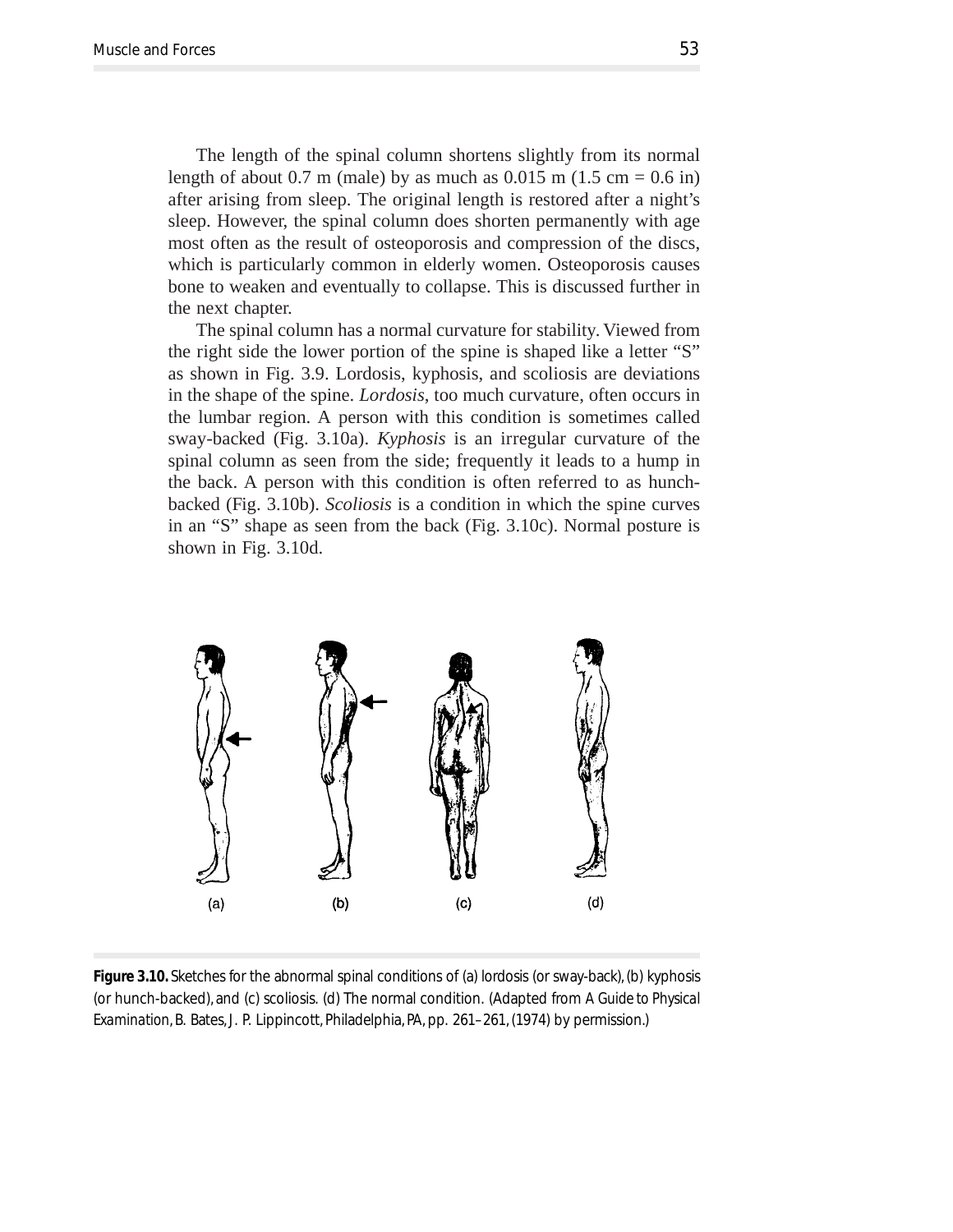- area) of  $1.1 \times 10^7$  N/m<sup>2</sup> before they rupture. **PROBLEM**
- **3.8** The discs in the spinal column can withstand a stress (force per unit area) of  $1.1 \times 10^7$  N/m<sup>2</sup> before they rupture.<br>
(a) If the cross-sectional area of your discs is 10 cm<sup>2</sup>, what is the maximum force that can (a) If the cross-sectional area of your discs is  $10 \text{ cm}^2$ , what is the maximum force that can be applied before rupture takes place? [Answer:  $1.1 \times 10^4$  N]
	- (b)Estimate the stress at a disc located at the level of the center of gravity of your body when you are standing vertically. [Answer:  $3.5 \times 10^5$  N/m<sup>2</sup>]
	- (c) What types of situations might the body experience where the stress on this vertebra would be much larger than in (b) above?

#### **3. 3.4 Stability While Standing**

In an erect human viewed from the back, the center of gravity (cg) is located in the pelvis in front of the upper part of the sacrum at about 58% of the person's height above the floor. A vertical line from the cg passes between the feet. Poor muscle control, accidents, disease, pregnancies, overweight conditions, or poor posture change the position of the cg to an unnatural location in the body as illustrated in Fig. 3.11. An overweight condition (or a pronounced slump) lead to a forward shift of the cg, moving the vertical projection of it under the balls of the feet where the balance is less stable. The person may compensate by tipping slightly backward.

To retain stability while standing, you have to keep the vertical projection of your cg inside the area covered by your feet (Fig. 3.12a). If the vertical projection of your cg falls outside this area, you will tip over. When your feet are close together (Fig 3.12a) you are less stable than when they are spread apart (Fig 3.12b). Likewise, if the cg is lowered, you become more stable. A cane or crutch also improves your stability (Fig. 3.12c). Comparing the stability of a human with a four-legged animal, it is clear that the animal is more stable because the area between its four feet is larger than for two-legged humans. Thus it is understandable that a human baby takes about ten months before it is able to stand while a newborn four-legged animal achieves this in less than two days (in the wild, less than one hour), a useful condition for survival.

The body compensates its stance when lifting a heavy suitcase with one arm. The opposite arm moves out and the body tips away from the object to keep the cg properly placed for balance. (Try lifting the bucket used in Problem 3.1 out to the side to see how this works.) People who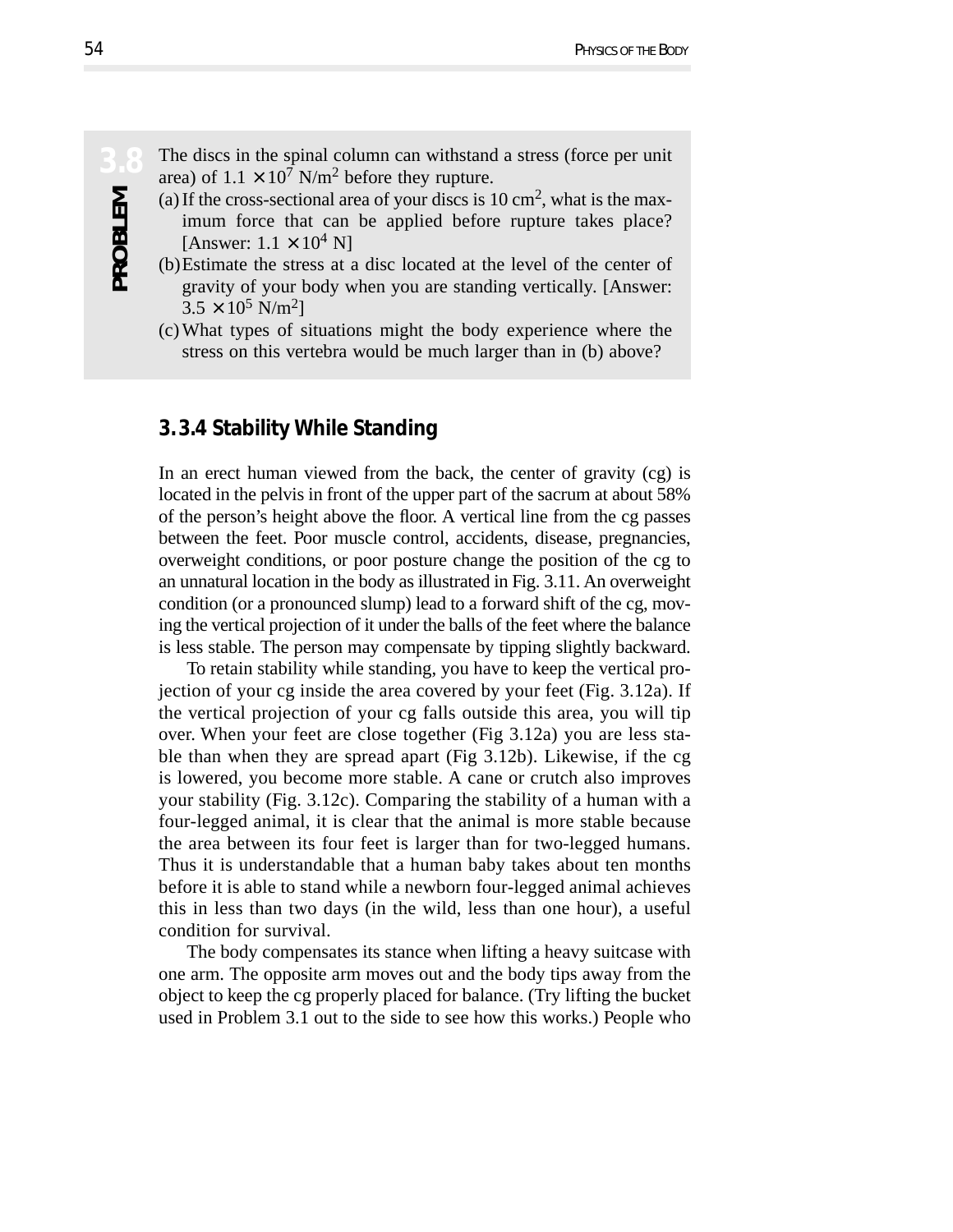

**Figure 3.11.** (a) The center of gravity of a normal person is located about 58% of the person's height above the soles of their feet. (b) An overweight condition can shift the cg forward so that the vertical projection of it passes underneath the balls of the feet, causing the body to compensate by assuming an unnatural position leading to possible muscle strain. (After C. R. Nave and B. C. Nave, *Physics for the Health Sciences*, W. B. Saunders Company, 1975, p. 24 by permission.)



**Figure 3.12.** The body remains stable as long as the vertical projection of the cg remains inside the cross-hatched area between the feet. (a) The stable area when the feet are close together, (b) the stable area when the feet are spread apart, and (c) the stable area when a cane or crutch is used.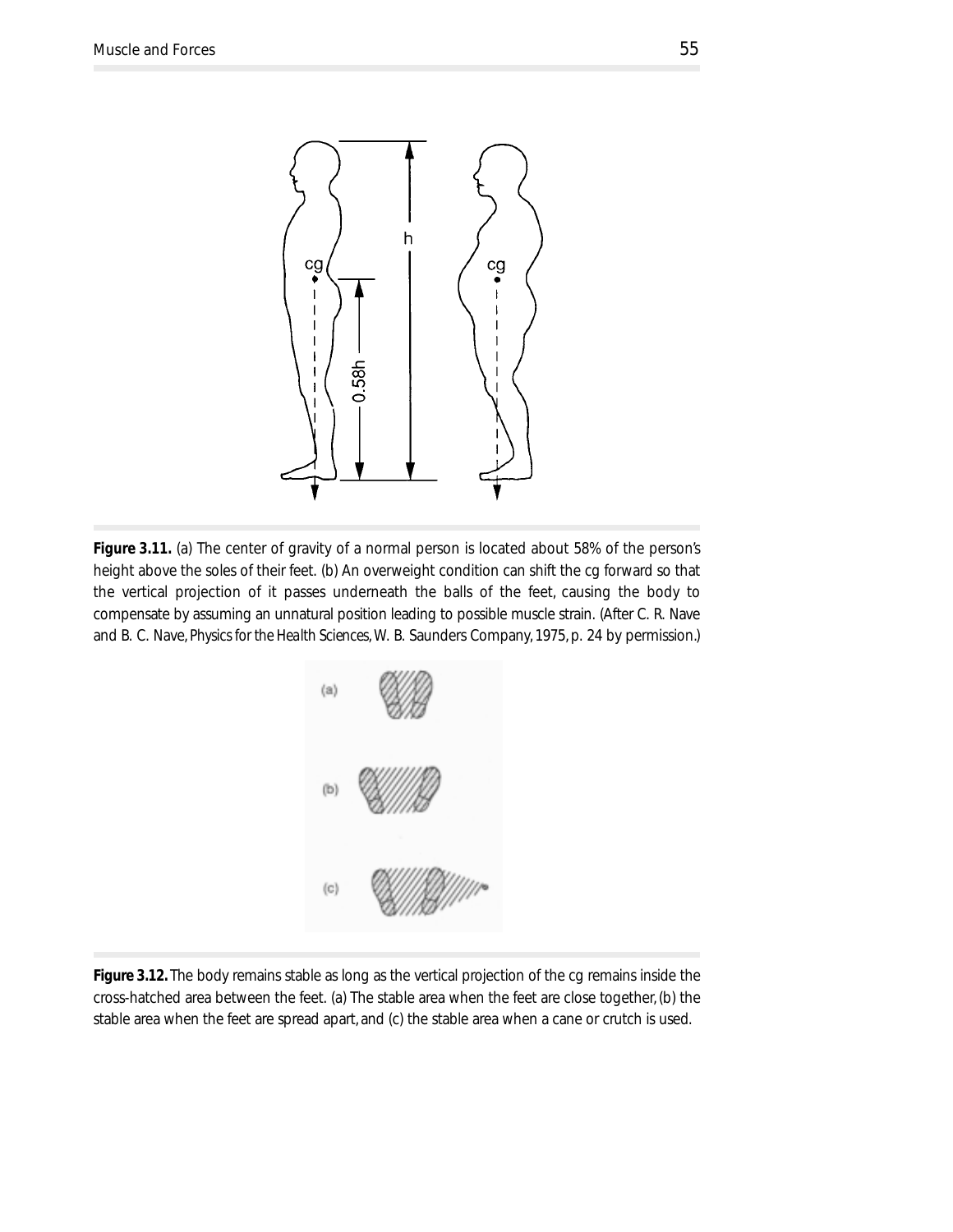have had an arm amputated are in a situation similar to a person carrying a suitcase. They compensate for the weight of the remaining arm by bending the torso; however, continued bending of the torso leads to spine curvature. A common prosthesis is an artificial arm with a mass equal to the missing arm. Even though the false arm may not function, it helps to prevent distortion of the spine.

#### **3. 3.5 Lifting and Squatting**

The spinal cord is enclosed and protected by the spinal column. The spinal cord provides the main pathway for the transmission of nerve signals to and from the brain. The discs separating the vertebrae can be damaged; one common back ailment is called a slipped disc. The condition occurs when the wall of the disc weakens and tears, leading to a bulge that sometimes pushes against nerves passing through the special holes (foramina) on the sides of each vertebra. Extended bed rest, traction, physical therapies, and surgery are all used to alleviate this condition.

An often abused part of the body is the lumbar (lower back) region, shown schematically in Fig. 3.13. Lumbar vertebrae are subject to very large forces—those resulting from the weight of the body and also the forces you create in the lumbar region by lifting. The figure illustrates the large compressive force (labeled R) on the fifth lumbar vertebra (labeled L5). When the body is bent forward at 60° to the vertical and there is a weight of 225 N (∼50 lb) in the hands, the compressive force R can approach 3800 N (∼850 lb, or about six times an average body weight).

It is not surprising that lifting heavy objects incorrectly is a primary cause of low back pain. Since low back pain can be serious and is not well understood, physiologists are interested in finding out exactly how large the forces are in the lumbar region. Measurements of pressure in the discs have been made by inserting a hollow needle connected to a calibrated pressure transducer into the gelatinous center of an intervertebral disc. This device measures the pressure within the disc. The pressures in the third lumbar disc for an adult in different positions are shown in Fig. 3.14a and 3.14b. Even when standing erect there is a relatively large pressure in the disc as a result of the combined effects of weight and muscular tension. If the disc is overloaded as might occur in improper lifting, it can rupture (or slip), causing pain either from the rupture or by allowing irritating materials from inside the disc to leak out.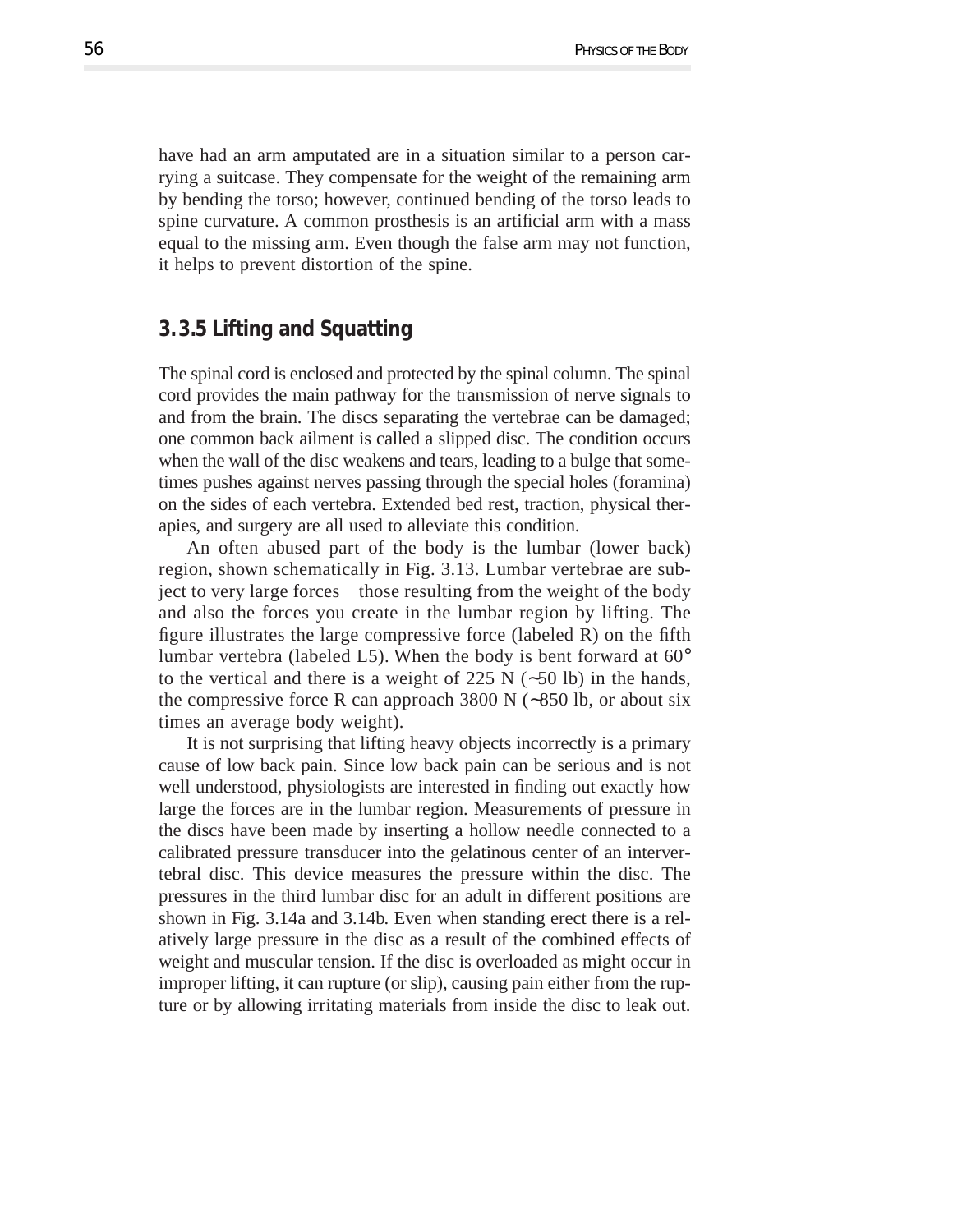

Figure 3.13. Lifting a weight. (a) Schematic of forces used. (b) The forces where T is an approximation for all of the muscle forces and R is the resultant force on the fifth lumbar vertebra (L5). Note that the reaction force R at the fifth lumbar vertebra is large. (Adapted from L. A. Strait, V. T. Inman, and H. J. Ralston, *Amer. J. Phys.,* 15, 1947, pp. 377–378.)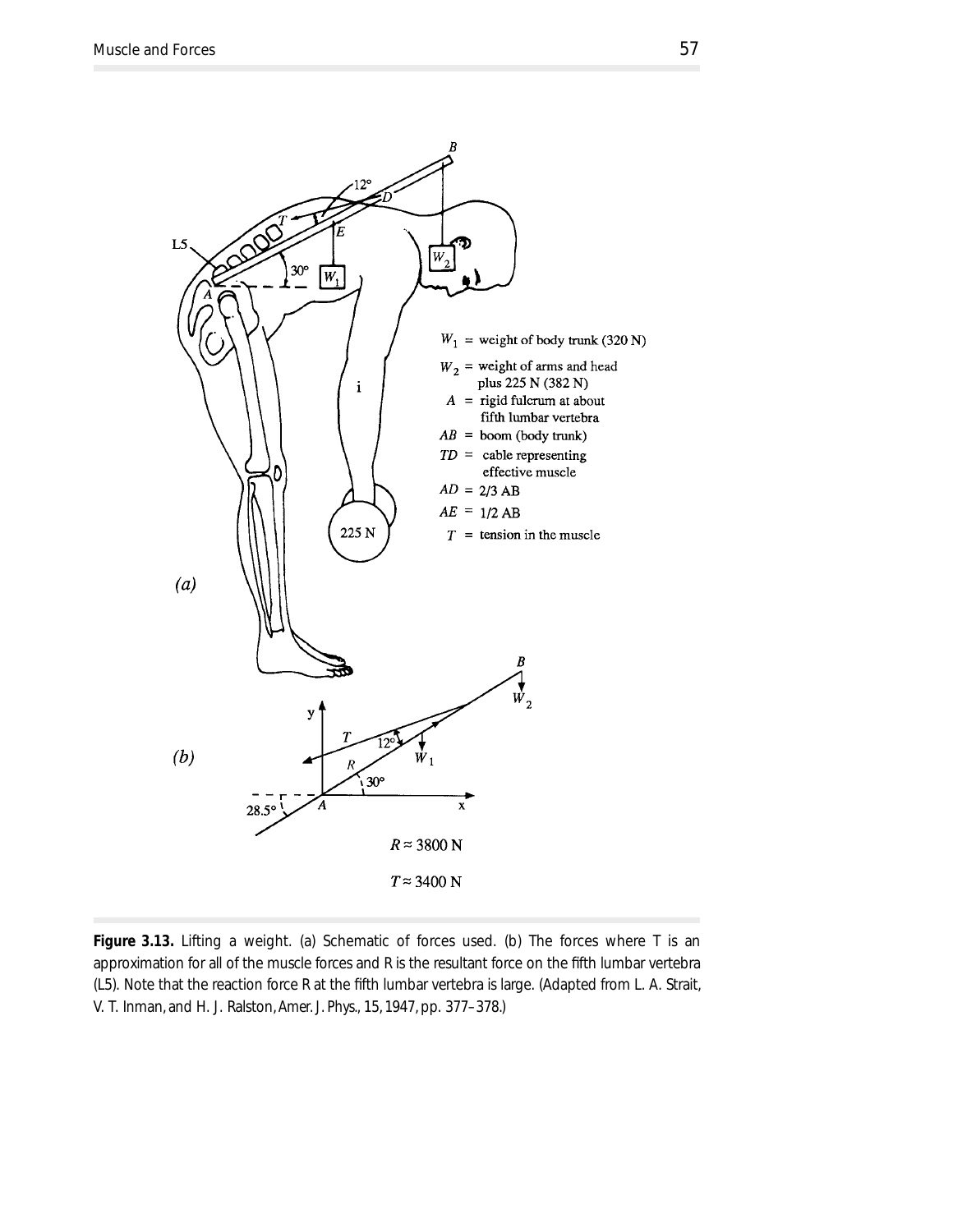

**Figure 3.14.** Pressure on the spinal column. (a) The pressure on the third lumbar disc for a subject (A) standing, (B) standing and holding 20 kg, (C) picking up 20 kg correctly by bending the knees, and (D) picking up 20 kg incorrectly without bending the knees. (b) The instantaneous pressure in the third lumbar disc while picking up and replacing 20 kg correctly and incorrectly. Note the much larger peak pressure during incorrect lifting. (Adapted from A. Nachemson and G. Elfstrom, *Scand. J. Rehab. Med*., Suppl. 1, 1970, pp. 21–22.)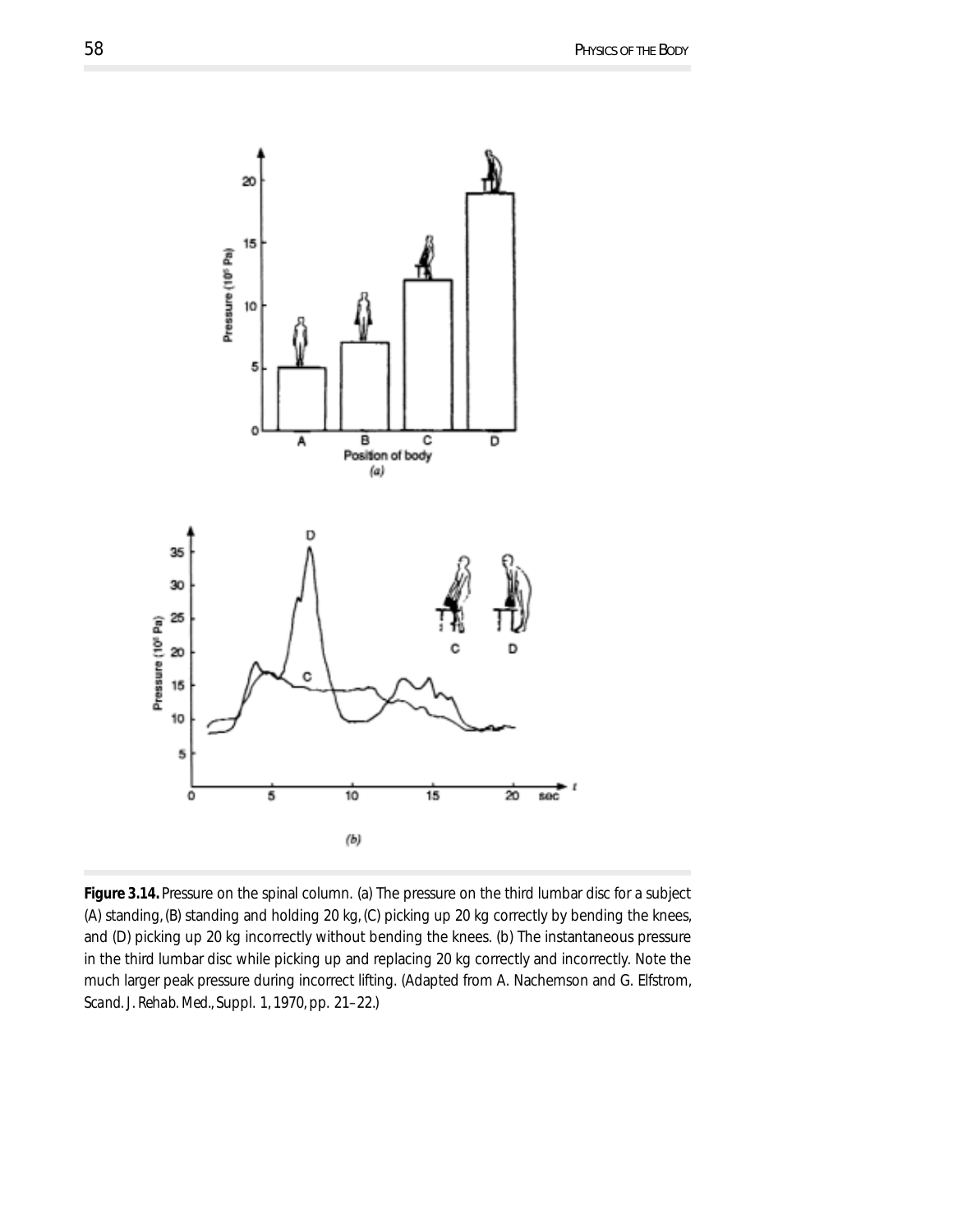It has been argued that low back pain is the price that humans pay for being erect; however, disc degeneration also occurs in four-legged animals (in particular, in dachshunds). Disc failures for both animals and humans occur in regions under the greatest stress.

Just as forces can be transmitted over distances and around corners by cable and pulley systems, the forces of muscles in the body are transmitted by tendons. Tendons, the fibrous cords which connect the muscle end to a bone, minimize the bulk present at a joint. For example, the muscles that move the fingers to grip objects are located in the forearm, and long tendons are connected to appropriate places on the finger bones. Of course, the tendons have to remain in their proper locations to function properly. Arthritis in the hands often prevents the tendons from fully opening and closing the hands.

In the leg, a tendon passes over a groove in the kneecap (patella) and connects to the shin bone (tibia). With your leg extended you can move the patella with your hand but with your knee flexed you cannot; the patella is held rigidly in place by the force from the tendon as shown in Fig. 3.15. The patella also serves as a pulley for changing the direction of the force. This also acts to increase the mechanical advantage of the muscles that straighten the leg. Some of the largest forces in the body occur at the patella. When you are in a deep squatting position, the tension in the tendons that pass over the patella may be more than two times your weight (Fig. 3.15).

#### **3. 3.6 Forces on the Hip and Thigh**

When you are walking, there is an instant when only one foot is on the ground and the cg of your body is directly over that foot. Fig. 3.16a shows the forces acting on that leg. These forces are (1) the upward vertical force on the foot, equal to the weight of the body, W; (2) the weight of the leg,  $W<sub>L</sub>$ , which is approximately equal to W/7; (3) R, the reaction force acting between the hip and the femur; and (4) the tension, T, in the muscle group between the hip and the greater trochanter on the femur. The latter provides the force to keep the body in balance.

The various dimensions and the angle shown in Fig. 3.16 have been taken from cadaver measurements. Solving the equations for equilibrium in this example, it is found that  $T = 1.6$  W and  $R = 2.4$  W at the hip joint. Thus for a 70 kg individual, the head of the femur experiences a force of over 1600 N ( $\approx$ 350 lb) or 2.4 times the body weight!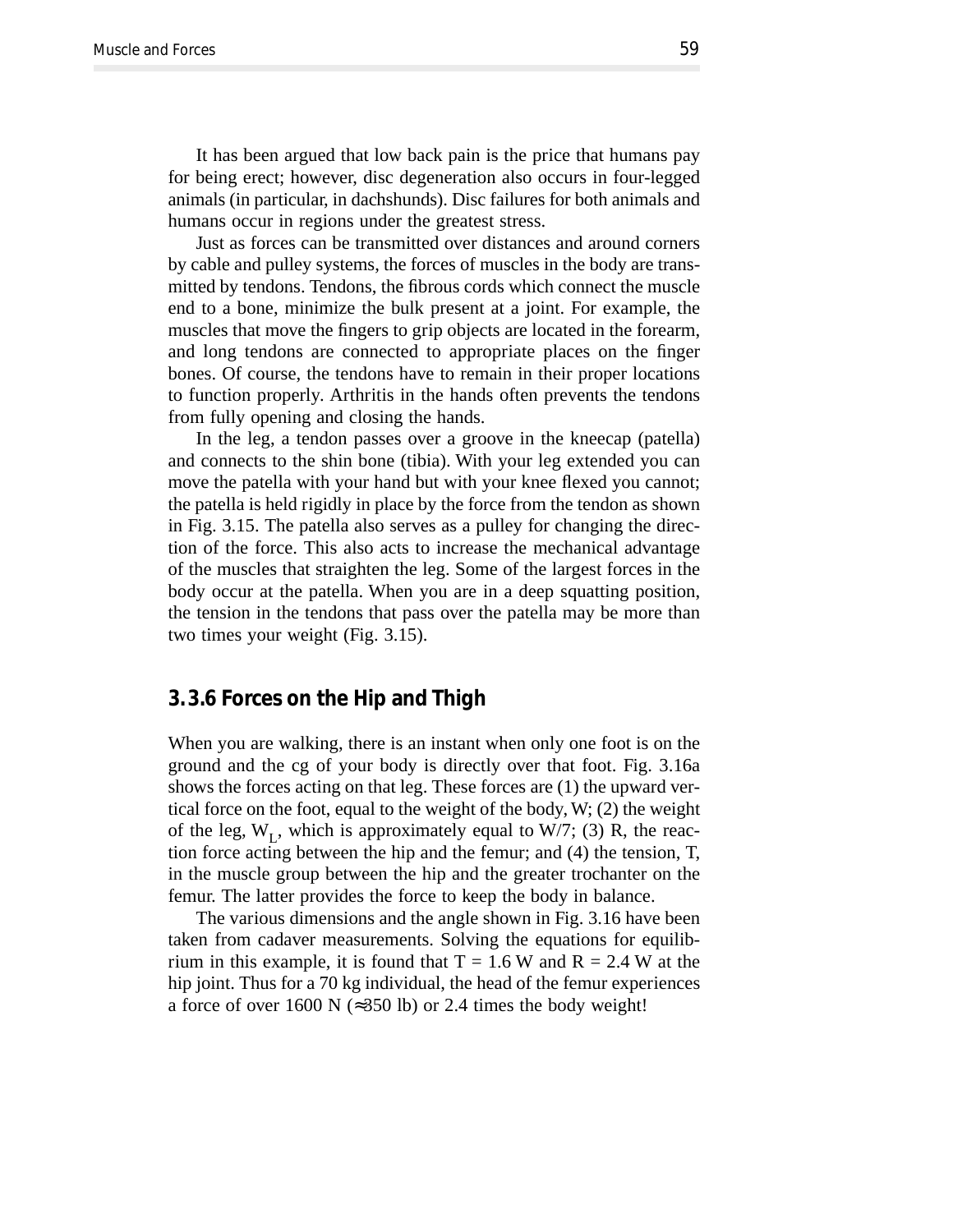

*Figure 3.15.* Diagram of the tensile force on the patellar ligament during squatting. The tension T is very large when a person is in a low squat.

When there is injury to the muscle group at the hip, or damage to the hip joint, the body reacts by trying to reduce the forces that cause pain—T and R in Fig. 3.16a. It does this by tipping the body so that the cg is directly over the ball of the femur and the foot (Fig. 3.16b). This reduces the muscle force, T, to nearly zero, and the reaction force, R, becomes approximately the body weight W minus one leg, or (6/7) W. R is now pointing directly downward. This reduces the forces T and R by a large amount and helps the healing process. However, the downward reaction force causes the head of the femur to grow upward, while the ball of the femur on the other leg does not change. Eventually this leads to uneven growth at the hip joints and possible permanent curvature of the spine.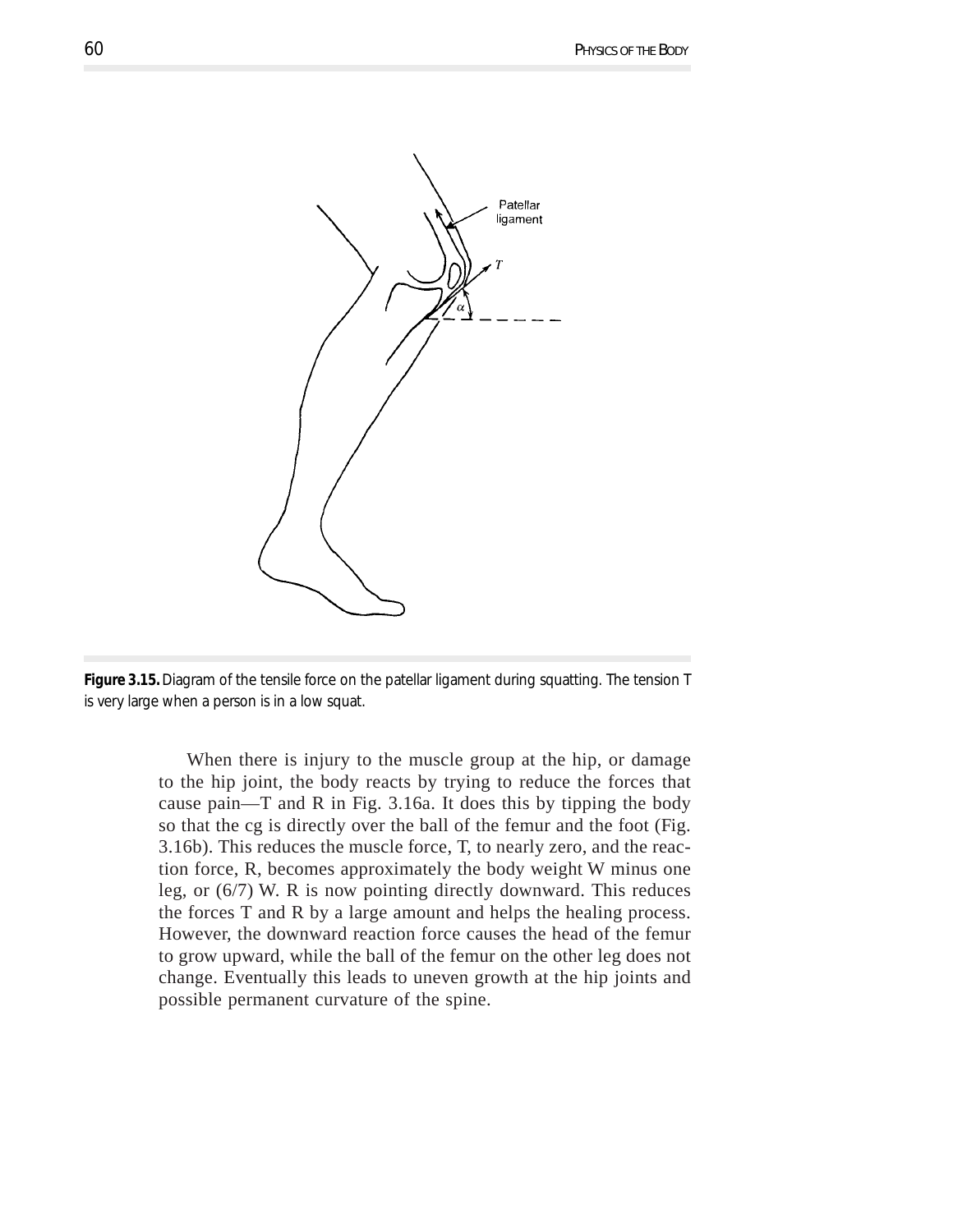

*Figure 3.16.* A diagram that shows approximately the forces and dimensions (in cm) for the hipleg under different conditions. (a) When the person is standing on one foot. The vertical upward force on the foot is the person's weight, W. The weight of the leg,  $W_{\parallel}$ , is taken to be W/7 and the angle of the hip abductor muscles indicated by T is taken to be 70°. R is the reaction force between the hip and the head of the femur (hip joint). (b) When either the hip joint or abductor muscle is injured, the body is bent to place the cg directly over the ball of the femur and the center of the foot, thus reducing the reaction force, R, and the force of the abductor muscle, T. (c) When a cane is used, the abductor force, T, and the reaction force, R, at the head of the femur are greatly reduced. The upward force of  $F_C = W/6$  gives T  $\approx 0.65W$  and R  $\approx 1.3W$ , a substantial reduction from that of part (a). (Adapted from M. Williams and H. R. Lissner, *Biomechanics of Human Motion*, Philadelphia, W. B. Saunders Company, 1962, p.110 and from G. B. Benedek and F. M. H. Vilars, *Physics with Illustrative Examples from Medicine and Biology, Vol. 1, Mechanics*, Addison-Wesley, 1973.)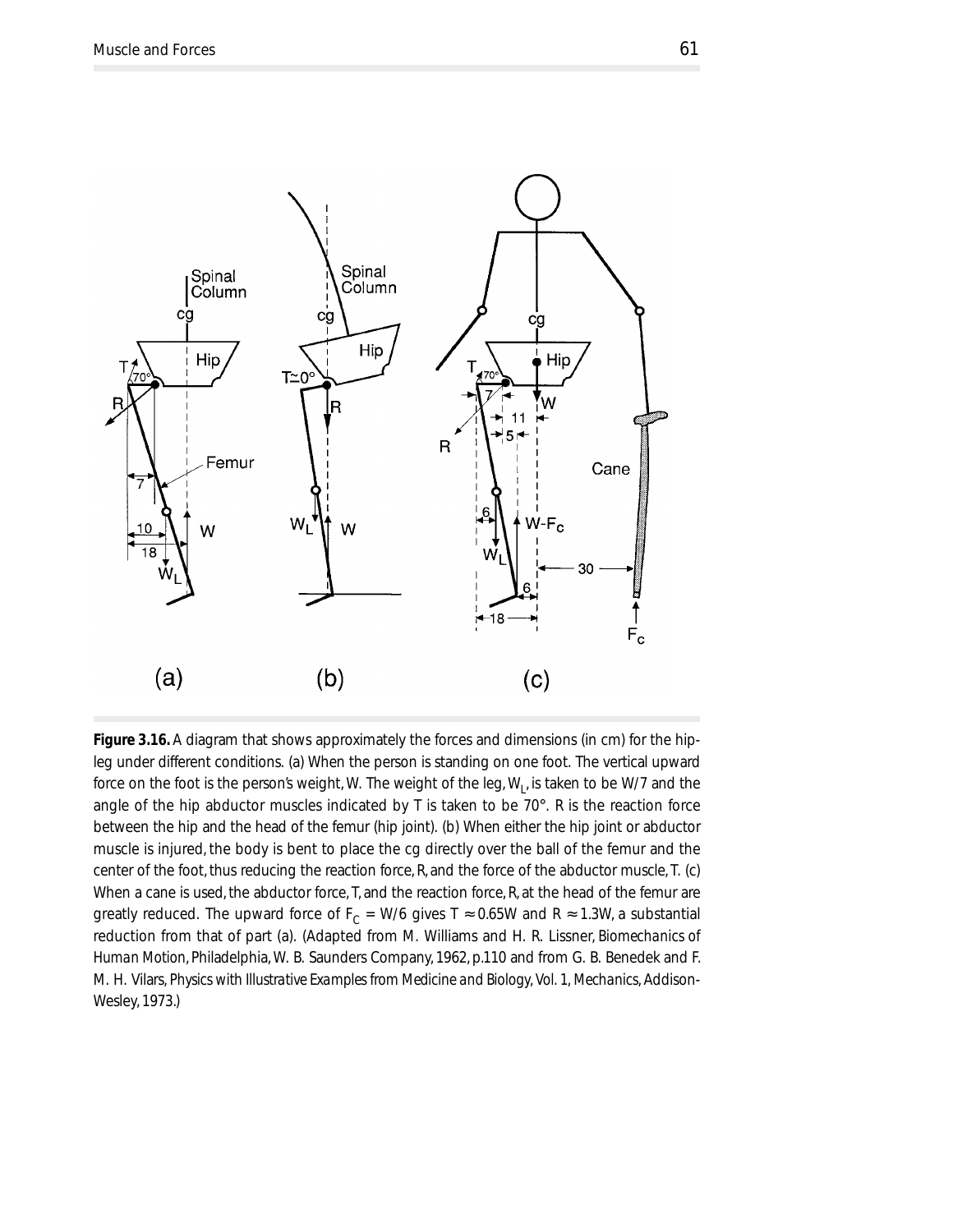The use of crutches or a cane reduces the force on the hip joint. The physics of the use of a cane is shown schematically in Fig. 3.16c. There are three forces acting on the body: the weight, W, the force,  $F_C$ , pushing upward on the cane, and the upward force on the foot equal to  $W - F_C$ . Note that the cane is in the hand opposite to the injured hip. Without the cane, we found  $T = 1.6$  W and  $R = 2.4$  W. The use of the cane reduces these forces by allowing the foot to move from the position under the centerline of the body, as in Fig. 3.16a, to a new location closer to being under the head of the femur. The spine is not twisted as it is in Fig. 3.16b. The cane is located 0.3 m from the vertical projection line of the cg. We assume that the cane supports about 1/6 of the body's weight. For the conditions given in Fig. 3.16c, we find  $T = 0.65$  W and  $R = 1.3$  W. Although human nature leads us to hide our handicaps, the use of a cane can considerably aid in the healing process for hip joints.

Use the equations of static equilibrium to calculate the forces T and R for the case shown in Fig. 3.16a. [Answer:  $T = 1.6$  W; R = 2.4 W]

### **3.4 Forces During Collisions**

When a portion of the body (or the whole body) bumps into a solid object, it rapidly decelerates, resulting in large forces. If we consider the deceleration to be constant and limit ourselves to one-dimensional motion, we can use the original form of Newton's second law. Force equals the rate of change of momentum. The more common form, mass times acceleration, can be written as:

 $F = ma = m(\Delta v/\Delta t) = \Delta (mv)/\Delta t$ 

or  $F =$  the rate of change of momentum.

Newton originally wrote his second law in this form.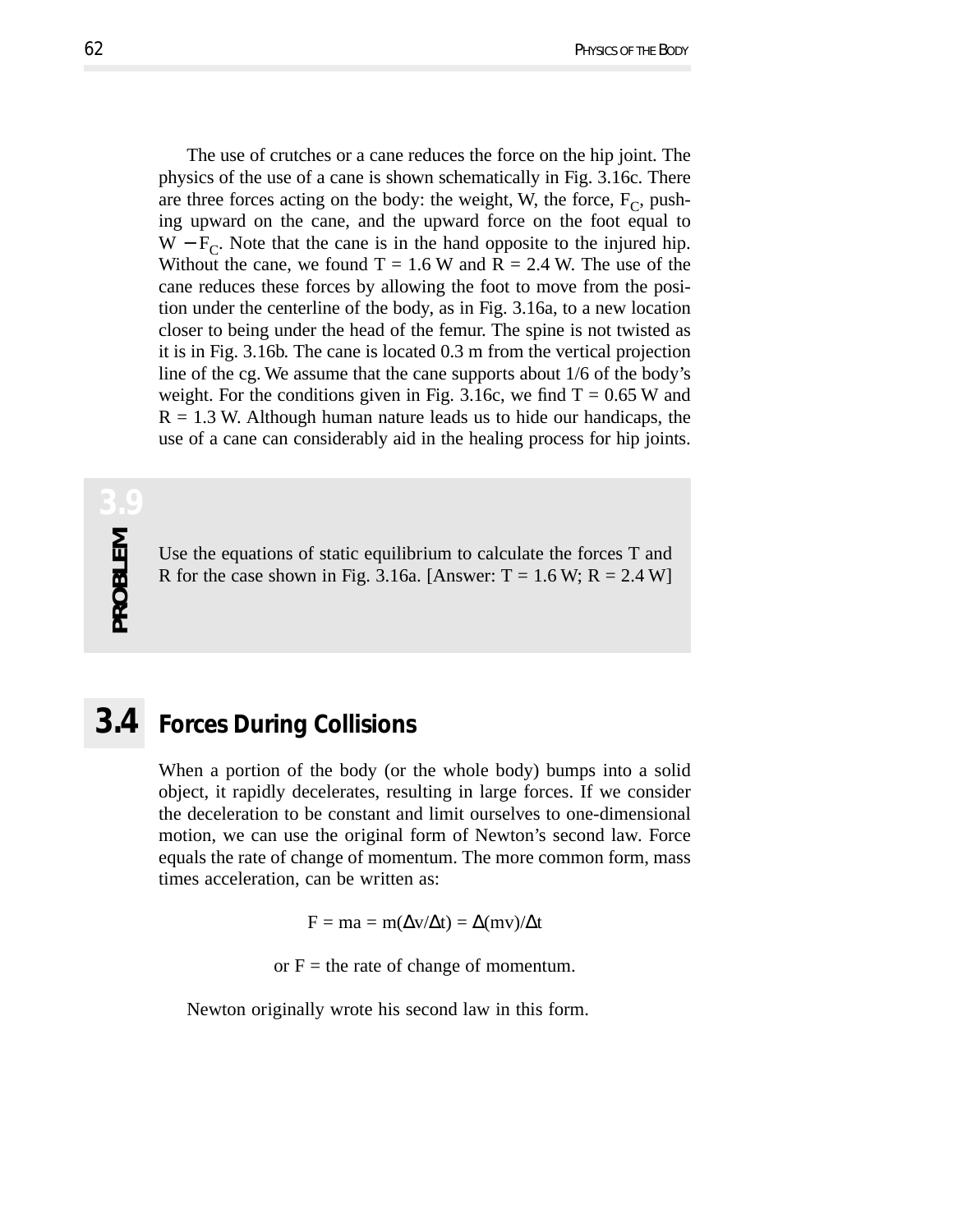#### **3.4.1 Examples of Forces during Collisions**

The following example illustrates how this form of Newton's second law can be used to estimate the forces on the body when it collides with something:

**Example:** A person walking at 1 m/s accidentally bumps her or his head against an overhanging steel beam (ouch!). Assume that the head stops in about  $\Delta t = 0.01$  s while traveling an additional distance of 0.005 m (5 mm). The mass of the head is 3 kg. What is the force which caused this deceleration?

**Answer:** The change of momentum is  $\Delta$ (mv) = (3 kg)(0 m/s) –  $(3 \text{ kg})(1 \text{ m/s}) = -3 \text{ kg m/s}$  (the minus sign means that the momentum of the head has decreased; the force is in the opposite direction from the motion). Thus  $F = (-3 \text{ kg m/s})/(0.01 \text{ s}) = -300 \text{ N}$  (about 67 lb force).

**Example:** If we repeat this accident, with a steel beam with 0.02 m (2) cm) of padding, the time of deceleration is increased to  $\Delta t$  = 0.04 s. What force acts to decelerate the head under these conditions?

**Answer:**  $F = \Delta(mv)/\Delta t = (3 \text{ kg } m/s)/(0.04 \text{ s}) = 75 \text{ N}$  (about 15 lb), a considerable reduction from the first case.

An example of a dynamic force in the body is the apparent increase of weight when the heart beats (systole). About 0.06 kg of blood is given a velocity of about 1 m/s upward in a time of  $t = 0.1$ s. The upward momentum given to the mass of blood is  $(0.06 \text{ kg})$   $(1 \text{ m/s}) = 0.06 \text{ kg}$ m/s; thus the reaction force to this movement of the blood is (0.06 kg m/sec)/(0.1 s) or 0.6 N ( $\sim$ 0.125 lb, or 2 oz). This is enough to produce a noticeable jiggle on a sensitive spring-type scale (as noted in Chapter 1, *Terminology, Modeling, and Measurement*).

If you jump from a height of 1 m and land stiff-legged, you are in for a shock. Under these conditions, the deceleration of the body takes place mostly through compression of the padding of the feet. We can calculate that the body is traveling at 4.5 m/s (16 km/hr) just prior to hitting; and if the padding collapses by 1 cm, the body stops in about 0.005 s (5 ms). Under these conditions, the force in your legs is almost 100 times your weight (that is, 100 g; see Fig. 3.17). If you land on a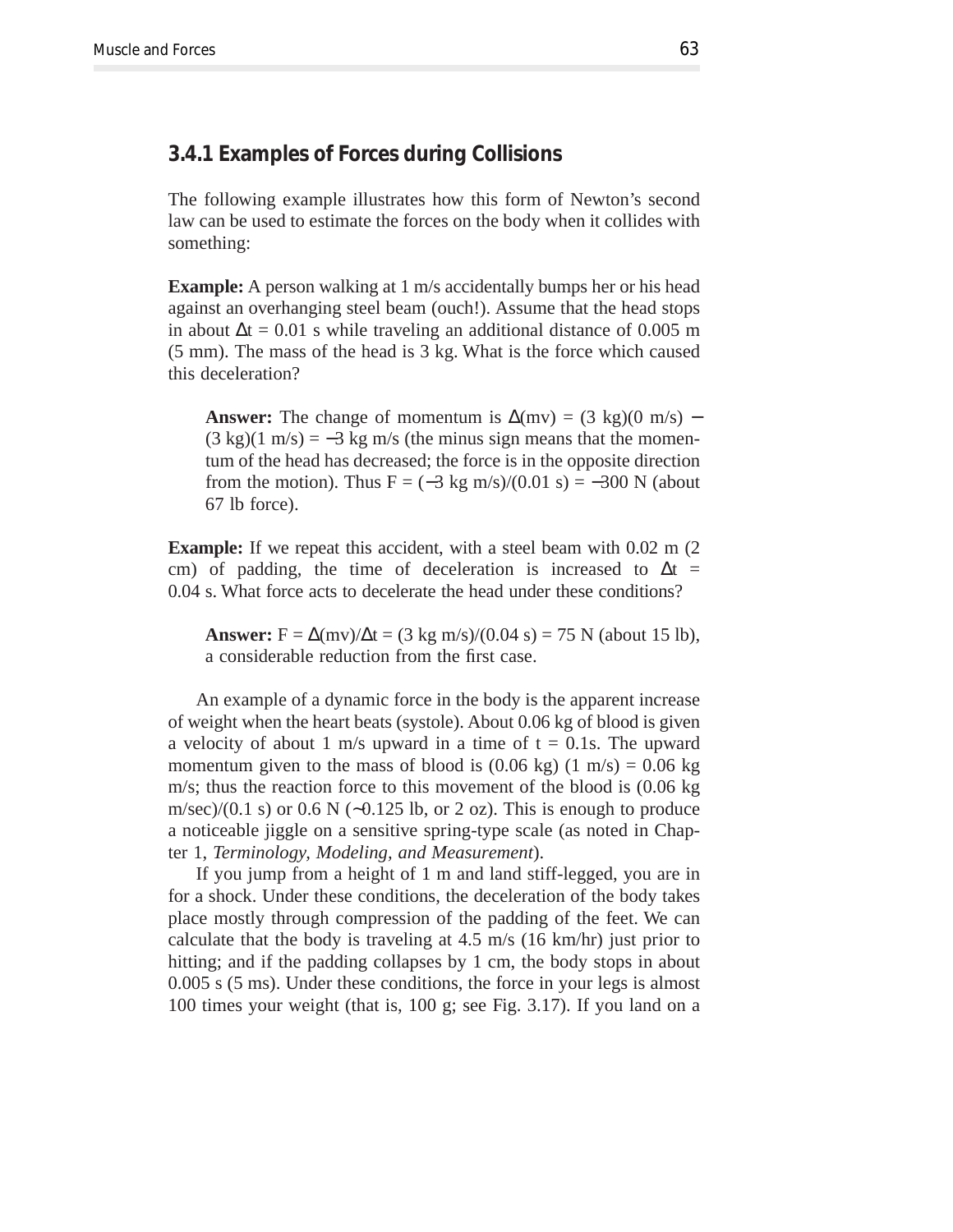

*Figure 3.17.* A compilation of documented cases of impact results on humans shown as a log-log plot of the velocity on impact versus the deceleration distance during impact. The diagonal lines show the deceleration in terms of acceleration of gravity, g. (One g times your body's mass is equal to your body weight.) The hollow squares represent data from documented free-fall survivors. The shaded areas represent guestimates for the other situations. (After R. G. Snyder, *Bioastronautics Data Book*, Second ed., 1973, p. 228.)

gym mat, the deceleration time would be longer; and if you follow the normal body reaction, you will land on your toes first and bend your knees to decelerate over a much longer time, thus decreasing the landing force.

A current popular form of entertainment is bungee jumping, in which a person is attached to a very stretchable bungee cord and jumps from a considerable height. The bungee cord decelerates the person over a long distance. The thrill comes from the freefall and deceleration. In terms used in Fig. 3.17, the deceleration distances would usually be more than 10 m and the velocities below 100 km/hr. This puts the conditions beyond the upper right region of the figure.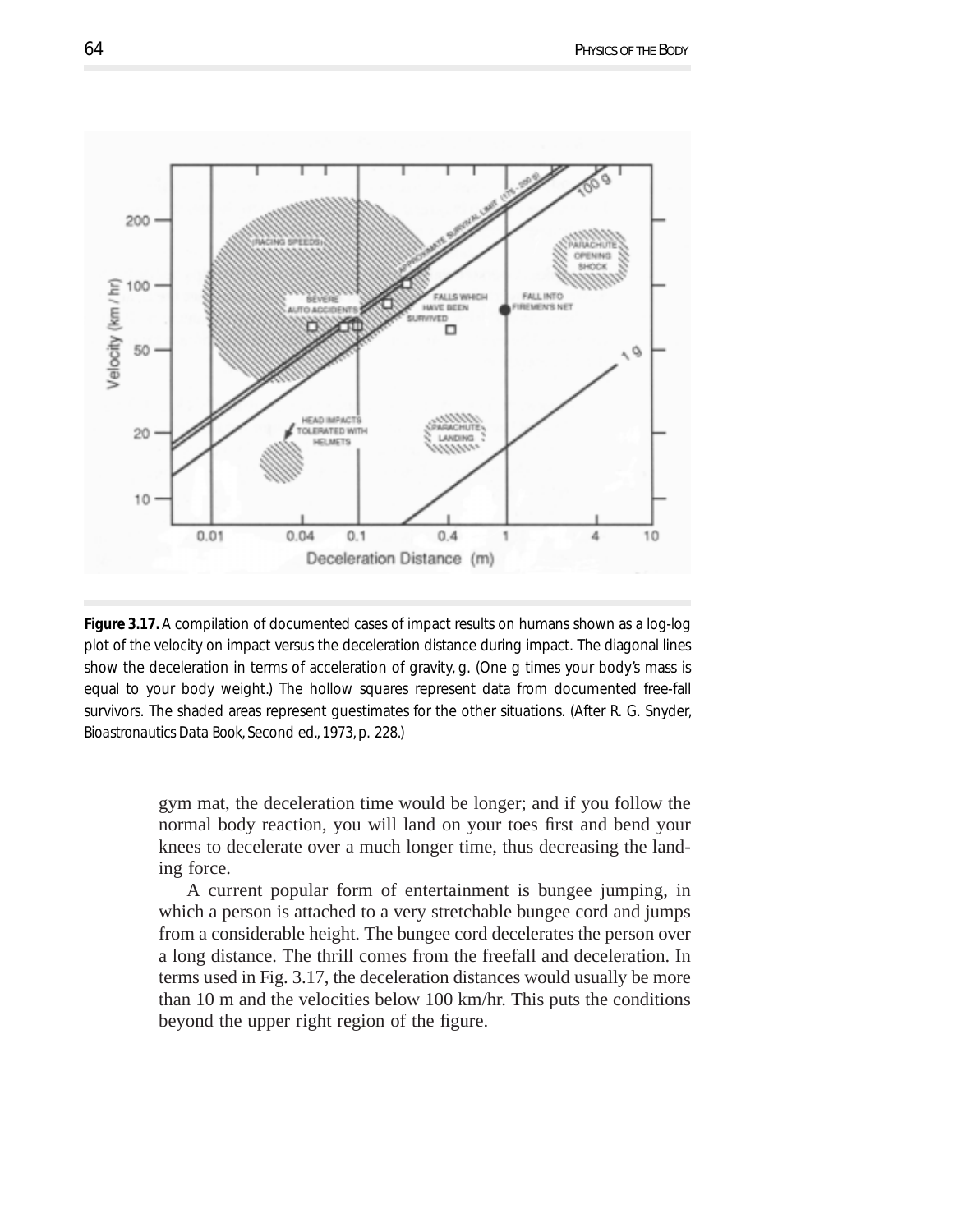A 50 kg person jumping from a height of 1 m is traveling at 4.4 m/s just prior to landing. Suppose the person lands on a pad and stops in 0.2 s. What maximum decelerating force will be experienced? [Answer:  $F_{\text{max}} = 1100 \text{ N}$ ]

#### **3.4. 2 Surviving Falls from Great Heights**

You might think that if you jump or fall from a great height your chance of surviving is zero, unless of course you land on something like a giant airbag. In real life, your chances are very small, but not zero. People have survived falls from great heights. It all depends on where and how you land! If you fall on bushes, tree branches, deep snow, or land on the side of a hill, the deceleration forces you experience may be small enough that you could survive. A summary of the hazardous ranges for impact collisions is shown in Fig. 3.17 along with some documented cases. This figure shows the velocity at the time of impact plotted versus the distance needed to stop. One could equally well plot the velocity versus the time needed to stop, but usually the distance is more easily measured. The heavy diagonal lines in the figure indicate the decelerations in terms of the units of gravity,  $g = 9.8$  m/s<sup>-2</sup>. For example, a deceleration of 10 g corresponds to a decelerative force equal to ten times the weight of the object. The double line in the figure represents an estimate of the limit of survivability.

#### **3.4. 3 Collisions Involving Vehicles**

Collisions of high velocity, modern cars subject occupants to very large accelerative or decelerative forces. The results of these forces on the driver and passengers can be broken bones, internal injuries, and death.

In the 1960s a federally mandated safety program for the automobile was begun. Even earlier, the military, NASA, and scientific groups were studying the forces that the body could withstand. For small controlled forces, this study was conducted using human volunteers. For more extreme limits, cadavers, dummies, or animals were used to determine the tolerance ranges.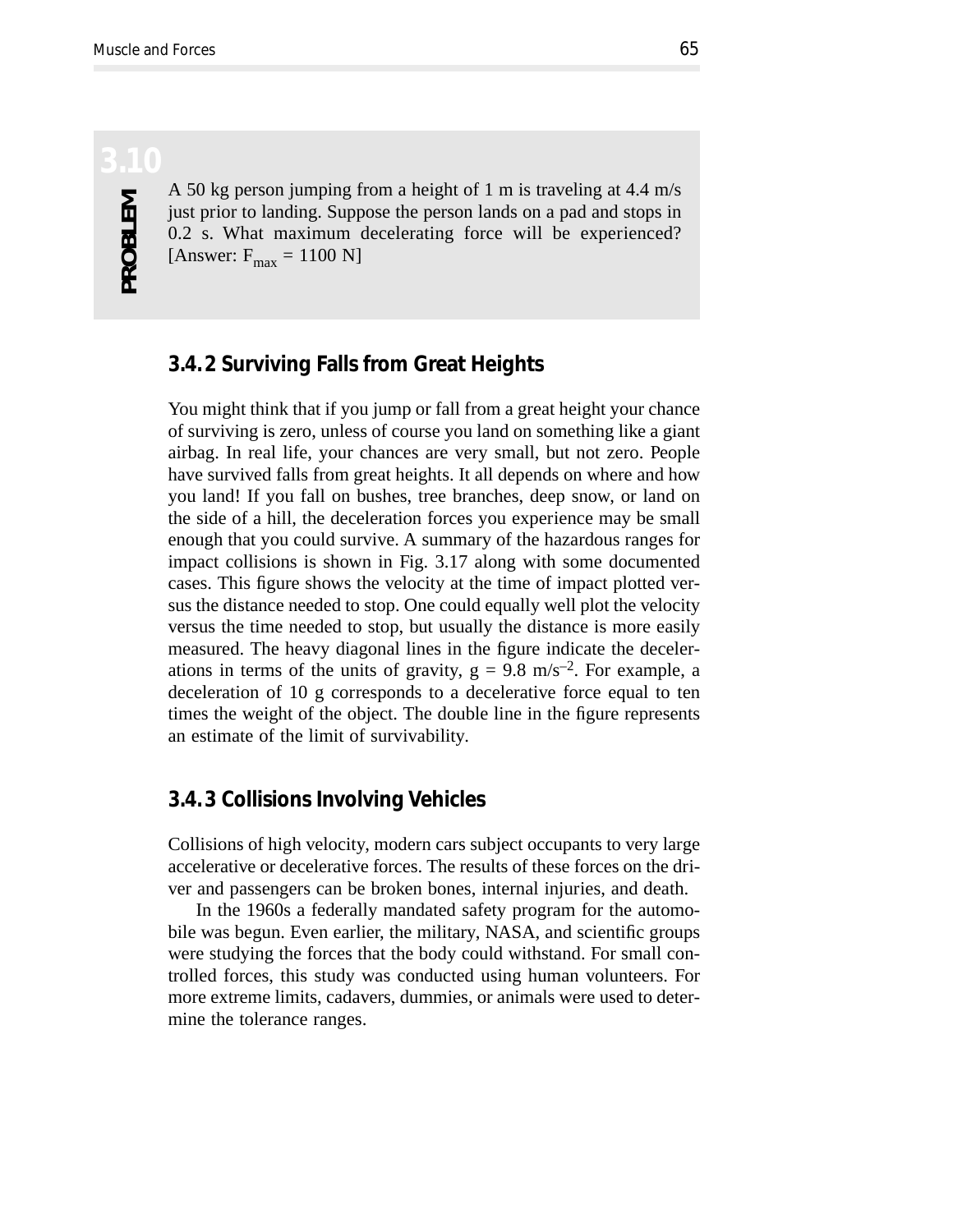Consider a head-on collision with a solid barrier, one of the most serious types of automobile accident. What happens to the automobile and its occupants in the collision? The front of the automobile is designed NOT to be rigid; it is built to collapse in sections, starting at the bumper, thus extending the collision distance (or time) as shown in Fig. 3.18a. The prolonged collapse reduces the deceleration force. The front of the car experiences severe damage, but the interior may be essentially undamaged with the consequence that its occupants may be bruised and shaken, but not seriously hurt. The amount of injury depends on additional safety features of the automobile, including seat belt systems and airbags which serve to protect the head and torso during a collision (Fig. 3.18b). Statistics indicate that these systems have been effective in reducing injury and death, but improper use of seatbelts and improper positioning of car seats for infants can produce the opposite result.



*Figure 3.18.* (a) An automobile is involved in a head-on collision and stops in a short distance. The deceleration distance can be about 1 m if the automobile is designed to collapse in the front end first. (b) The driver, who is wearing a harness seat belt, is rotated forward. An airbag inflates to cushion the driver's head and torso from collision with the steering wheel or dash.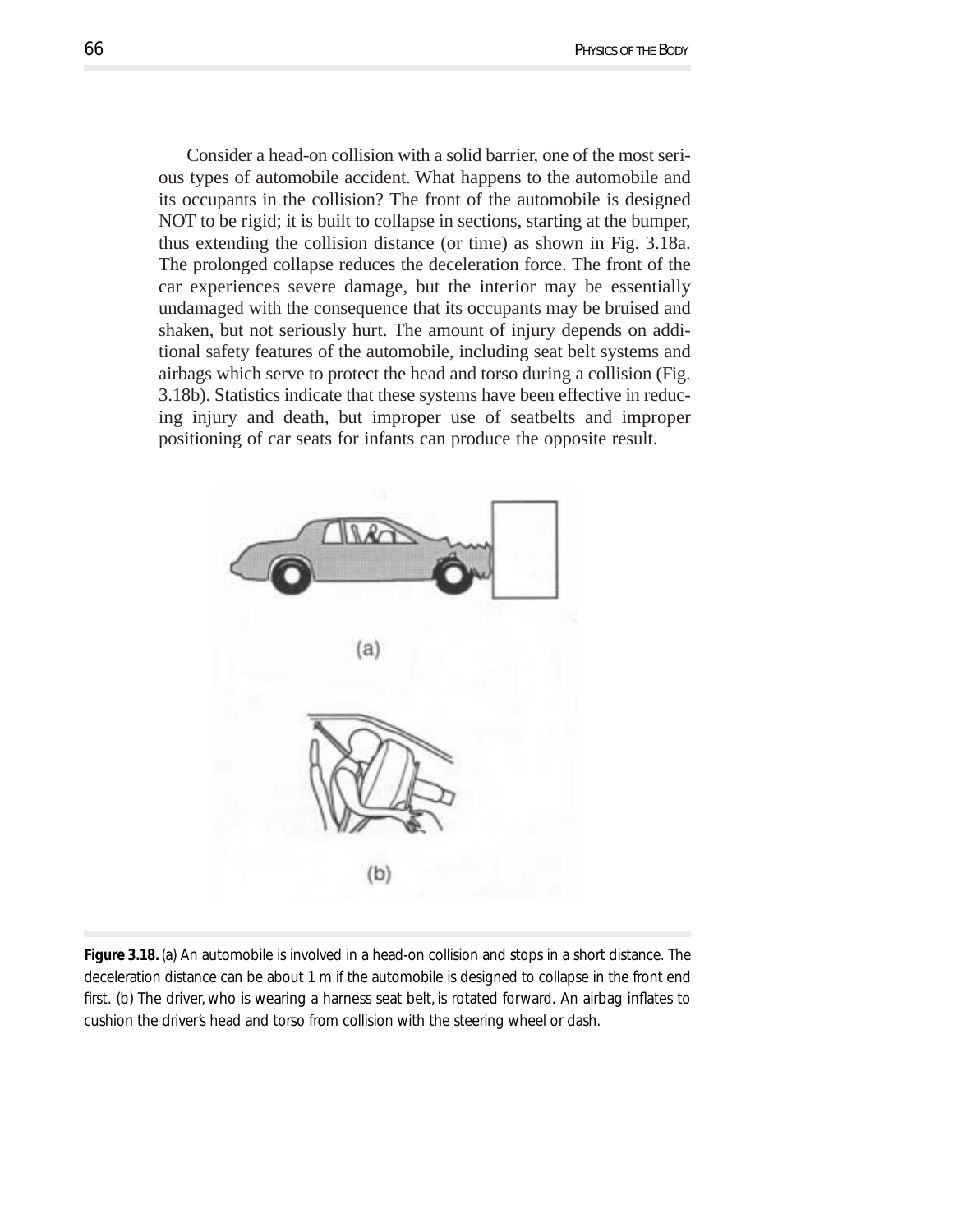Because of the hazards of uncontrolled automobile collisions, federal law requires a number of safety devices in automobiles. These include headrests, seat and shoulder belts (a three-point harness to prevent the person from being thrown from the automobile), energy-absorbing steering columns, penetration-resistant windshields, and side door beams to provide protection to the occupants during a side collision.

Information such as that given in Fig. 3.17 is used in the design of emergency escape methods from high-performance aircraft and in safety designs for commercial aircraft as well as for automobiles. For example, if a pilot is to be shot upward through an escape hatch, it is necessary to know the effects of acceleration in the seat-to-head direction. By knowing the limitations of the body, the accelerative force and its duration can be adjusted to minimize the probability of injury during emergency procedures.

A more familiar example of the use of the information in Fig. 3.17 is in the design of helmets for bicyclists, motorcycle riders, and for various sports such as baseball, football, hockey, and lacrosse. Each helmet is designed to reduce deceleration by crushing during impact. One criterion for bicycle helmets is the ability of the rider's head to withstand a 24 km/hr (15 mph) impact onto a rigid, flat surface as might happen if you fall when traveling at that speed. The helmet material must have the appropriate stiffness to compression so that the collapse of the helmet padding prolongs the deceleration and thus reduces the forces on the head. One must remember, however, that safety devices do not provide absolute protection.

PROBLEM **PROBLEM**

Estimate the force on the forehead in Fig. 3.18 if the mass of the head is 3 kg, its velocity is 15 m/s, and a padded dash is used instead of the air bag to stop the head in 0.02 s. [Answer:  $F_{\text{max}} = 2.3 \times 10^3 \text{ N}$ ]

#### **3.4.4 Effects of Acceleration on Humans**

Acceleration of the body produces a number of effects such as (1) an apparent increase or decrease in body weight, (2) changes in internal hydrostatic pressure, (3) distortion of the elastic tissues of the body, and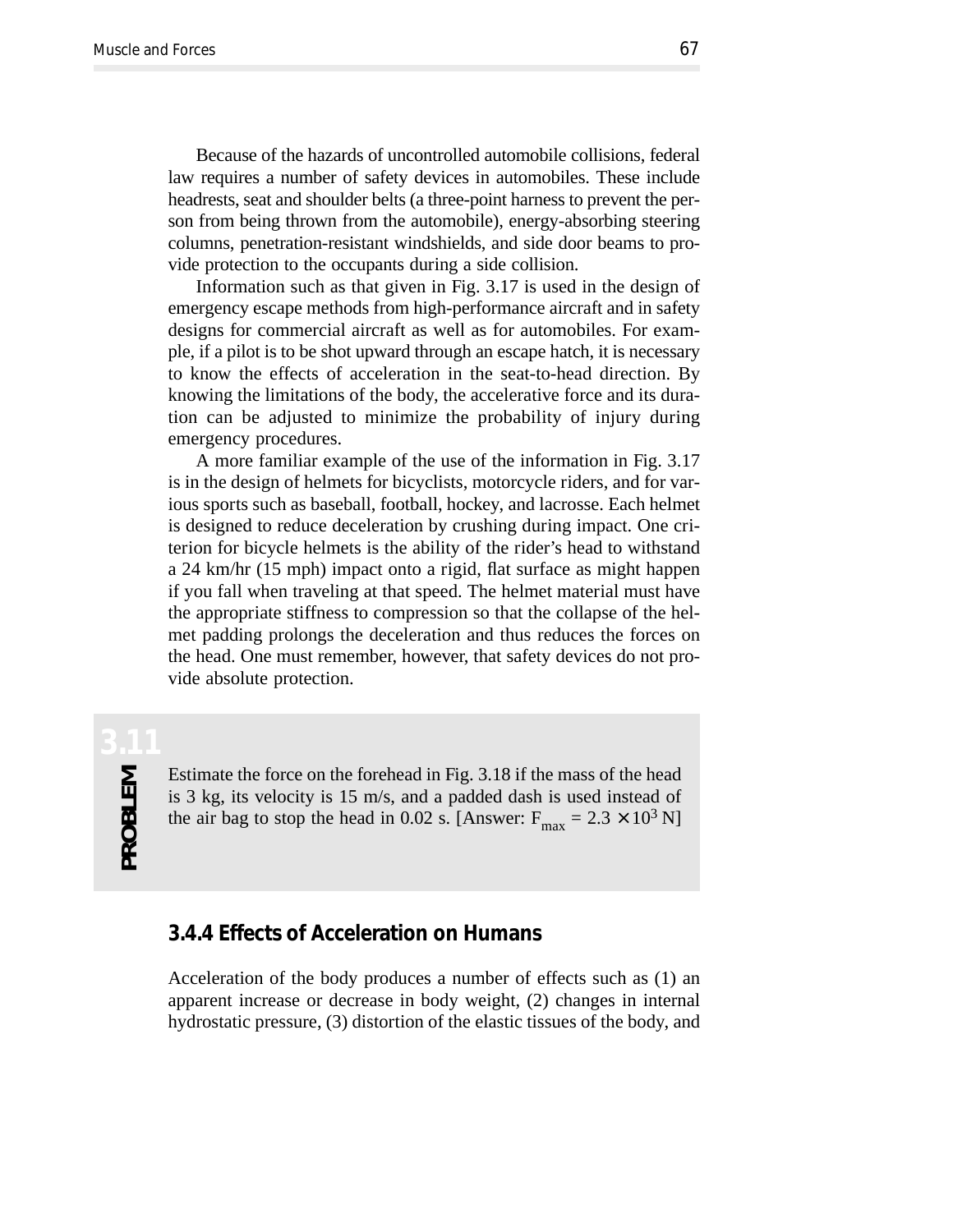(4) the tendency of solids with different densities suspended in a liquid to separate. If the acceleration is sufficiently large, the body loses control because it does not have adequate muscle force to work against the large acceleration forces. Under certain conditions the blood may pool in various regions of the body; the location of the pooling depends upon the direction of acceleration. If a person is accelerated head first, the lack of blood flow to the brain can cause blackout and unconsciousness (see Chapter 8, *Physics of the Cardiovascular System*).

Astronauts in an orbiting satellite are in a condition of free fall or apparent weightlessness. Prior to man's first space flights, there were concerns about the physiological effects of weightlessness. Many of the effects predicted were based on changes observed in the body during extended periods of bed rest. We now have information about the effects on the body of extended time in space. Some physiological changes do take place; however, they have not been incapacitating or permanent.

Tissue can be distorted by acceleration and, if the forces are sufficiently large, tearing or rupture can take place. Laboratory information is sparse, but some experiments in huge centrifuges have shown that tissue can be stretched by accelerative forces until it tears. In some auto accidents, the aorta tears loose from the abdominal membrane leading to serious consequences if not death.

#### **3.4.5 Oscillatory Motion**

When walking, the legs (and arms) undergo a repetitive motion similar to that of a pendulum. Using this observation, we can estimate the speed of walking at a natural pace. We model the motion of the leg as a simple pendulum (ball at end of a string of length L) as illustrated in Fig. 3.19. The leg differs from the simple pendulum in that the mass of the leg is distributed nonuniformly, whereas the mass of the simple pendulum is concentrated at one point. To correct for this difference, we define the effective length of the leg,  $L_{eff}$ , as that length of a simple pendulum that would have the same period of oscillation as the complex shaped leg. (You might try to find this length by cutting out a model leg from heavy cardboard or other material and comparing its oscillation period with that of a simple pendulum whose length you can adjust so as to match periods.) For small oscillation amplitudes, the period of a simple pendulum is T =  $2\pi(L/g)^{1/2}$ , where g is the acceleration of gravity. For a typical leg of a 2 m tall person,  $L_{eff} = 0.2$  m and thus T = 0.9 s. (How does this agree with your natural walking pace? Remember, this is the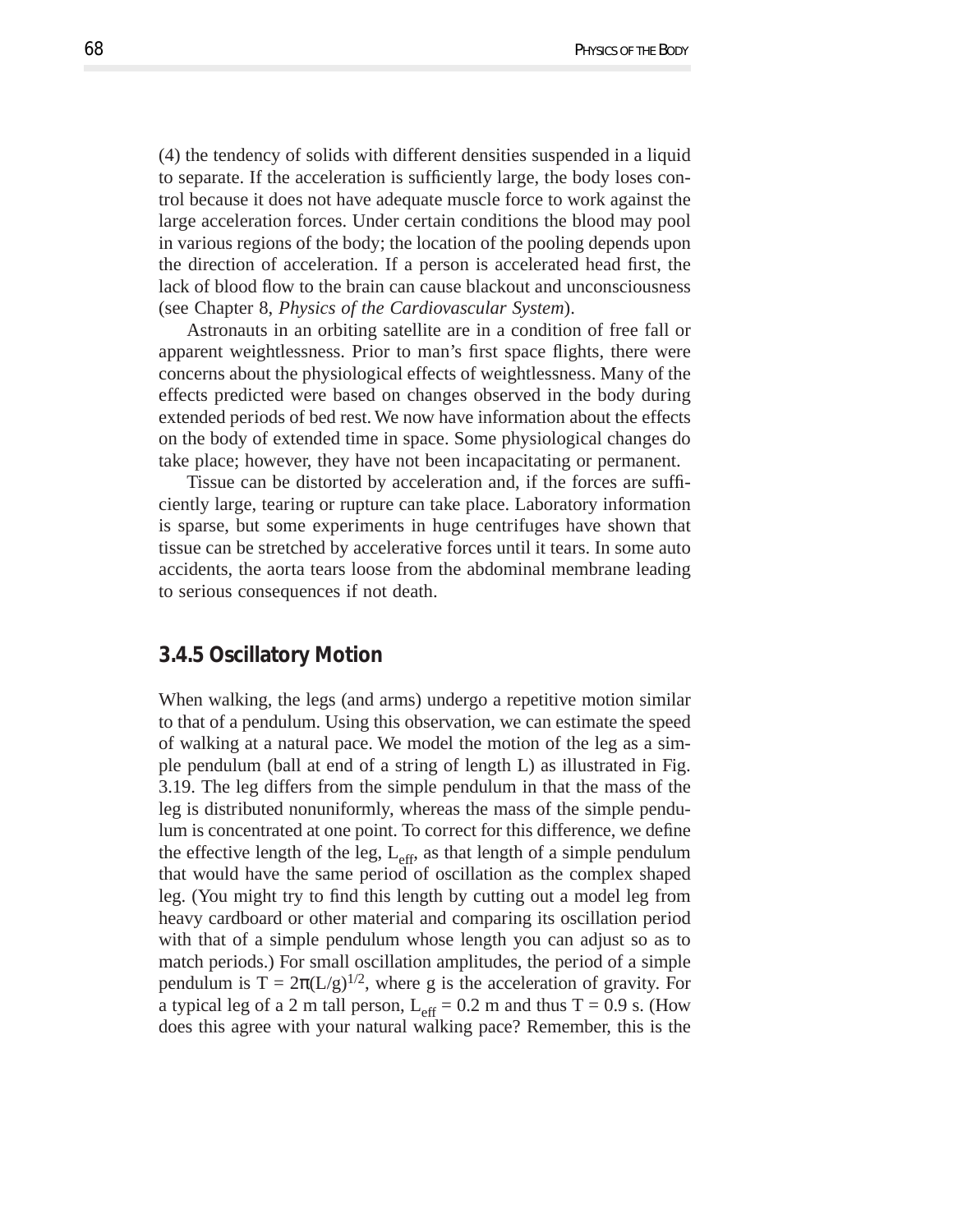time for one leg to return to the ground for the next step.) Since most of us have two legs, the time per step is  $T/2 = 0.45$  s. If we assume that each step covers a distance of 0.9 m (about 3 ft) in 0.45 s, then our walking speed is

$$
v = (0.9 \text{ m})/(0.45 \text{ s}) = 2 \text{ m/s} (7.2 \text{ km/hr or } 4.5 \text{ miles/hr})
$$

Walking at a pace determined by the natural period of your leg uses the least amount of energy. Walking either faster or slower than this natural pace consumes more energy! Notice how much faster the step is for children and pets with their shorter legs.



*Figure 3.19.* (a) A simple pendulum of length L undergoing small amplitude vibrations has a period  $T = 2\pi (L/g)^{1/2}$ . The quantity g is the acceleration of gravity. (b) The leg during walking also behaves like a pendulum. (After P. Davidovits, *Physics in Biology and Medicine*, Prentice-Hall, 1975, p. 47.)

> Except for our bones, the organ systems in our body are composed mostly of water. Our organs are not securely fixed; they have flexible attachments to the skeleton. Each of our major organs has its own resonant frequency (or natural period) which depends on its mass and the elastic forces that act on it. Pain or discomfort occurs if a particular organ is vibrated vigorously at its resonant frequency (Fig. 3.20). Shock absorbers are devices to reduce or to dampen unwanted vibrational effects. Female athletes often use special bras to dampen the motion of their breasts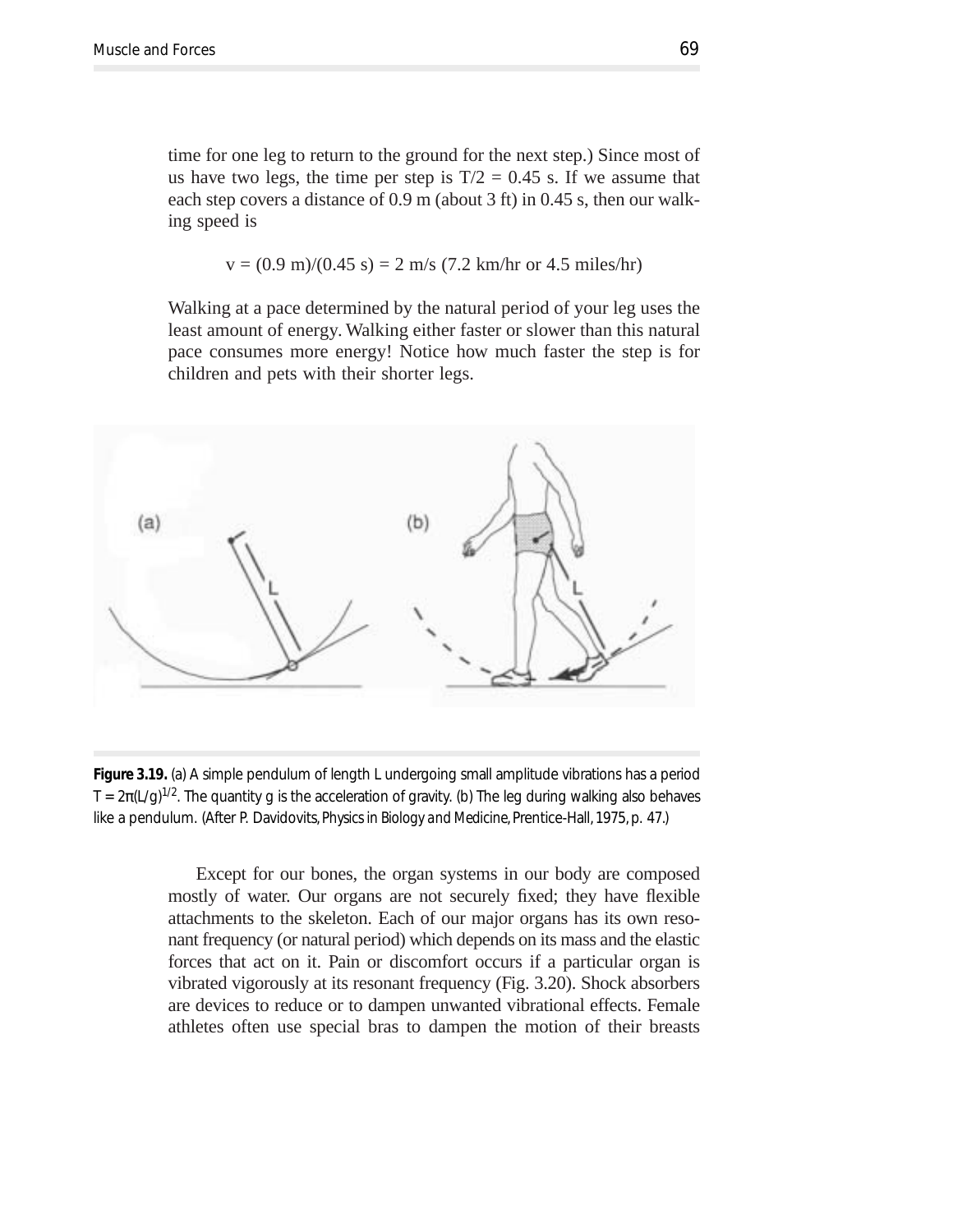

*Figure 3. 20.* Pain symptoms of humans subjected to vibrations from 1 to 20 Hz. (Adapted from E. B. Magid, R. R. Coermann, and G. H. Ziegenruecker, "Human Tolerance to Whole Body Sinusoidal Vibration," *Aerospace Med*., 31, 1960, p. 921.)

because they commonly jog at or near the natural frequency of the breast, which is about 2 Hz (1 Hz = 1 vibration/s), a period  $\overline{T} = 0.5$  s.

Excessive vibration often occurs in motor trucks and in some passenger aircraft. This results in fatigue and discomfort to the occupants, and may cause visual disturbances. The vibratory frequency of motorized vehicles, and of such subtle environmental systems as large fans used to distribute air in enclosed buildings, can be around 8 Hz or less, while those in aircraft are usually higher.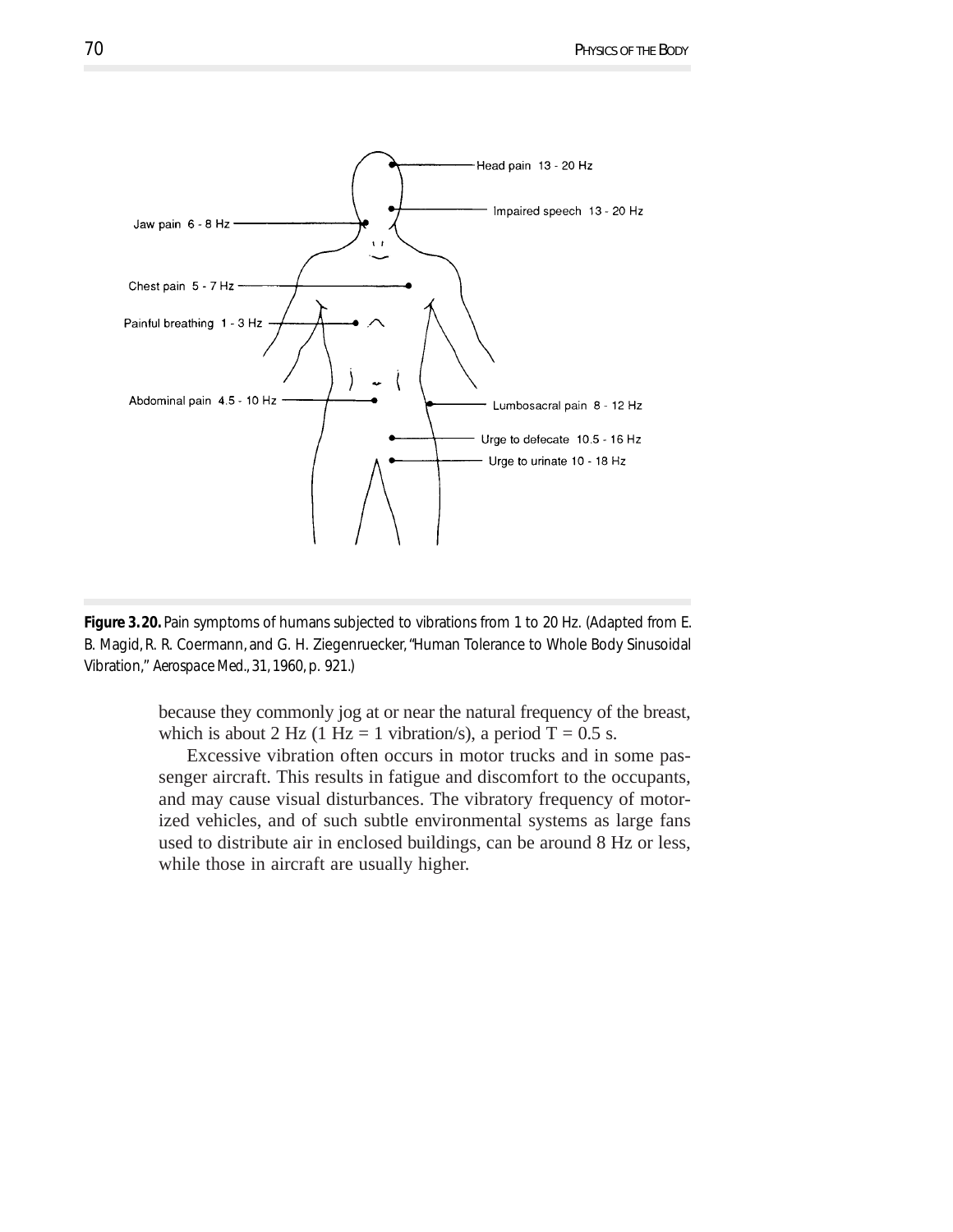### **3.5 Physics in Teeth**

As we grow into adults, our teeth undergo changes that usually do not concern us unless there is pain or expense. Toothaches and trips to the dentist cause concern, but most of the time our teeth play passive roles in our lives.

There are many applications of physics in our teeth and jaws—such as forces involved with biting, chewing, and erosion of teeth. In addition, *prosthetic* (replacement) devices such as bridges and crowns have to be biocompatible as well as have sufficient strength to function properly. Sometimes we inherit less than perfectly arranged teeth. We usually see an orthodontist who uses a variety of procedures applying force to reposition and straighten the teeth.

We consider first the physics of normal teeth, the forces involved in biting, and the force of the bite limited by the jaw (masseter) muscles. Next, we give simple examples of straightening and moving permanent teeth (*orthodontics*) and an example where the jaw is reshaped. Finally, we discuss a few prosthetic crowns and bridges.

#### **3.5.1 Forces in Normal Teeth**

Most of us wish we had teeth that were perfect. Figure 3.21 depicts the normal 32 permanent adult teeth and a cross section of a typical permanent molar tooth. It is obvious that different teeth have different functions. The *incisors* and *cuspids* (sometimes called eye teeth or canine teeth) have single cutting or biting edges. They have single roots; the roots for the cuspids located in the upper jaw are the longest. Behind the cuspids are the first and second *bicuspids*, followed by three molars, which usually have two or three roots. They are used for chewing or grinding food on the surface between the teeth (called the *occlusal surface*). Figure 3.22 shows a schematic view of the skull. The pivot for the jaw (*mandible*) is called the temporal-mandible joint (TMJ) often a source of problems. The *masseter muscle* provides the main force for biting and chewing.

Scientists have measured the stress-strain behavior of the enamel and dentin components of teeth (see Chapter 4, *Physics of the Skeleton*, for definitions of stress-strain). A stress-strain curve for dentin is shown in Fig. 3.23. The maximum force than one can exert, measured at the first molar occlusal surface (1st biscuspid), is about 650 N. If the area of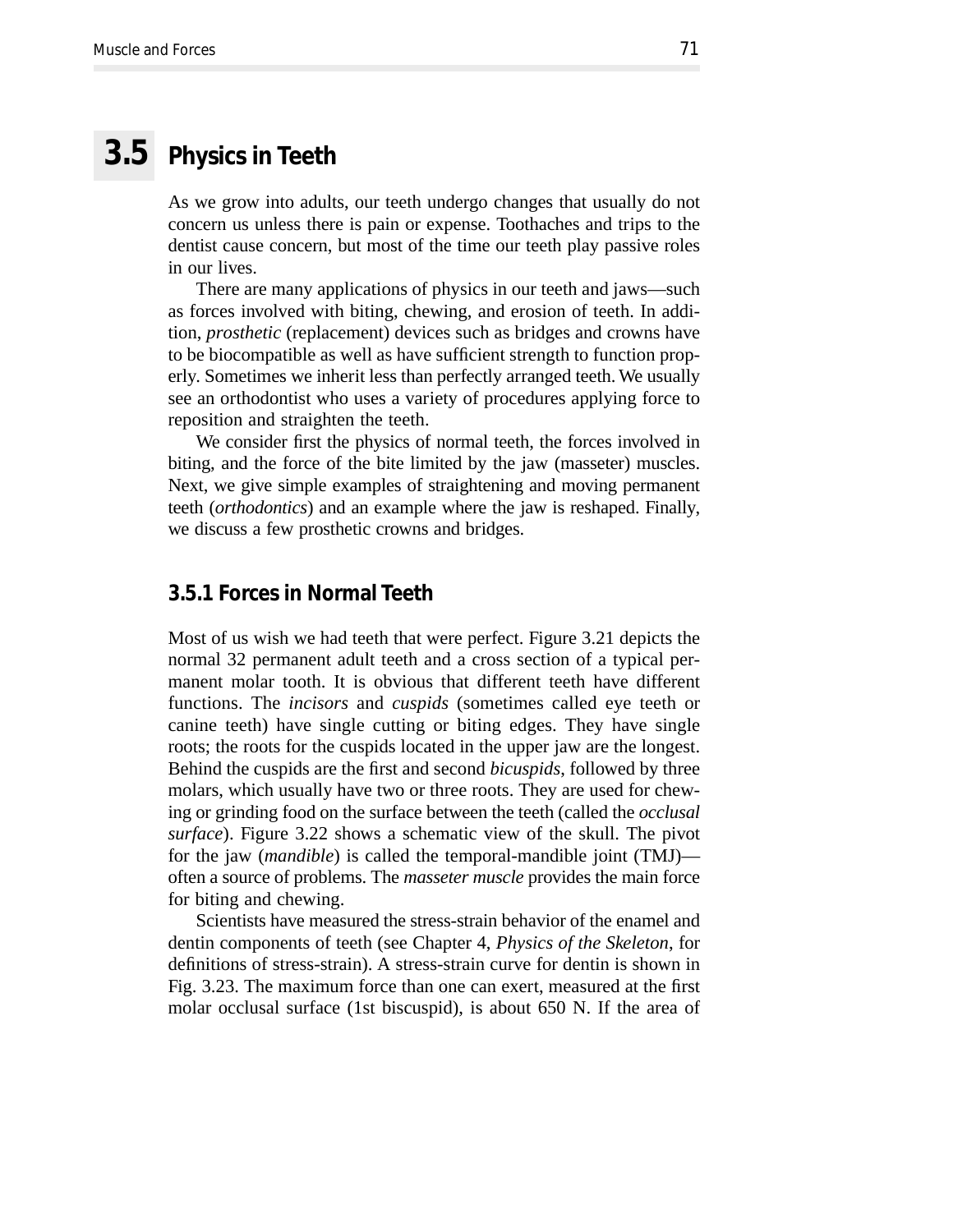

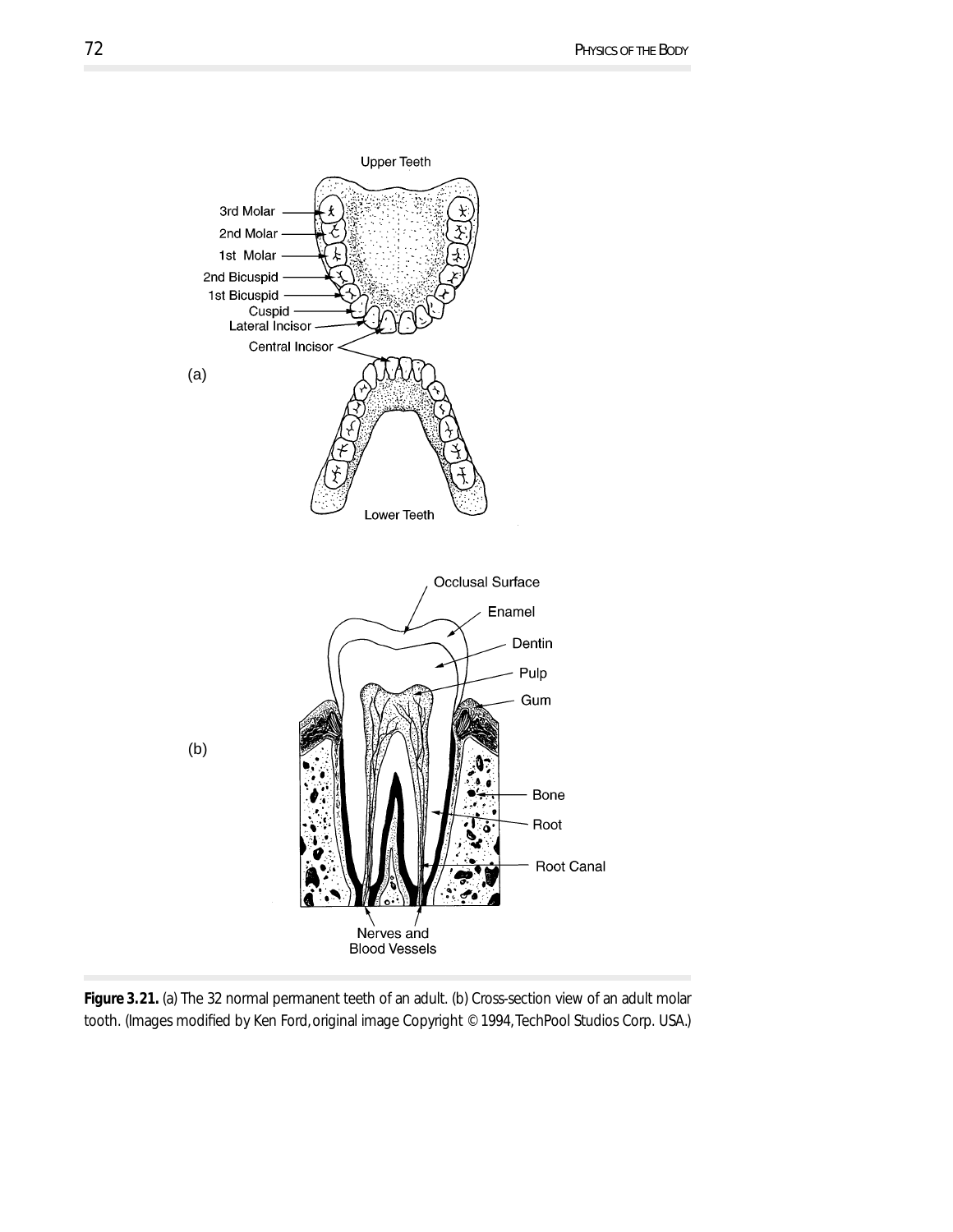

*Figure* 3.22. Schematic view of an adult skull showing some of the teeth and the masseter muscle that provides the closing and chewing action of the lower jaw (mandible). The dimensions are in units of L which is the distance of the first bicuspid from the hinge of the jaw. 0.4L is the approximate location of the masseter muscle from the hinge and 1.2L is the distance of the central incisor from the hinge. The value of L is typically about 6.5 cm for women and 8 cm for men. (Image modified by Ken Ford, original image Copyright © 1994, TechPool Studios Corp. USA.)



**Figure 3.23.** The stress-strain curve for wet dentin under compression for the premolar (bicuspids) teeth for adults in two different age groups. Young's modulus initially increases with age, but later it drops slightly. The enamel surface has a Young's modulus about five times greater than that for dentin. Note the stress scale is a factor of 10 larger if given in N/mm.<sup>2</sup> [After H. Yamada, *Strength of Biological Materials*, F. H. Evans (ed.), Baltimore, Williams and Wilkins, 1970, p. 150 by permission.]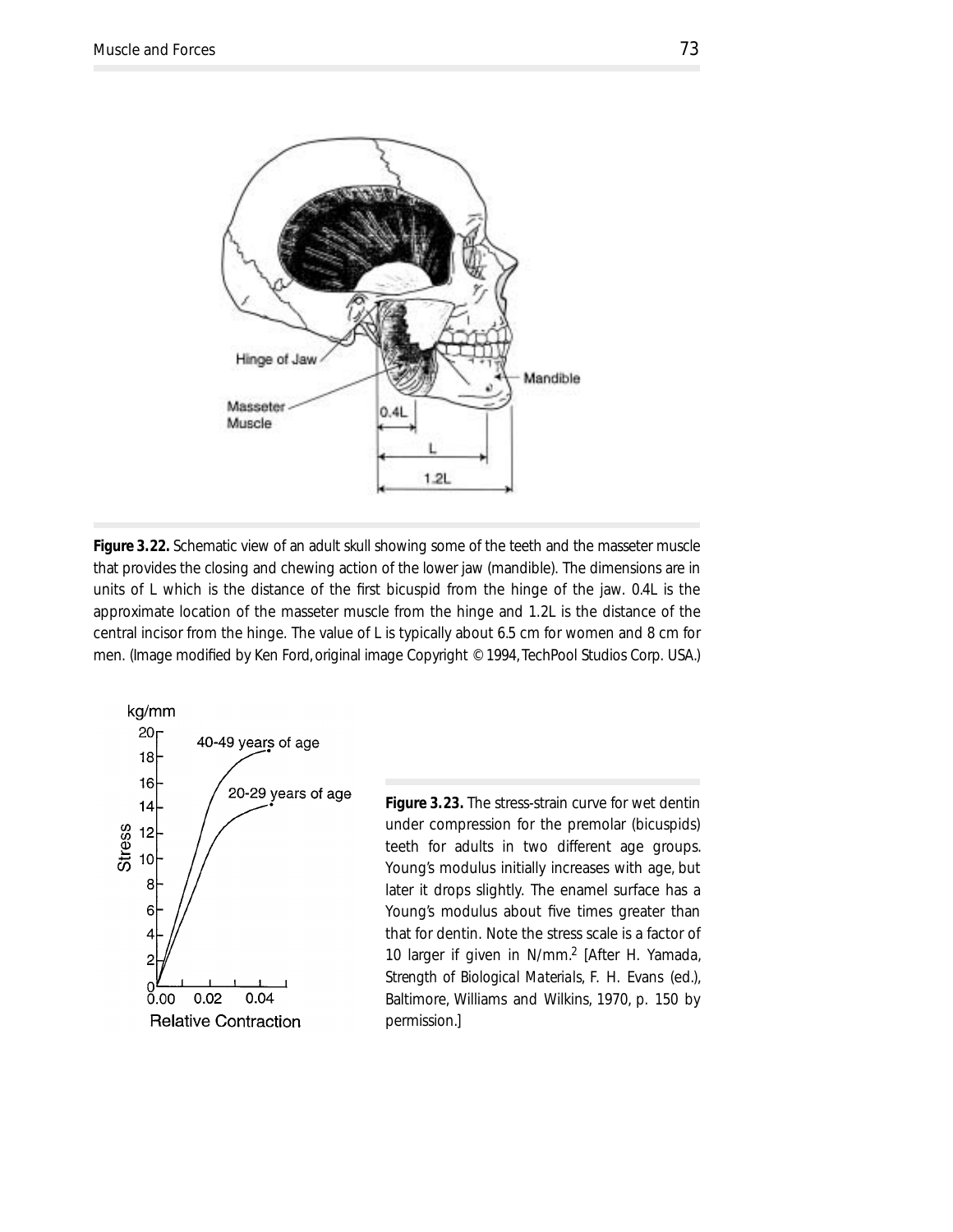contact is about 10 mm2, the force per unit area is then nearly 65 N/mm<sup>2</sup> (6.5  $\times$  10<sup>7</sup> N/m<sup>2</sup> or kg/mm<sup>2</sup>). The Hooke's law portion of the stress-strain curve in Fig. 3.23 in kg/mm<sup>2</sup> for dentin shows about a  $0.01$ (1%) fractional compression of the tooth. Considering that enamel is stronger than dentin by a factor of five, the biting force is well below that where failure of the tooth would occur.

If we accidentally bite into a hard cherry stone or kernel of popcorn, the area of contact may be as small as  $1 \text{ mm}^2$ ; then the compressive stress is about 650 N/mm<sup>2</sup> (65 kg/mm<sup>2</sup>). Under these conditions, the tooth would fail. Many of us have learned this fact experimentally. A tooth that has been weakened by fillings or decay might be broken when you bite a hard, small object.

The 650 N biting force is supplied by the masseter muscles. Going back to Fig. 3.4 we see that biting is a third class lever with the muscle close to the fulcrum of the jaw as shown in Fig. 3.22.

## PROBLEM **PROBLEM**

From the dimensions of Fig. 3.22 and the force on the first bicuspid of 650 N, show that masseter force is 1625 N and the force on the central incisors is 540 N.

Because the molars are used for grinding food, they have large surface areas compared to the incisors, which act more like knives in the biting process. If the force from the masseter muscles were acting only on the central incisors and not on the molars, the net force would be less than 650 N by the ratio of L/1.2L or 540 N. This force is about equal to the weight of a small adult. You can imagine how effective the incisors would be when you visualize using a dull knife on an apple with a force about the same as the weight of a human.

Consider biting into an apple (see Fig. 3.24). The teeth behave like the knife shown in (a). When the incisors first make contact with the apple, the stress (force/area) is very large because of the large applied force (assume 200 N) and the small area of the edge of the incisor teeth (perhaps 1 mm<sup>2</sup>). This applied force leads to a stress of 200 N/mm<sup>2</sup>  $(20 \times 10^7 \text{ N/m}^2)$ , which is sufficiently large to rupture the apple (b) (and most other foods as well!). Once the apple's skin has been ruptured, then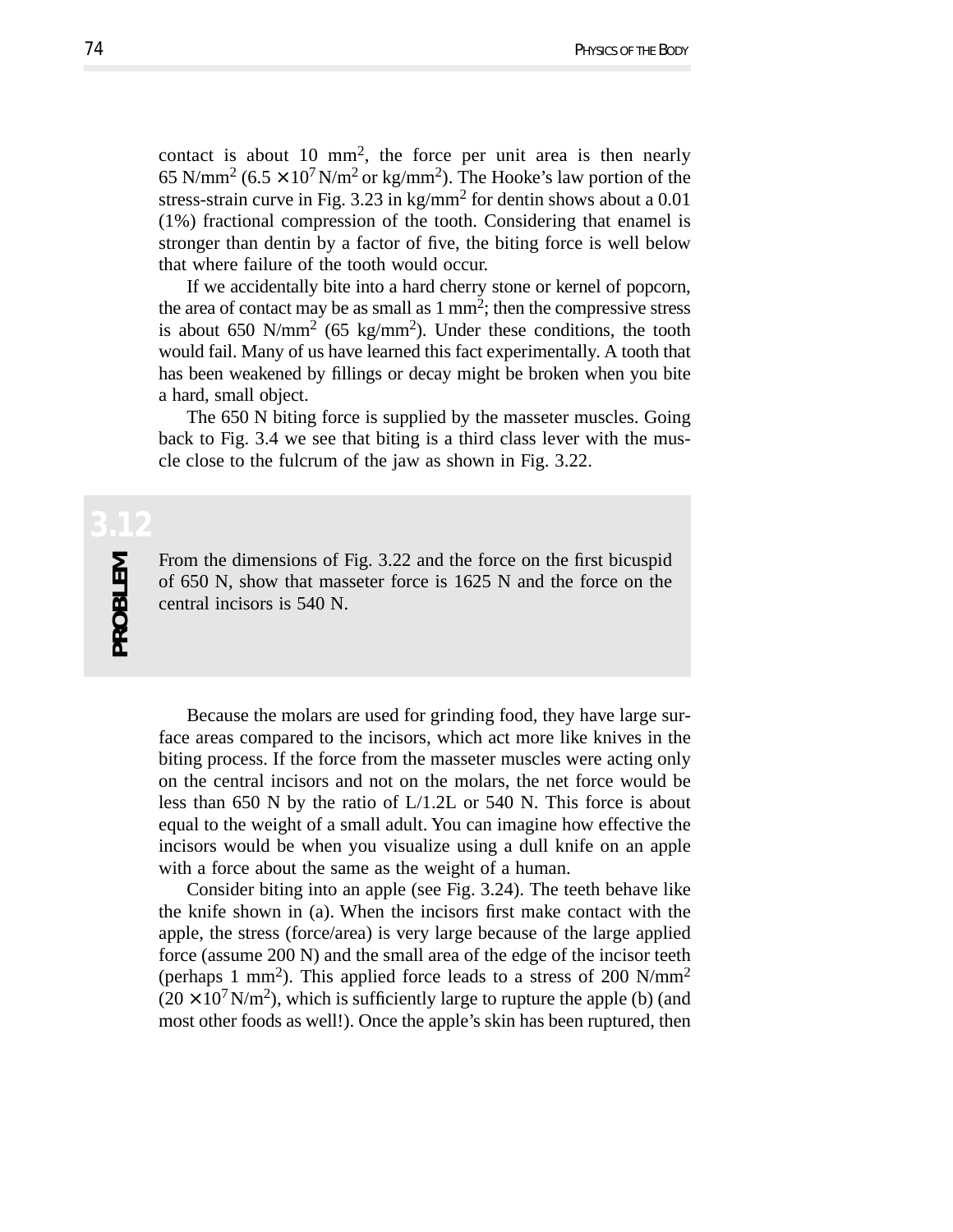the front and back surfaces of the teeth make contact with the interior of the apple. The angle of the front incisors is about  $60^{\circ}$  as shown in (c) and (d) where the force of 200 N is still applied by the jaw on the front teeth. In the simplest approximation (d), the downward force is balanced by the two components of force F normal to the front and back surfaces of the incisors. These two forces can be large and push apart the two sides of the apple being bitten, causing the crack to spread.



*Figure* 3.24. Schematic of the action of the biting behavior of an incisor tooth on an apple. (a) A knife cutting into an apple. (b) The incisor making contact with the apple and having sufficient force to cause the skin to rupture. (c) The incisor has penetrated the apple causing a crack to propagate. (d) The schematic behavior of the forces on the incisors.

> Have you noticed that the permanent teeth of young adults appear very prominent in their jaws? This is particularly true of the front incisors. After 20 or 30 years this no longer seems to be the case. What has taken place is that the teeth wear; in some cases their length erodes as much as 0.1 mm/yr.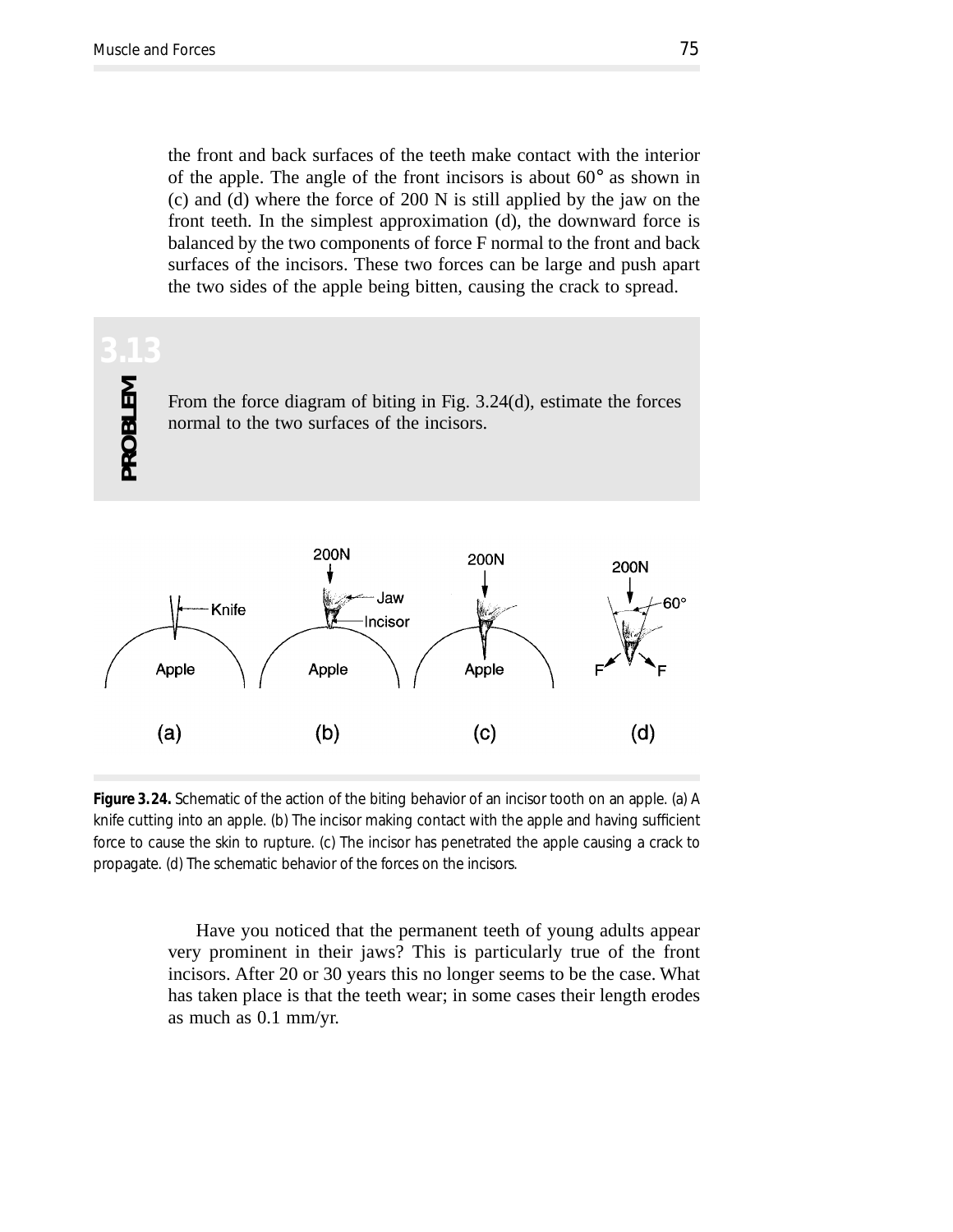#### **3.5. 2 Some Simple Cases of the Physics in Orthodontics**

Everyone has seen a child with its thumb in its mouth. It is part of growing up and nearly all children do this and eventually the thumb sucking ends. Excessive thumb sucking can change the shape of the mouth as it can move front teeth. Most often, the two central incisors are pushed out and spread apart, which can lead to a large overbite as shown in Fig. 3.25a.



*Figure* 3.25. The location of the teeth in the upper jaw with respect to frontal teeth in the lower jaw leads to several conditions: (a) overbite, (b) normal bite, and (c) crossbite. (Image modified by Ken Ford, original image Copyright © 1994, TechPool Studios Corp. USA.)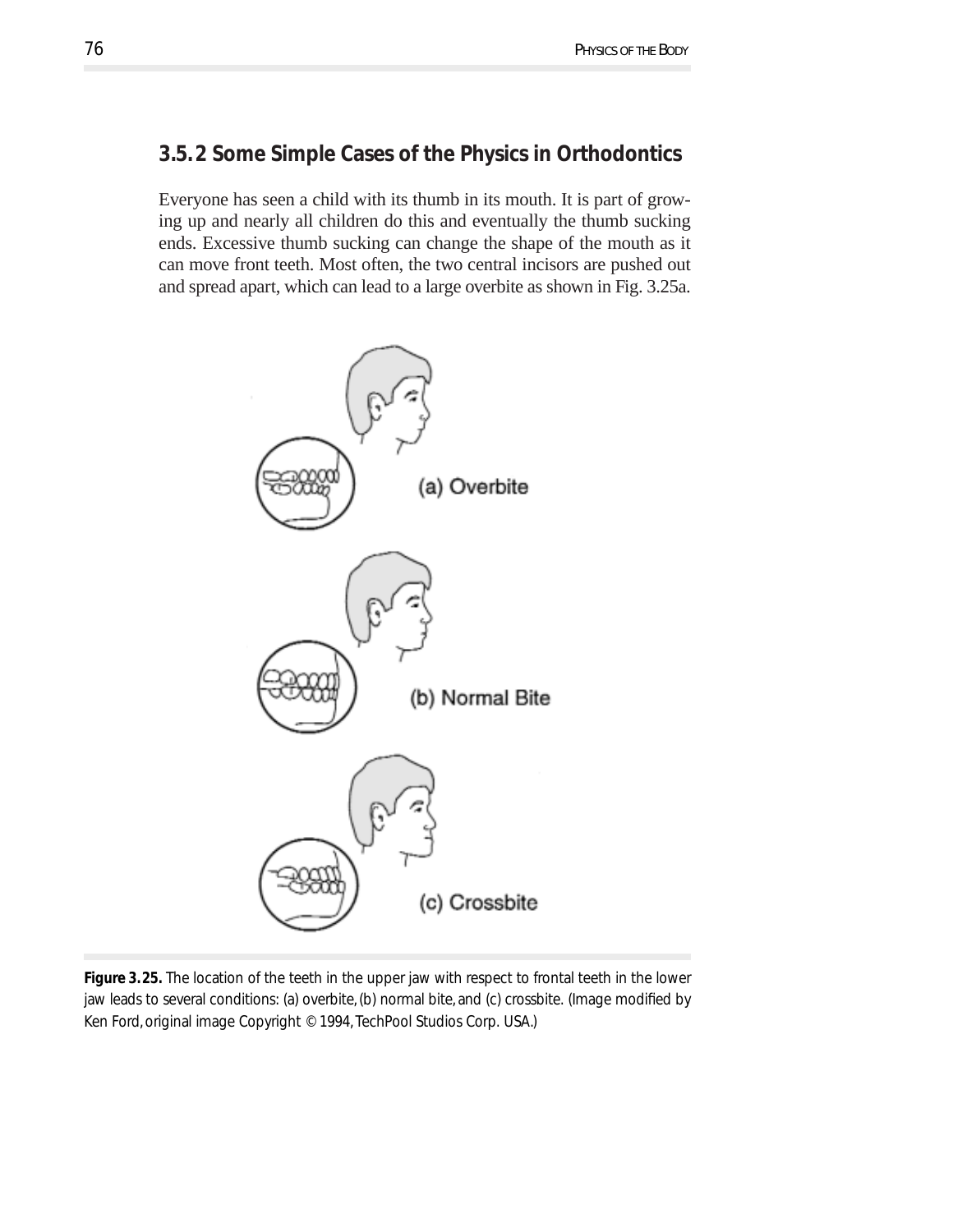How can those teeth be brought back to the desired location? One way is shown in Fig. 3.26a where a mechanical connection is made to the teeth that need to be moved and force is supplied by the external headgear. Depending upon the initial conditions of the teeth, other methods such as adding a rubber band to provide tension between the teeth (shown in Fig. 3.26b) may be all that is needed to move the teeth together. Sometimes a tooth needs to be moved a small amount; this can often be accomplished by appropriate spring wires as shown in Fig. 3.26c. It is surprising how small the force needs to be, in this case only about 1 N. However, we should remember that in the early years, the erupting teeth are guided by their surroundings: the jaw and the neighboring teeth.



*Figure* 3.26. (a) Sometimes in orthodontic work the teeth are moved by an external headgear which supplies the force on the teeth. (b) For some teeth with too large a gap between them, the force of a rubber band is sufficient. (c) A simple brace (stainless spring steel) arrangement used to provide a small force (1–2 N) on a cuspid that needs to be moved into better alignment with the upper jaw. (Images modified by Ken Ford, original image Copyright © 1994, TechPool Studios Corp. USA.)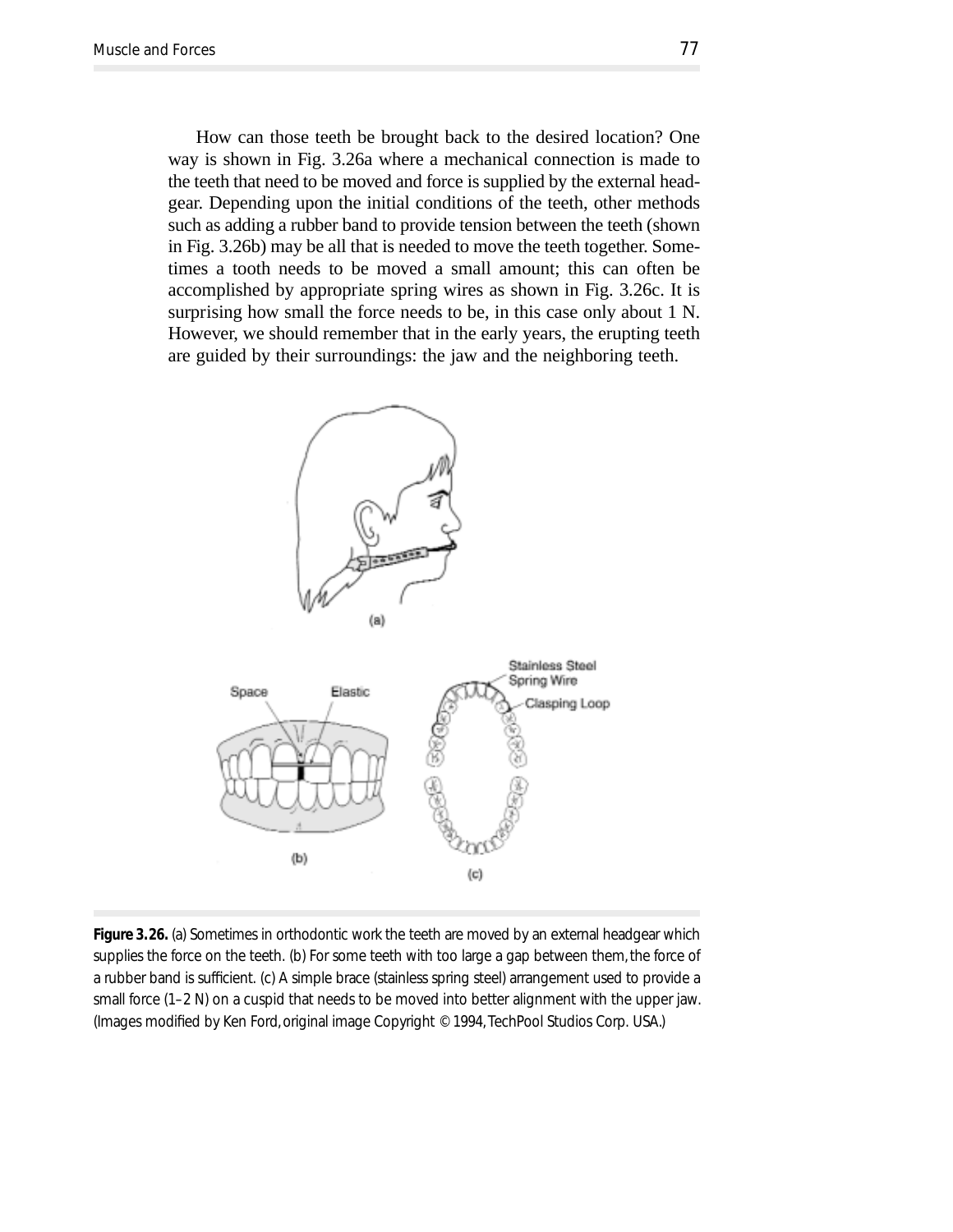There are many orthodontic appliances and, to a large degree, they depend on the skill of the orthodontist. Figure 3.27 shows different methods to apply forces to move teeth. Figure 3.27a represents a fixed orthodontic apparatus. It has several features common to straightening and moving teeth, e.g., the banding and brackets are often used along with the arch wire to form the main support for other attachments to move teeth. Clever arrangements of the attachment bands, arch wire, and elastic bands can accomplish complicated movements of the teeth. Figure 3.27b depicts an adjustable, removable appliance designed to widen the jaws and straighten the front teeth. The adjustment moves about 0.8 mm per turn where each day one quarter of a turn is made. The total movement may be as much as one cm.

# PROBLEM **PROBLEM**

Using Fig. 3.27a, give a descriptive discussion of the force directions and the desired changes for the teeth being moved or straightened.

Figure 3.28 shows two examples of moving teeth: (a) A spring under compression is used to widen the space for the middle tooth. (b) A spring under tension moves a tooth to close a gap. These springs supply a variable force for compression or expansion. Typically, the force will be about 1 N, which reduces as the tooth moves. Note that the springs are connected to the brackets attached to the teeth. The bracket on the tooth to be moved can slide guided by the arch wire; the other bracket is fixed to the arch wire.

#### **3.5. 3 Crowns, Bridges, and Implants**

Despite our efforts to preserve our teeth, an accident can lead to broken teeth, or one or more teeth have decayed. We may be unfortunate and inherit genes that do not favor long-lasting teeth. Many people need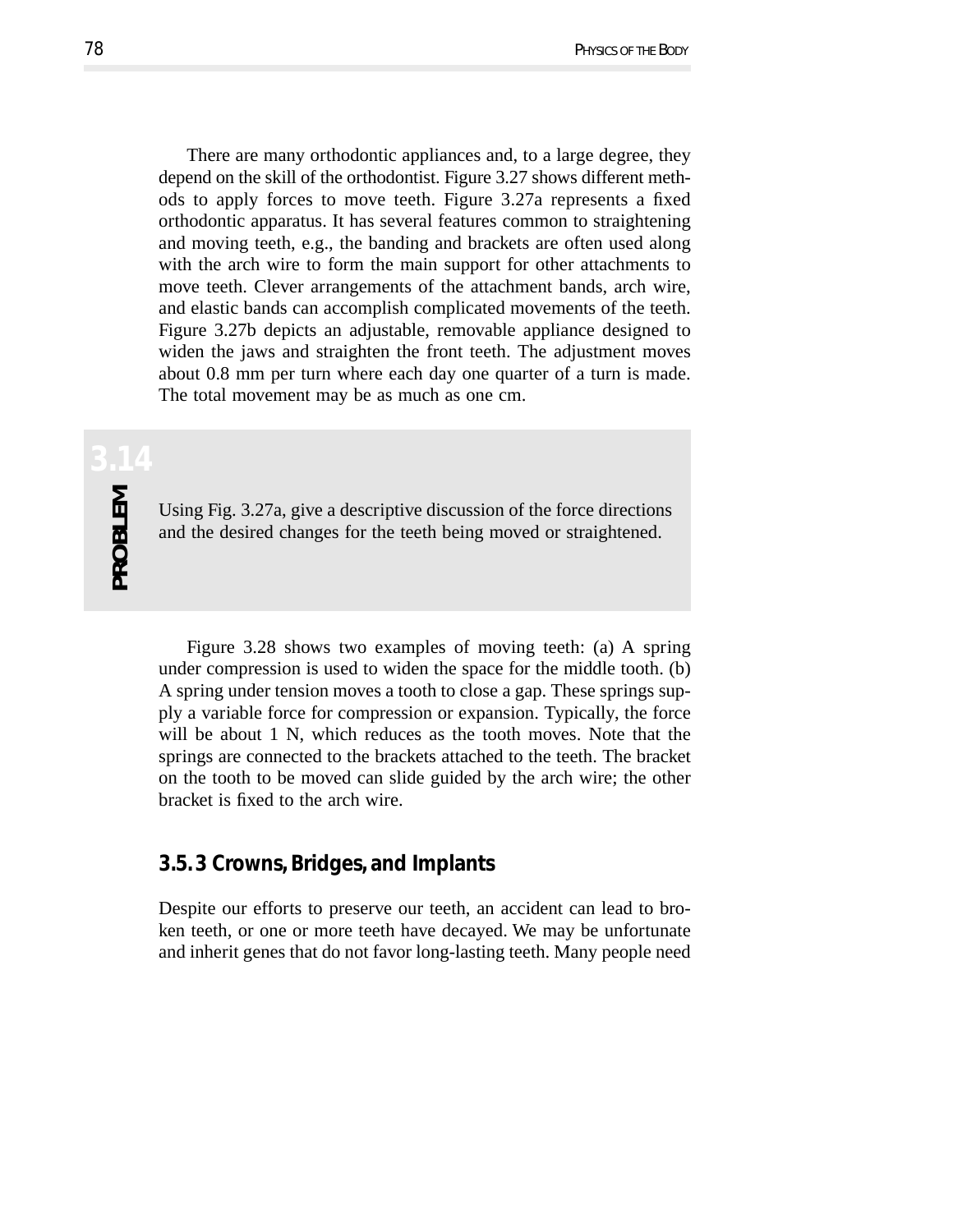

**Figure 3.27.** Two schematic orthodontic arrangements. (a) An exaggerated case of a fixed orthodontic apparatus used to move and control teeth in the upper and lower right jaw (left side not shown). (b) An adjustable movable appliance used to widen the upper jaw while at the same time straightening the front teeth. This arrangement, when modified, can also be used to reduce the size of the jaw. (Adapted from S. Garfield, *Teeth, Teeth, Teeth*, New York, Simon & Schuster, 1969, p. 217 by permission.)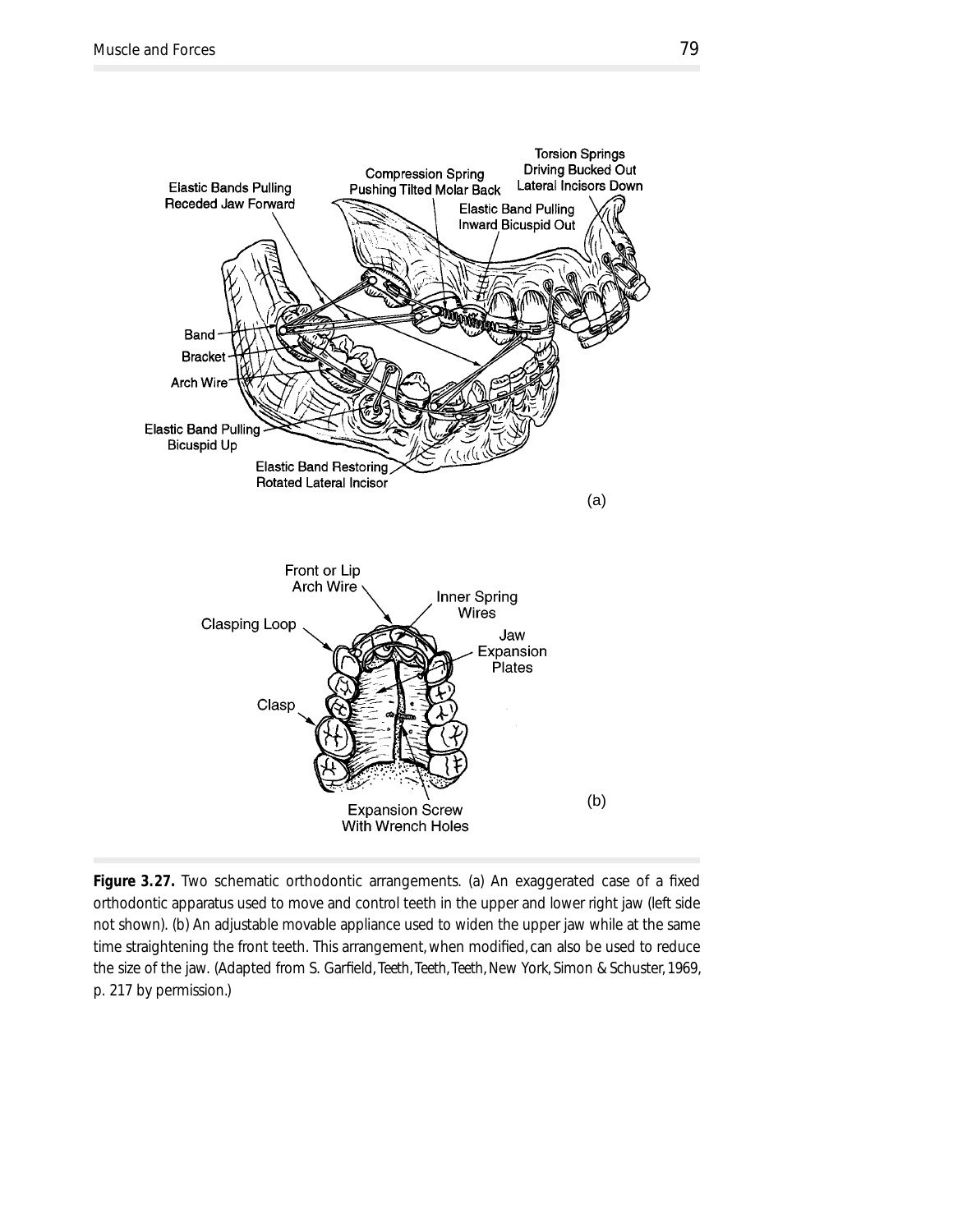



**Figure 3.28.** (a) A compressed spring arrangement is used to move an improperly aligned tooth to a different position. (b) A spring under tension supplies a force to move a tooth to fill a gap.

dental repair for damaged or missing teeth. The simplest repair is a simple filling. In many cases the filling does not significantly reduce the strength of the tooth; the repair may last a lifetime if properly done and given proper care.

Let us consider a more drastic case where the tooth has had extensive fillings and now is not structurally sound. How can one preserve the tooth and the function it provides? One approach is to *crown* the tooth, as shown in Fig. 3.29. This is a *prosthesis* and involves grinding away the damaged area of the tooth and replacing it with an artificial tooth. The shape of the crown is determined from molds made of the patient's mouth, ensuring a custom fit. The crown is often made of a strong gold alloy with a porcelain face, in a color matching the permanent teeth and cemented in place. The use of gold is not a new idea-the Etruscans, over 3000 years ago, made simple crowns. We now know that gold is inert chemically; it has a strength greater than the original teeth and can easily be cast in a mold. These repairs are attractive, functional, easy to keep clean, and long lasting.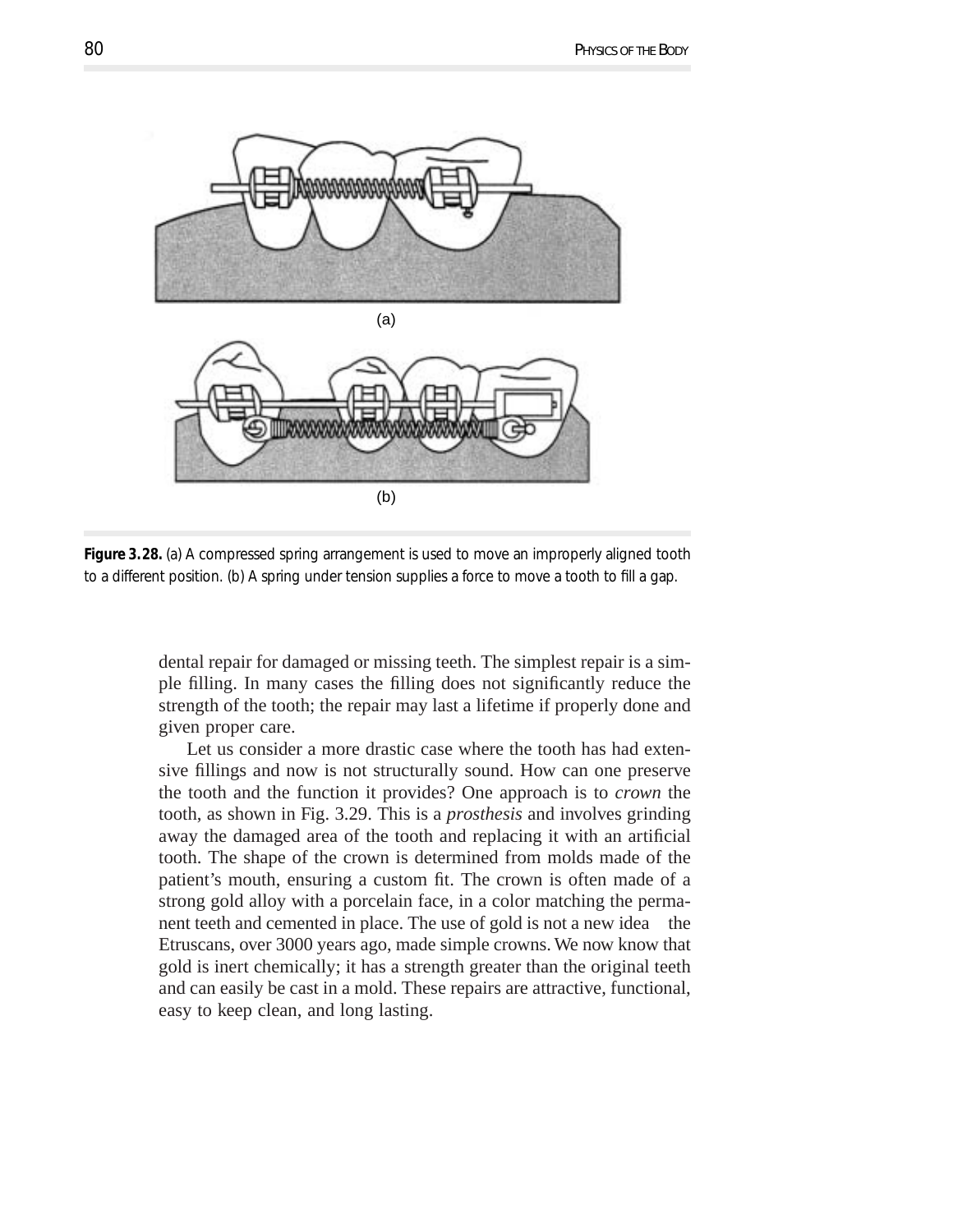

*Figure* 3.29. (a) A tooth damaged by decay. (b) The damaged tooth is prepared for a crown. An impression of the natural teeth is used to prepare the crown replacement. (c) Shows the crown cemented in place. (Image modified by Ken Ford, original image Copyright © 1994, TechPool Studios Corp. USA.)

Suppose that the tooth has been damaged so much that it needs to be removed. You might be faced with the prospect of a "bridge" prosthesis. For this to work, there have to be teeth on both sides of the missing tooth for attaching the bridge. Figure 3.30 shows an example of a bridge which uses the adjacent teeth.

A bridge may fail when the material properties of the gold alloy are improperly used, such as an improper design with insufficient strength between the replacement tooth and its attachment to the neighboring teeth. If the cross-sectional area on both sides of the replacement tooth is insufficient, then the use of the bridge in chewing could cause the replacement tooth to flex eventually breaking the connections. Engineers call this a shearing force, which is another way of classifying the strength of materials.

What happens if a nearby tooth cannot be used for a support? Fig. 3.31 shows an implanted peg screwed directly into the jaw. The prosthetic tooth is then cemented to the peg. This type of prosthesis is more difficult to keep clean, but acceptable in many situations.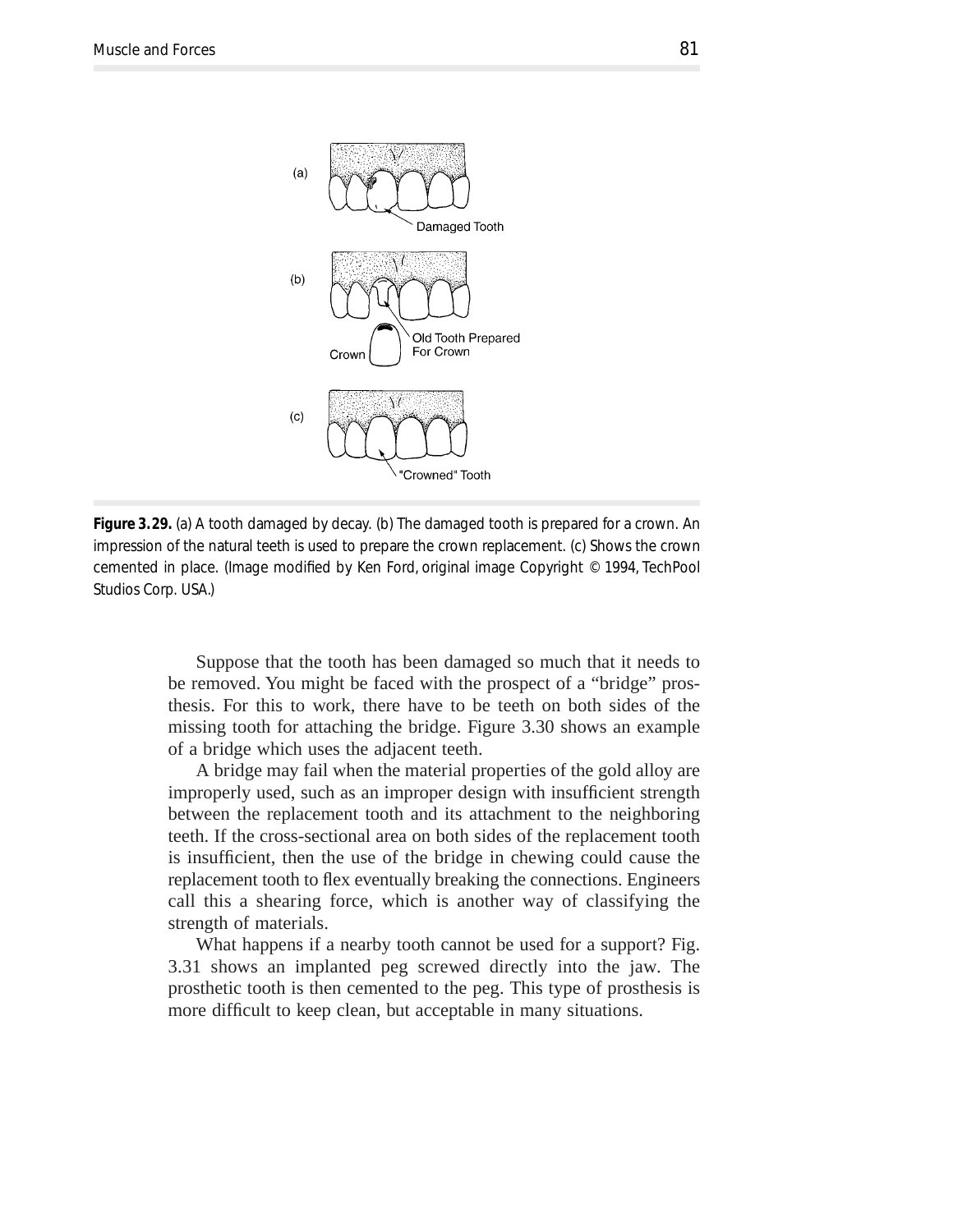

**Figure 3.30.** A simple bridge prosthesis. (a) The missing tooth and the teeth on either side prepared by grinding to support the bridge. (b) The bridge replacement and the supporting structures for either side of the missing tooth. A mold of the region of the missing tooth and of the teeth in the upper and lower jaw is needed to ensure the correct fit as shown in (c) for the bridge cemented into place. (Adapted from S. Garfield, *Teeth, Teeth, Teeth*, New York, Simon & Schuster, 1969, p. 257 by permission.)



*Figure 3.31.* In a situation where there are no adjacent teeth to use for a bridge, sometimes an implant is used instead. (a) The implant is screwed into the jaw and the tissue and jaw are allowed to heal. (b) Later, the peg to hold the tooth is installed. (c) The finished tooth cemented in place. (Image modified by Ken Ford, original image Copyright © 1994, TechPool Studios Corp. USA.)